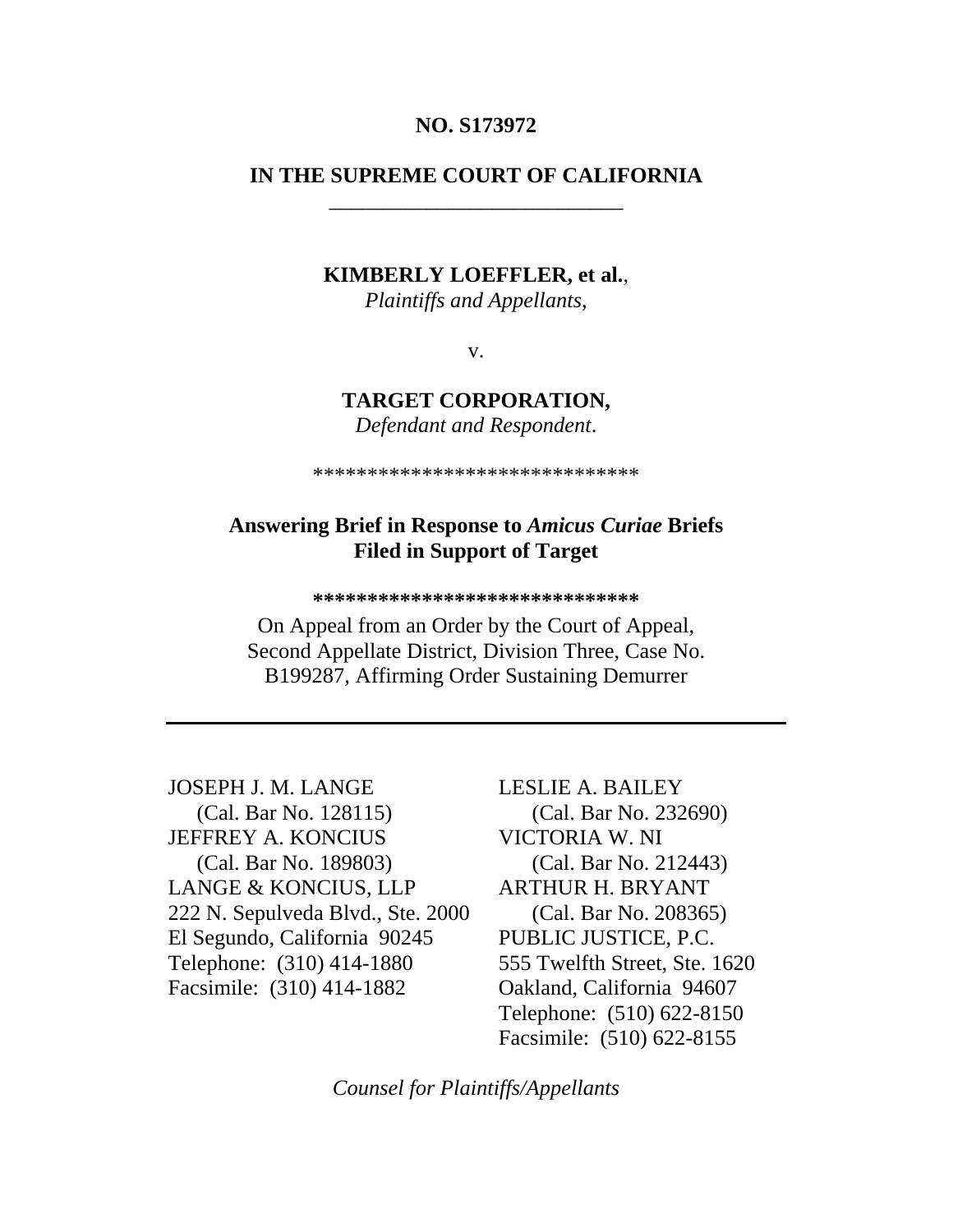# **TABLE OF CONTENTS**

<span id="page-1-0"></span>

| I. | PLAINTIFFS' CONSUMER PROTECTION CLAIMS<br>AGAINST TARGET DO NOT CONFLICT WITH THE<br>TAX CODE OR UNDERMINE THE BOARD'S |    |                                                                                                                                                                                 |  |
|----|------------------------------------------------------------------------------------------------------------------------|----|---------------------------------------------------------------------------------------------------------------------------------------------------------------------------------|--|
|    | A.                                                                                                                     |    | The Board's <i>Amicus</i> Brief Is Not Entitled to                                                                                                                              |  |
|    |                                                                                                                        | 1. | The Board's Argument On the<br><b>Constitutional and Statutory Provisions at</b><br>Issue Here Should Be Accorded No Weight.  7                                                 |  |
|    |                                                                                                                        | 2. | The Board's Current Argument Contradicts                                                                                                                                        |  |
|    |                                                                                                                        | 3. | The Board Has No Expertise on the Scope<br>of the Consumer Protection Laws.  11                                                                                                 |  |
|    | <b>B.</b>                                                                                                              |    | There Is No Conflict Between the Consumer                                                                                                                                       |  |
|    |                                                                                                                        | 1. | The Consumer Protection Laws Govern the<br><b>Relationship Between Retailer and</b><br>Customer, While the Tax Code Governs the<br>Relationship Between Retailer and State.  13 |  |
|    |                                                                                                                        | 2. | Allowing Plaintiffs' Claims to Proceed Will<br>Not Undermine the Tax Refund System.  16                                                                                         |  |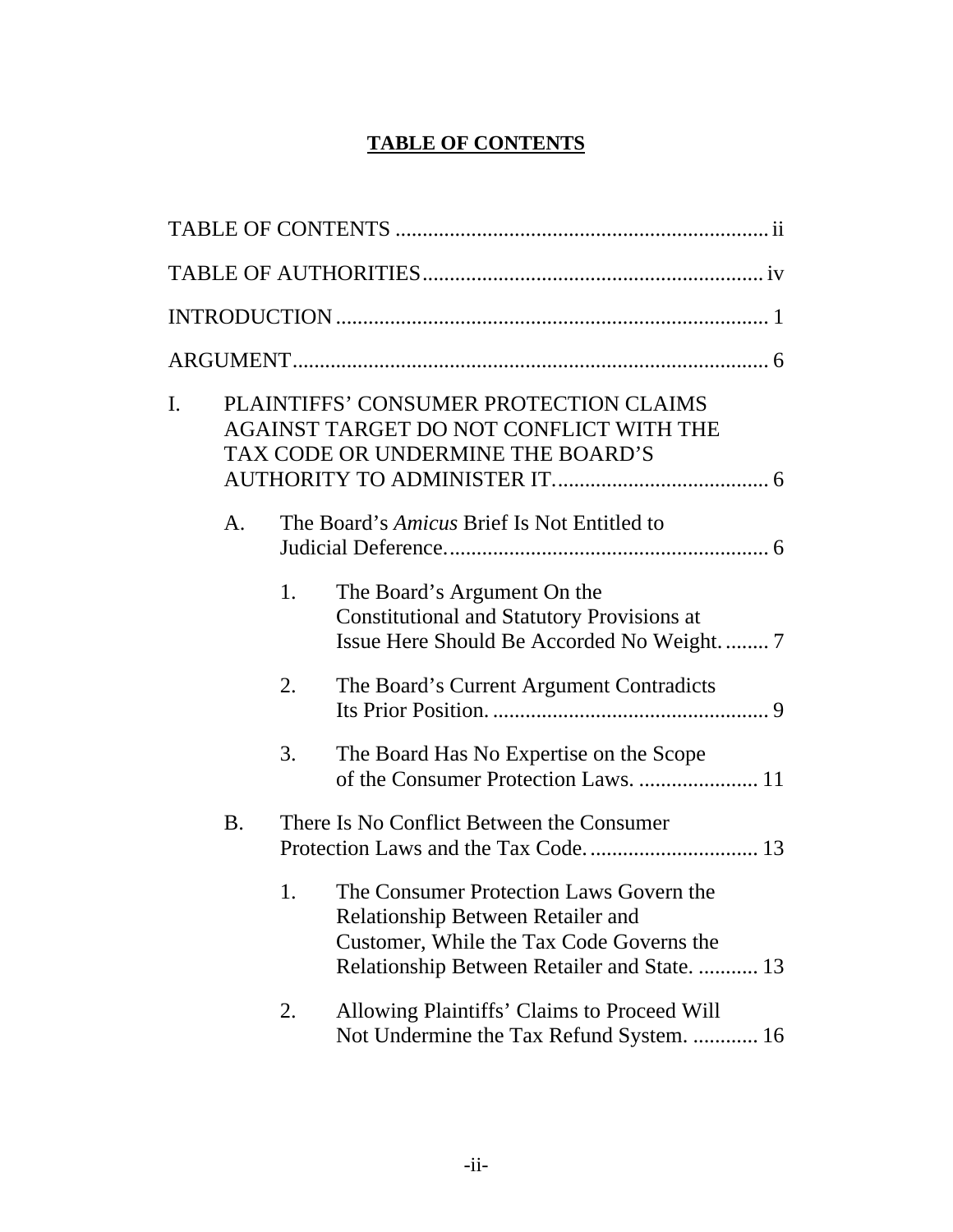|    |             | 3. | <b>Retailers Do Not Act As Sales Tax</b><br><b>Collection Agents For the State and Have</b><br>No Statutory Duty to Impose Sales Tax |
|----|-------------|----|--------------------------------------------------------------------------------------------------------------------------------------|
|    |             | 4. | The Challenged Conduct Is Not Permitted                                                                                              |
|    | $C_{\cdot}$ |    | This Lawsuit Does Not Improperly Encroach Upon                                                                                       |
| Π. |             |    | TARGET'S AMICI FAIL TO DEMONSTRATE THAT<br>CONSUMERS HAVE REMEDIES UNDER THE TAX                                                     |
| Ш. |             |    | THE OTHER ARGUMENTS MADE BY TARGET'S<br><b>AMICI ARE NOT PROPERLY BEFORE THE COURT</b>                                               |
|    | A.          |    | The Court Should Not Affirm Dismissal of<br>Plaintiffs' Claims Based On New Arguments                                                |
|    | B.          |    | This Appeal is Not an Appropriate Vehicle For<br>Resolving the UCL's "Unfairness" Test 38                                            |
|    | C.          |    | Target's Amici's New Arguments Lack Merit 40                                                                                         |
|    |             | 1. | Target's Alleged Practice of Charging Its<br><b>Customers For Sales Tax Reimbursement</b><br>On Tax-Exempt Items Is a "Business"     |
|    |             | 2. | Plaintiffs' Claims Are Not Barred By the                                                                                             |
|    |             | 3. | The Cost of Complying With Consumer<br><b>Protection Laws Does Not Justify</b><br>Immunizing Retailers from Liability 45             |
|    |             |    |                                                                                                                                      |
|    |             |    |                                                                                                                                      |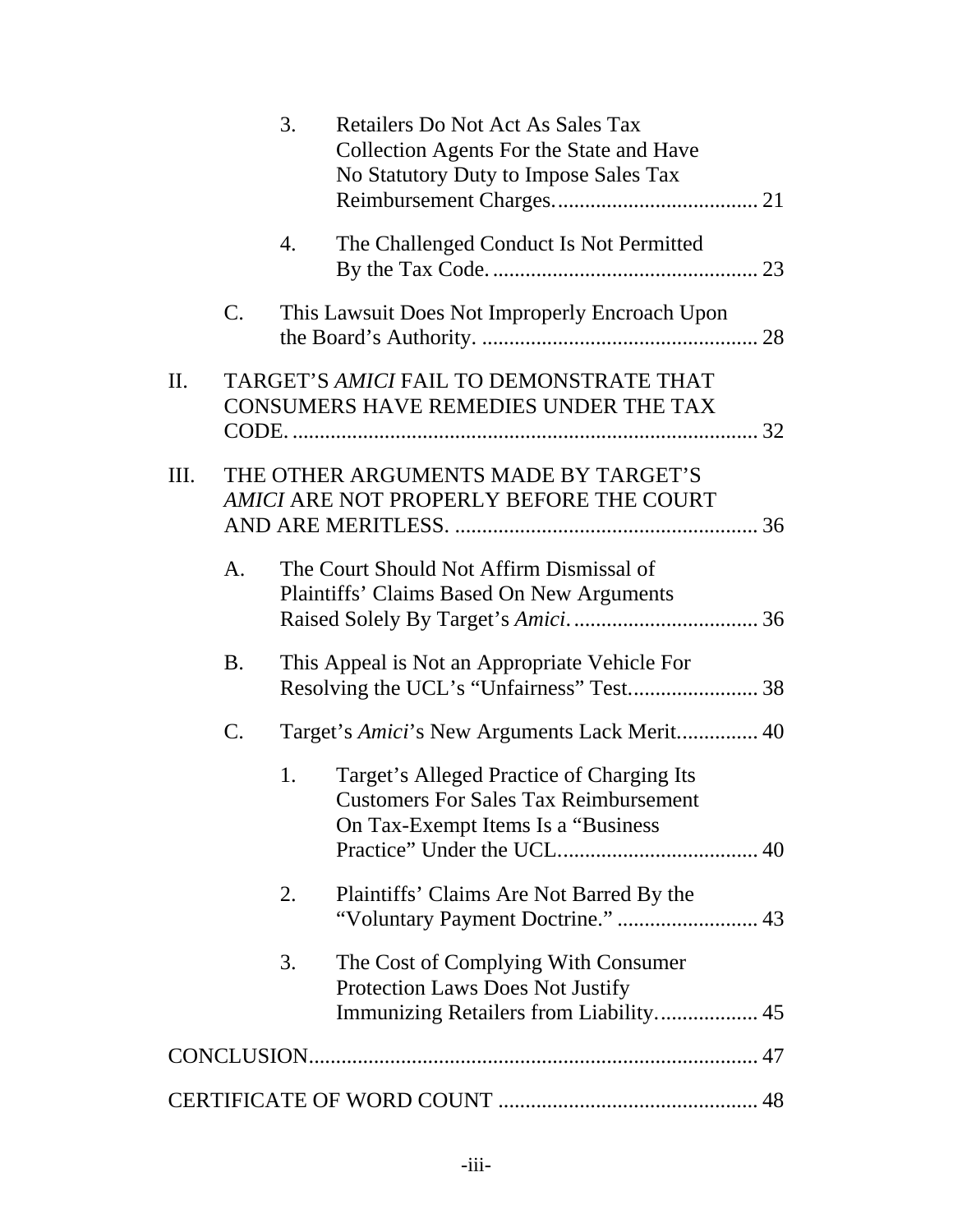# **TABLE OF AUTHORITIES**

# <span id="page-3-0"></span>**Cases**

| A&M Produce Co. v. FMC Corp. (1982) 135 Cal.App.3d                                                                   |  |
|----------------------------------------------------------------------------------------------------------------------|--|
|                                                                                                                      |  |
| Agnew v. State Bd. of Equalization (1999) 21 Cal.4th 310,                                                            |  |
| Bank of America Nat'l Trust & Svgs. Assn. v. State Bd. of<br>Equalization (1963) 209 Cal.App.2d 780, 26              |  |
|                                                                                                                      |  |
| Bondanza v. Peninsula Hosp. & Med. Ctr. (1979) 23                                                                    |  |
| Bonnell v. Med. Bd. of Cal. (2003) 31 Cal.4th 1255, 8                                                                |  |
| Botney v. Sperry & Hutchinson Co. (1976) 55 Cal.App.3d                                                               |  |
|                                                                                                                      |  |
| Brennan v. Southwest Airlines (9th Cir. 1998) 134 F.3d                                                               |  |
| California Assn. for Safety Educ. v. Brown (1994) 30                                                                 |  |
| Cel-Tech Commc'ns, Inc. v. Los Angeles Cellular Tel. Co.<br>(1999) 20 Cal.4th 163, 83 Cal.Rptr.2d 548 11, 39, 41, 42 |  |
| City of Gilroy v. State Bd. of Equalization (1989) 212                                                               |  |
| Consumer Advocacy Group, Inc. v. Exxon Mobil Corp.                                                                   |  |
| Cortez v. Purolator Air Filtration Prods. Co. (2000) 23                                                              |  |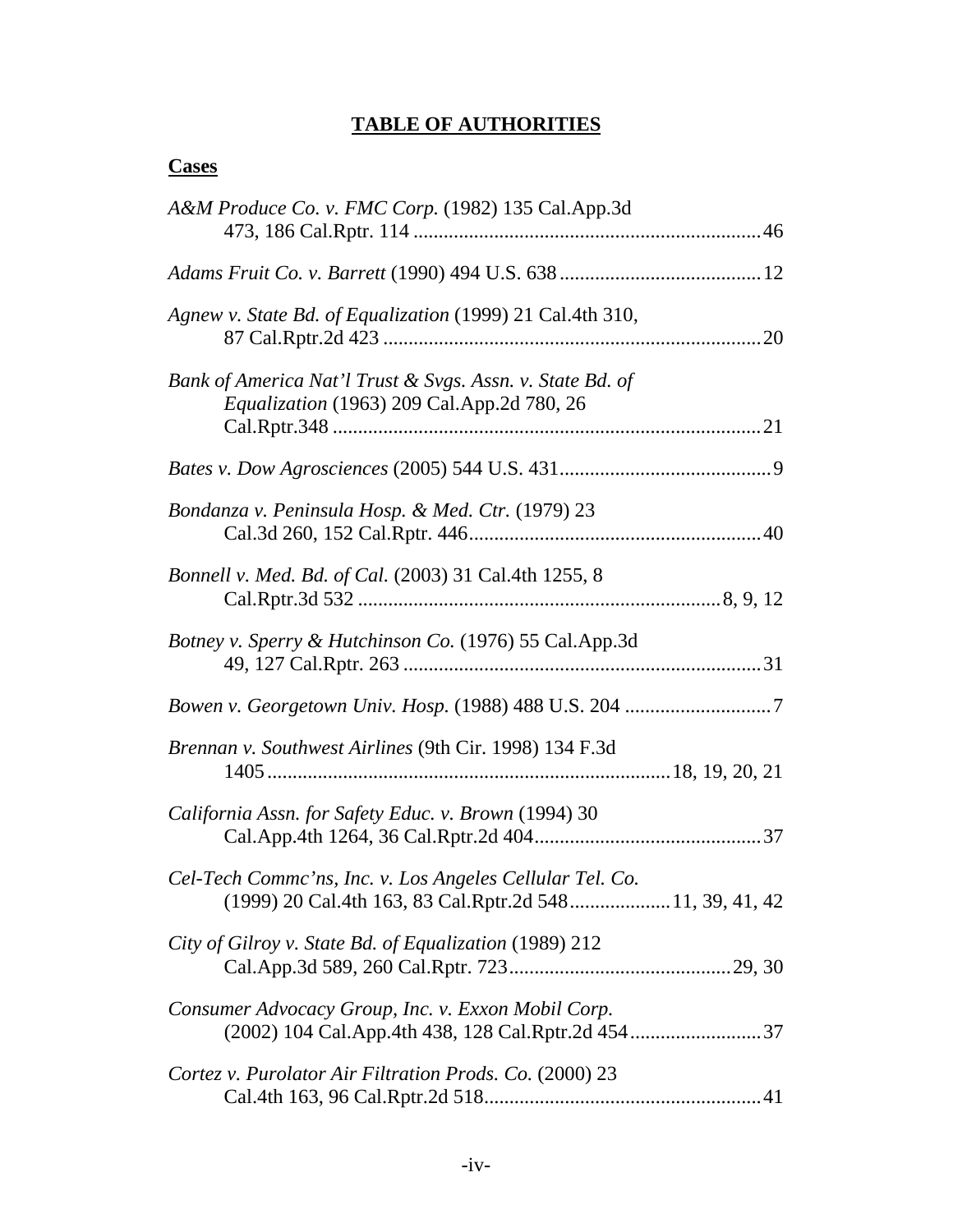| County of Sonoma v. Board (1987) 195 Cal.App.3d 982,                                                       |  |
|------------------------------------------------------------------------------------------------------------|--|
| Davis v. Ford Motor Credit Co. (2009) 179 Cal.App.4th<br>581, 101 Cal.Rptr.3d 697, pet. for review denied, |  |
|                                                                                                            |  |
| Dell, Inc. v. Superior Court (Mohan) (2008) 159                                                            |  |
| Fisher v. City of Berkeley (1984) 37 Cal.3d 644, 209                                                       |  |
| In re Tobacco II Cases (2009) 46 Cal.4th 298, 93                                                           |  |
| King v. Bd. of Equalization (1972) 22 Cal.App.3d 1006,                                                     |  |
| Kraus v. Trinity Management Servs., Inc. (2000) 23                                                         |  |
| Livingston Rock & Gravel Co. v. DeSalvo (1955) 136                                                         |  |
| McKell re Wash. Mut., Inc. (2006) 142 Cal.App.4th 1457,                                                    |  |
|                                                                                                            |  |
| People v. James (1981) 122 Cal.App.3d 25, 177 Cal.Rptr.                                                    |  |
| <i>People v. McKale</i> (1979) 25 Cal.3d 626, 159 Cal.Rptr.                                                |  |
| People v. Ventura Refining Co. (1928) 204 Cal. 286, 268                                                    |  |
| Progressive West Ins. Co. v. Yolo County Super. Ct.                                                        |  |
| Roberts v. City of Los Angeles (1939) 7 Cal.2d 477, 61                                                     |  |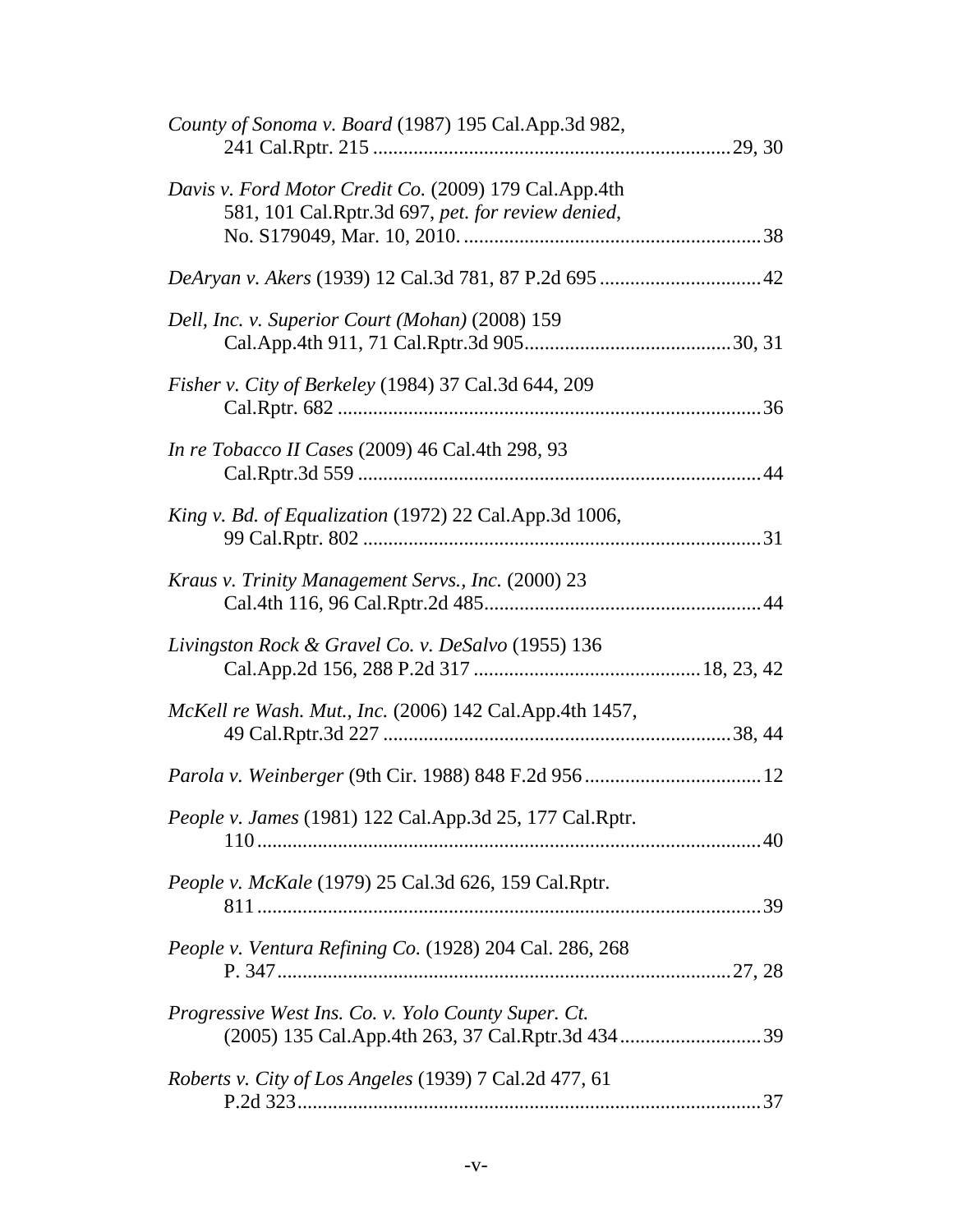| Schnall v. Hertz Corp. (2000) 78 Cal.App.4th 1144, 93                    |  |
|--------------------------------------------------------------------------|--|
| Sierra Inv. Corp. v. Sacramento County (1967) 252                        |  |
| Southern Service Co. v. Los Angeles County (1940) 15                     |  |
| State v. Altus Finance, S.A. (2005) 36 Cal.4th 1284, 32                  |  |
| Stop Youth Addiction, Inc. v. Lucky Stores (1998) 17                     |  |
| <i>Ting v. AT&amp;T</i> (N.D. Cal. 2002) 182 F.Supp.2d 902, <i>aff'd</i> |  |
| United States v. Cal. State Bd. of Equalization (9th Cir.                |  |
| Western Lithograph Co. v. State Bd. of Equalization                      |  |
| Woosley v. State of California (1992) 3 Cal.4th 758, 13                  |  |
|                                                                          |  |
| Yamaha Corp. v. State Bd. of Equalization (1988) 19                      |  |
| Younger v. State of California (1982) 137 Cal.App.3d                     |  |
| <b>Constitutional Provisions</b>                                         |  |
|                                                                          |  |
| <b>Statutes and Regulations</b>                                          |  |
|                                                                          |  |
|                                                                          |  |
|                                                                          |  |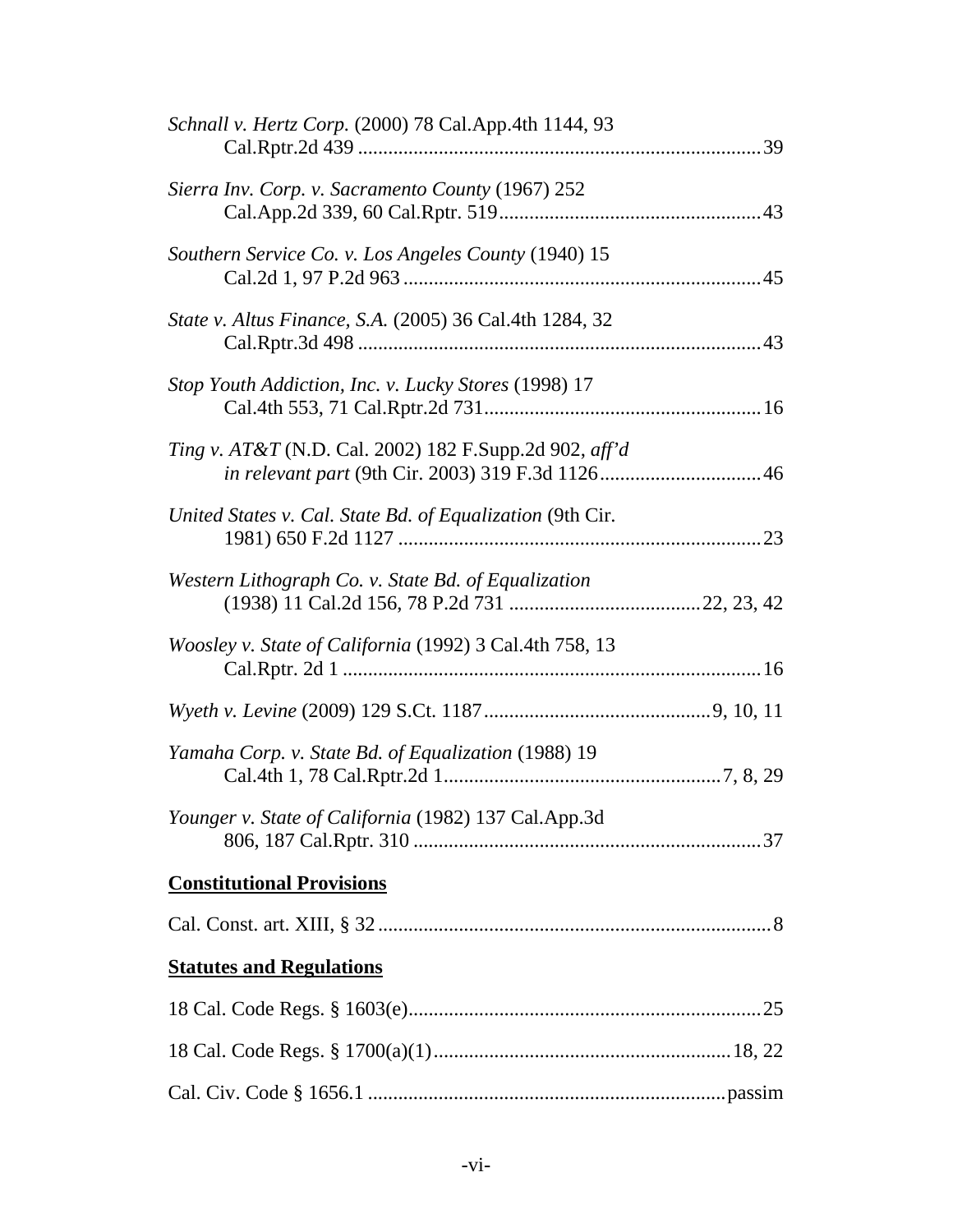# **Other Authorities**

| Legislative Analyst's Office, Report on California's Tax<br><b>Expenditure Programs: Sales and Use Tax</b><br><i>Programs Part 1</i> , available at<br>http://www.lao.ca.gov/1999/tax_expenditure_299/t |
|---------------------------------------------------------------------------------------------------------------------------------------------------------------------------------------------------------|
| Public Citizen, Six Common Transactions That Cost Less<br><i>Because of Class Actions (Aug. 20, 2003), at</i><br>www.citizen.org/congress/civjus/class_action/articl                                    |
| State Bd. of Equalization, Make an Appointment, at<br>http://www.boe.ca.gov/sutax/appointment.htm (last                                                                                                 |
| State Bd. of Equalization, <i>Pub. 22: Tax Tips for the</i><br>Dining and Beverage Industry (March 2006),                                                                                               |
| State Bd. of Equalization, <i>Pub. 51: Resource Guide to</i><br>Free Tax Products and Services (Sept. 2009),<br>available at http://www.boe.ca.gov/pdf/pub51.pdf 34                                     |
| State Bd. of Equalization, <i>Pub.</i> 53-A: 10 Consumer Sales<br>and Use Tax Questions, available at<br>http://www.boe.ca.gov/pdf/pub53a.pdf (last visited<br>32                                       |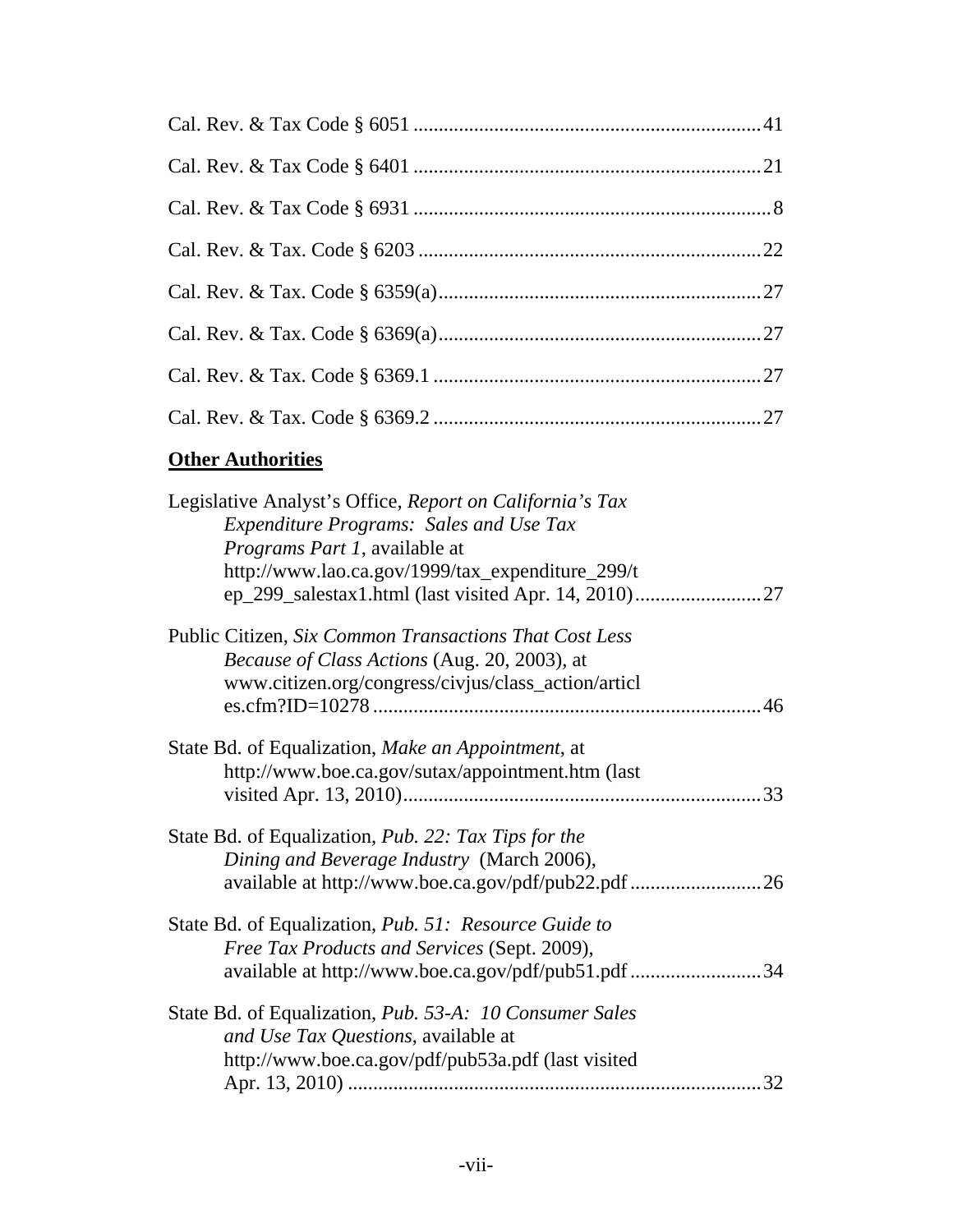| State Bd. of Equalization, Sales & Use Tax Publications,<br>at http://www.boe.ca.gov/sutax/staxpubsn.htm (last |  |
|----------------------------------------------------------------------------------------------------------------|--|
|                                                                                                                |  |
| State Bd. of Equalization, Tax Rate FAQ for Sales & Use<br>Tax, at                                             |  |
| http://www.boe.ca.gov/sutax/faqtaxrate.htm#1 (last                                                             |  |
| State Bd. of Equalization, Your Use Tax Responsibility,<br>available at                                        |  |
|                                                                                                                |  |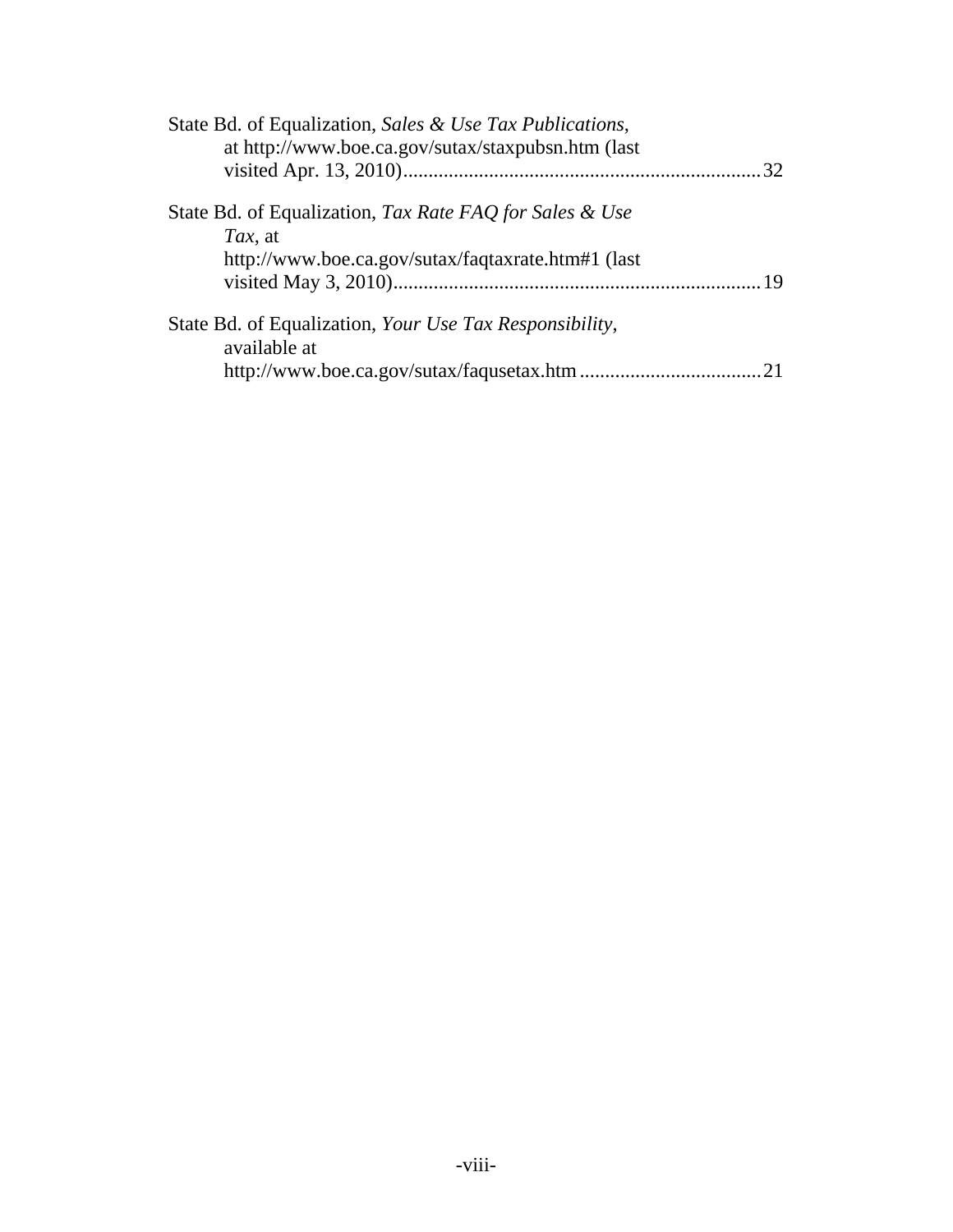#### **INTRODUCTION**

<span id="page-8-0"></span>In this case, the Court must decide whether California retail customers who are wrongly charged for "sales tax reimbursement" on taxexempt purchases will lose the right to bring consumer protection claims against the retailer. It is undisputed that the provisions on which Target relies in arguing that Plaintiffs' claims are barred—Article XIII, section 32 of the California Constitution and Tax Code § 6931—are limited by their own plain language to actions against the State and actions to recover tax paid. It is also undisputed that Target is not the State, and that Plaintiffs as nontaxpayers cannot recover tax paid. Nonetheless, Target's *amici* urge the Court to extend those facially irrelevant provisions to this case and immunize retailers from liability under consumer protection laws whenever the retailer asserts that the unlawful charge at issue is for "sales tax reimbursement."<sup>[1](#page-8-1)</sup> There is no basis in law or policy for creating such blanket immunity for retailers.

<span id="page-8-1"></span><sup>&</sup>lt;sup>1</sup> The Target *amici* consist of: (1) Rite Aid Corp., Walgreen Co., CVS Caremark Corp., CVS Pharmacy Inc., Albertson's Inc., and PETCO Animal Supplies Stores, Inc., all of whom are defendants in pending consumer class actions alleging wrongful sales tax reimbursement charges (*see Amici Curiae* Br. in Supp. of Target Corp. ("Retailers Br.") at iii-iv); (2) DirecTV, Inc. (*see* Br. of *Amicus Curiae* DirecTV, Inc. ("DirecTV Br.")); and (3) the State Board of Equalization (*see* Brief of *Amicus Curiae* Cal. State Bd. of Equalization in Supp. of Target Corp. ("Board Br.")).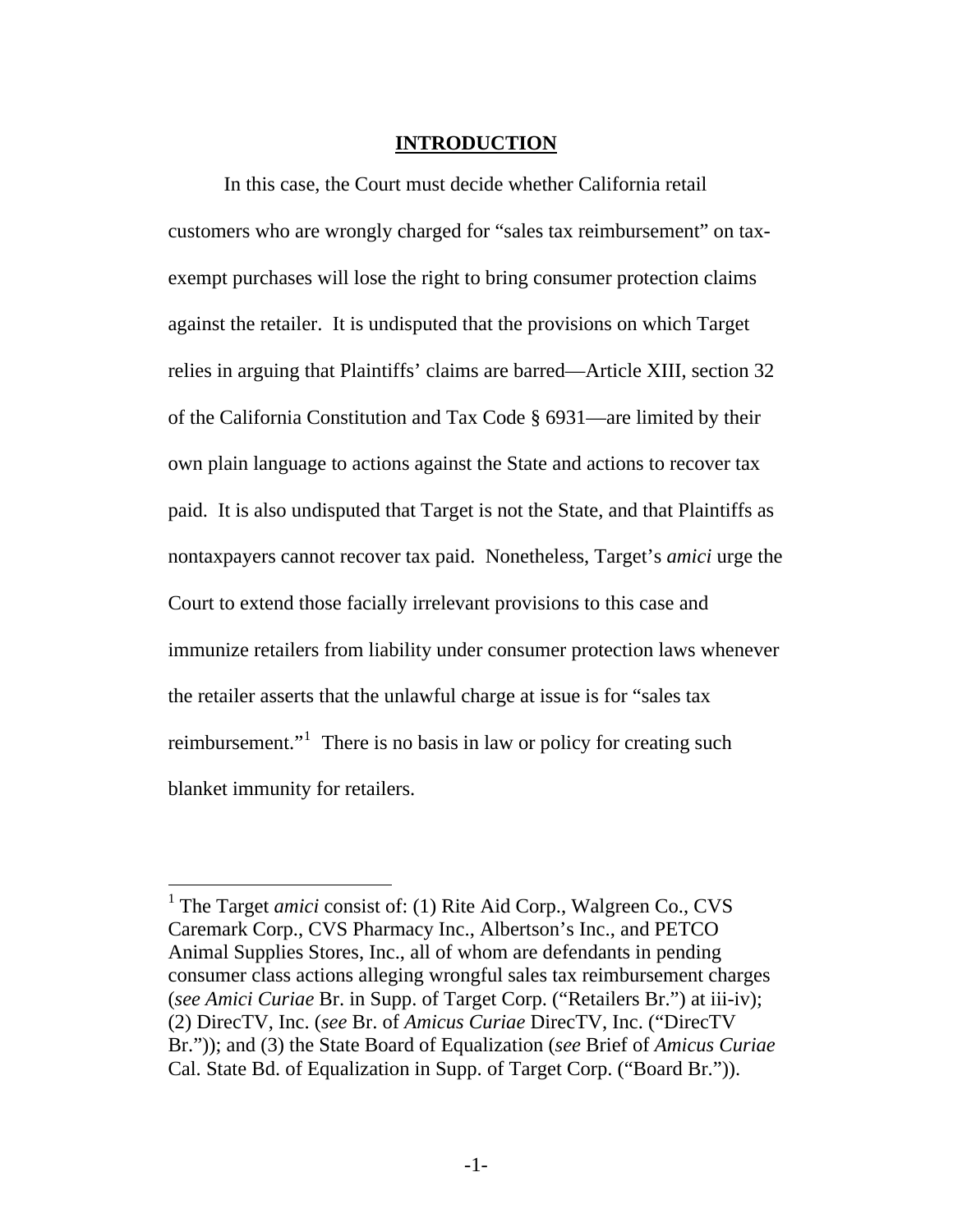As a threshold matter, the *amicus* brief filed by the State Board of Equalization on behalf of Target is not entitled to judicial deference. The Board does not point to a single formal agency rule—or any other exercise of its delegated authority—in which it has concluded that consumers' claims are barred, and the opinions advanced here flatly contradict its prior position. Moreover, the Board is no better qualified than the Court to interpret Constitutional provisions or statutes, and it certainly has no particular expertise on the proper scope and applicability of the consumer protection laws. Indeed, the most important piece of information to be gleaned from the Board's brief is that, while the Board concedes Target's charges in this case are "likely" unlawful, it sees no problem with retailers disregarding tax exemptions if they believe doing so is in their best interests. If there was any question as to whether the Board could be relied on to protect consumers' interests, it is put to rest by the Board's brief in this case.

The first argument made by Target's *amici*—that the Tax Code and the consumer protection laws are at odds with each other—is easily dispensed with. The consumer protection laws govern only the relationship between private businesses their customers, whereas the sales tax laws govern only the tax relationship between businesses and the State. Target's *amici* attempt to create a conflict by blurring the distinction between California's sales tax scheme, in which the retailer is the taxpayer, and

-2-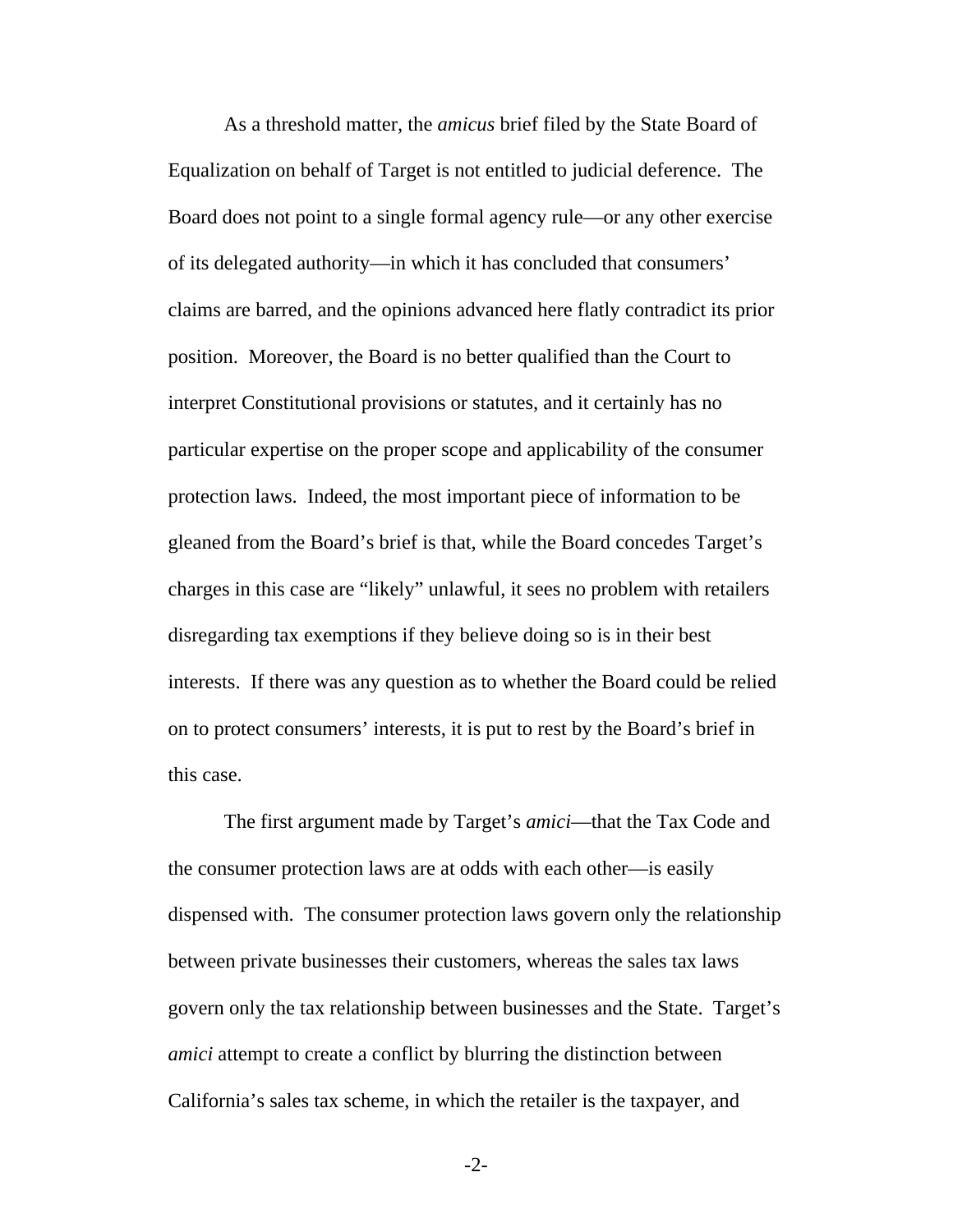fundamentally different schemes such as the use tax scheme, in which retailers act as collection agents for the government. The Court should not be fooled. Retailers imposing sales tax reimbursement charges are *not* fulfilling any legal obligation and are *not* acting as agents of the State. Therefore, permitting consumers to seek redress from retailers will not inhibit retailers' compliance with any legal requirement.

Second, allowing Plaintiffs' claims to proceed will not, as Target's *amici* contend, undermine the Tax Code's refund procedures for taxpayers. Those procedures are not available to nontaxpayer consumers like Plaintiffs and are not implicated in this case. Furthermore, there is no Tax Code provision that permits Target to charge sales tax reimbursement on goods that are exempt. On the contrary, retailers are required to comply with and properly apply tax exemptions, and to seek clarification from the Board if needed. While no one denies that retailers may choose to pay tax to the State on tax-exempt sales, nothing permits them to reimburse themselves by passing that charge onto their customers under the guise of sales tax reimbursement. There is simply no conflict between the Tax Code and the consumer protection laws.

Third, a court's resolution of whether Target is liable to its customers will not interfere with the Board's authority to administer the Tax Code. To the extent resolution of Plaintiffs' claims would require a court to interpret and apply the tax exemption statute, that kind of statutory

-3-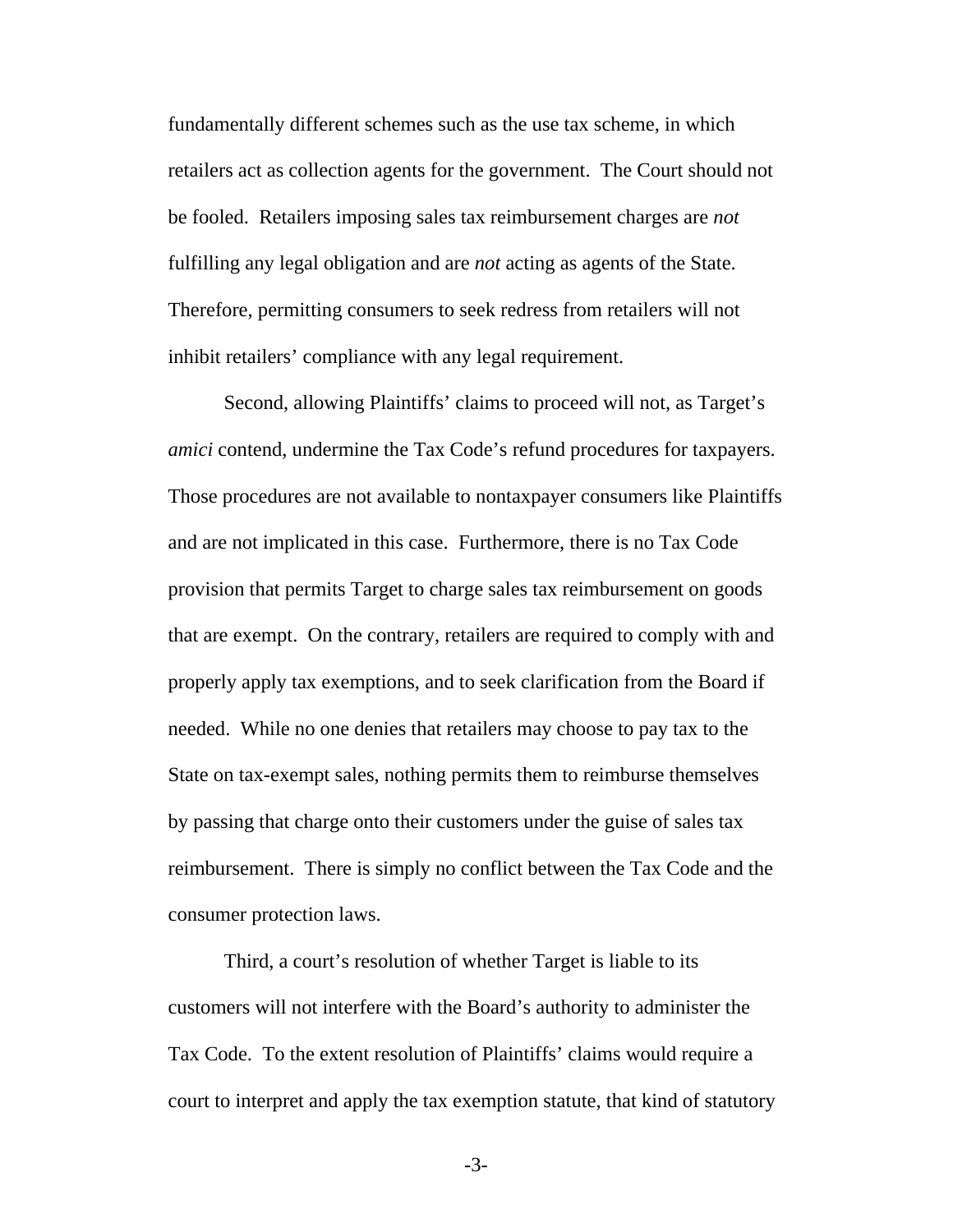interpretation is well within the judiciary's normal role. Furthermore, the Board has already issued regulations and taxpayer education materials making plain that sales of hot coffee "to go" are not subject to sales tax unless certain conditions are met. If Plaintiffs' claims are permitted to proceed, a court need only determine whether Target charged its customers in violation of law and, if so, whether its customers are entitled to remedies.

Fourth, Target's *amici* cannot point to a single remedy other than those in the consumer protection laws that would provide redress to Plaintiffs. The far-fetched solutions proposed by the Board—for instance, that a consumer read educational pamphlets designed for retailers or "invoke the power of the legislature"—are nothing short of absurd. If anything, these proposed "remedies" prove Plaintiffs' point that they have no meaningful redress other than the consumer protection claims they have asserted in this case.

Fifth, Target's *amici* make a grab-bag of eleventh-hour arguments for why Plaintiffs' claims should be dismissed even if the Court rules that they are not barred by the Tax Code or the Constitution. For example, the *amici* argue that Target's alleged practice of wrongly charging its customers is not a "business practice" within the scope of the UCL, and that Plaintiffs' claims are barred by the voluntary payment doctrine. These arguments are outside the scope of the question on which this Court granted review, are not at issue in this appeal, and are meritless.

-4-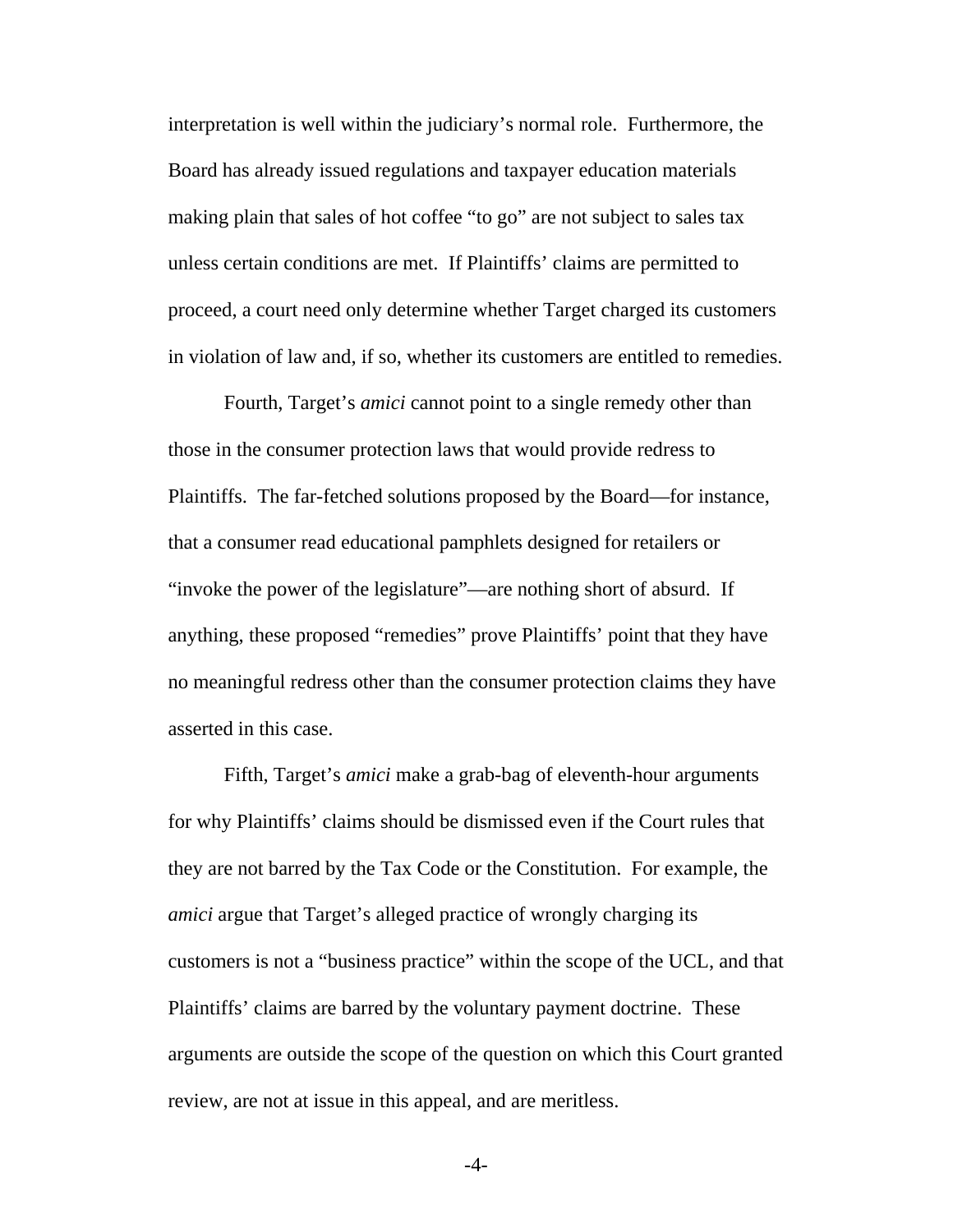Finally, there is no good policy reason to immunize retailers from the consumer protection claims at issue in this case. The Tax Code empowers the Board to protect the State's interests by levying fines and penalties against businesses that underpay sales tax. Unless overcharged consumers can seek redress by bringing consumer protection claims like these, there will be no countervailing incentive for retailers to avoid overcharging their customers—and no recourse for consumers who are wrongly charged. Target, however, like any other retailer, has many options that would not subject it to liability under consumer protection laws. It is free to charge sales tax reimbursement on sales that are legally taxable. If, as it and its *amici* claim, the tax exemption laws and regulations are unclear or compliance is inconvenient, it is free to remit moneys to the State as if all its sales were taxable. If it has overpaid sales tax to the State, it can seek a refund using the Tax Code's refund procedures. It is even free to raise prices. What Target *cannot* do, however, is falsely charge sales tax reimbursement and mislead customers into believing that something is taxable when it is not. And it may not achieve an unfair advantage over other retailers by avoiding the accounting costs of tracking tax exemptions when its law-abiding competitors have to assume that cost. Most important, it may not shift the financial burden of its legal noncompliance to its customers. That is precisely the kind of unfair business practice the UCL and CLRA were designed to address.

-5-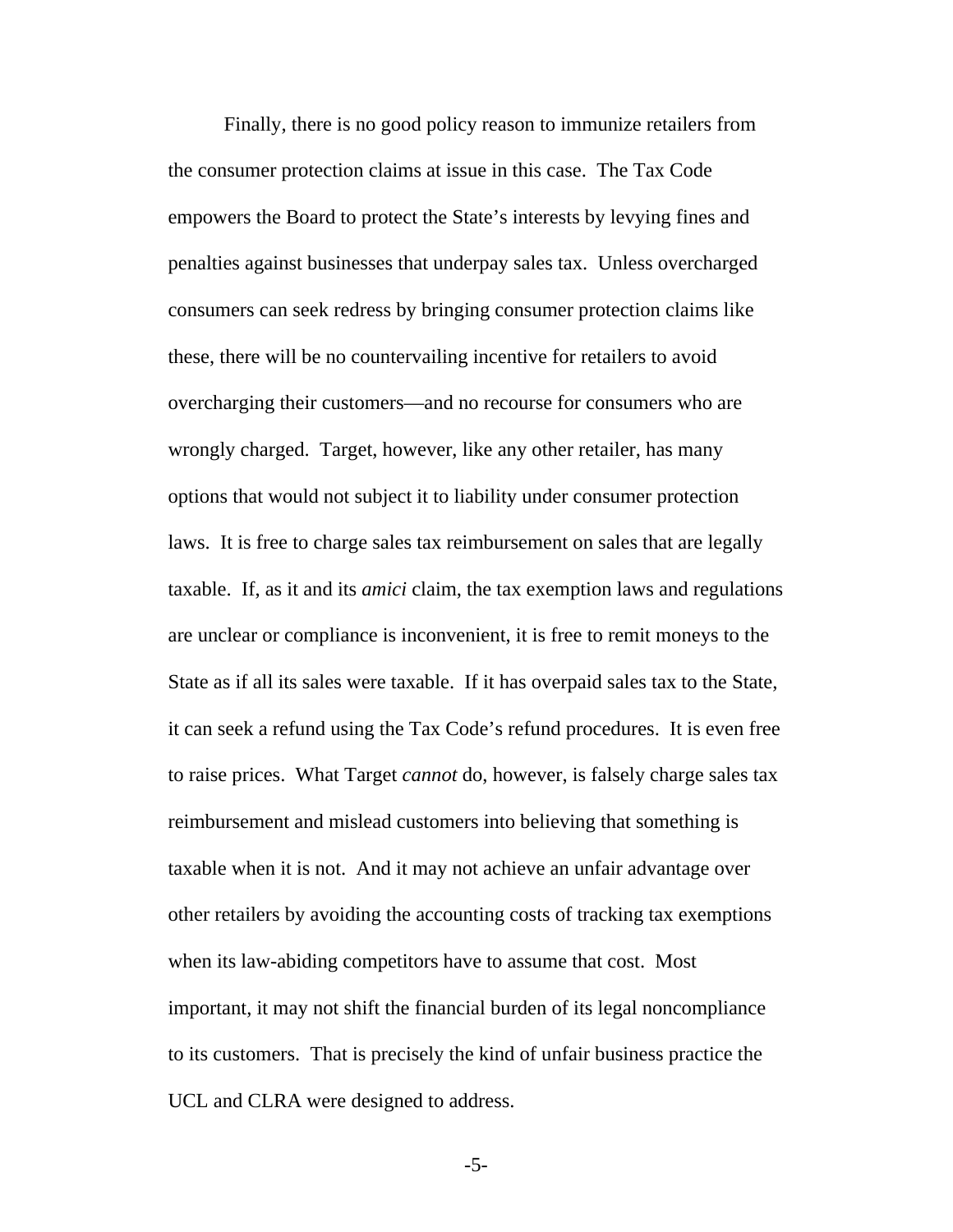#### **ARGUMENT**

# <span id="page-13-0"></span>**I. PLAINTIFFS' CONSUMER PROTECTION CLAIMS AGAINST TARGET DO NOT CONFLICT WITH THE TAX CODE OR UNDERMINE THE BOARD'S AUTHORITY TO ADMINISTER IT.**

Target's *amici* argue that the Constitution and Tax Code should be extended to bar Plaintiffs' claims because permitting them to go forward would undermine the Tax Code's statutory refund procedures and conflict with the Board's administration of the Tax Code. Neither is true. Plaintiffs seek to bring quintessential consumer protection claims against a retail business. This lawsuit poses no threat to the Board's authority or the taxpayer refund procedures.

# **A. The Board's** *Amicus* **Brief Is Not Entitled to Judicial Deference.**

As a threshold matter, the Board's arguments that Plaintiffs' consumer protection claims against Target are barred by the Constitution and Tax Code is not entitled to deference by this Court. While statutory interpretations of administrative agencies are entitled to deference by courts in some circumstances, this is not one of them. Both the U.S. Supreme Court and this Court have held that no deference is appropriate where (a) the agency is merely expressing its legal opinion on a Constitutional provision or statute, rather than interpreting its own regulations or exercising its delegated lawmaking power, and thus has no advantage over the Court; (b) the agency's position conflicts with a prior position it has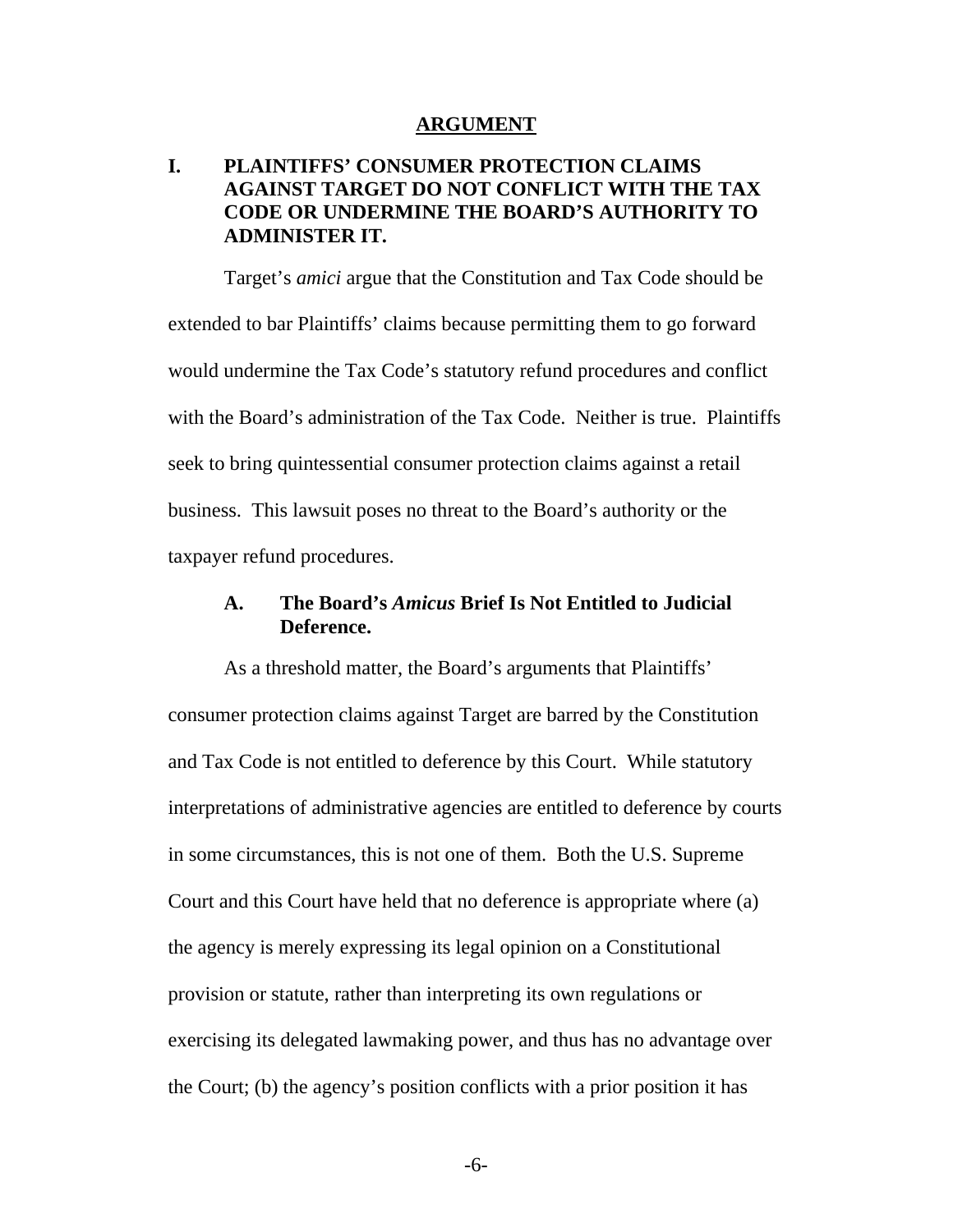<span id="page-14-0"></span>taken; or (c) the agency is opining on an issue that is outside its area of expertise. All three factors are present here.

#### **1. The Board's Argument On the Constitutional and Statutory Provisions at Issue Here Should Be Accorded No Weight.**

The Board's positions in its *amicus* brief are not entitled to deference because they "do[] not implicate the exercise of a delegated lawmaking power; instead, [they] represent[] the agency's view of [a] statute's legal meaning and effect, questions lying within the constitutional domain of the courts." *Yamaha Corp. v. State Bd. of Equalization* (1988) 19 Cal.4th 1, 11, 78 Cal.Rptr.2d 1. An agency's legal opinion is not entitled to the deference that is accorded to a regulation or other official formal position. *See Bowen v. Georgetown Univ. Hosp.* (1988) 488 U.S. 204, 212–13 (denying deference to an agency's position taken in litigation because it was "unsupported by regulations, rulings, or administrative practice" and noting that "we have declined to give deference to an agency counsel's interpretation of a statute where the agency itself has articulated no position on the question"). Here, the Board has not pointed to a single formal rule or regulation in which it previously took the position that consumers are barred from bringing consumer protection claims against retailers by section 32 or its statutory corollaries.

Furthermore, agency positions are not accorded weight by courts unless the agency has a "comparative interpretive advantage over the

-7-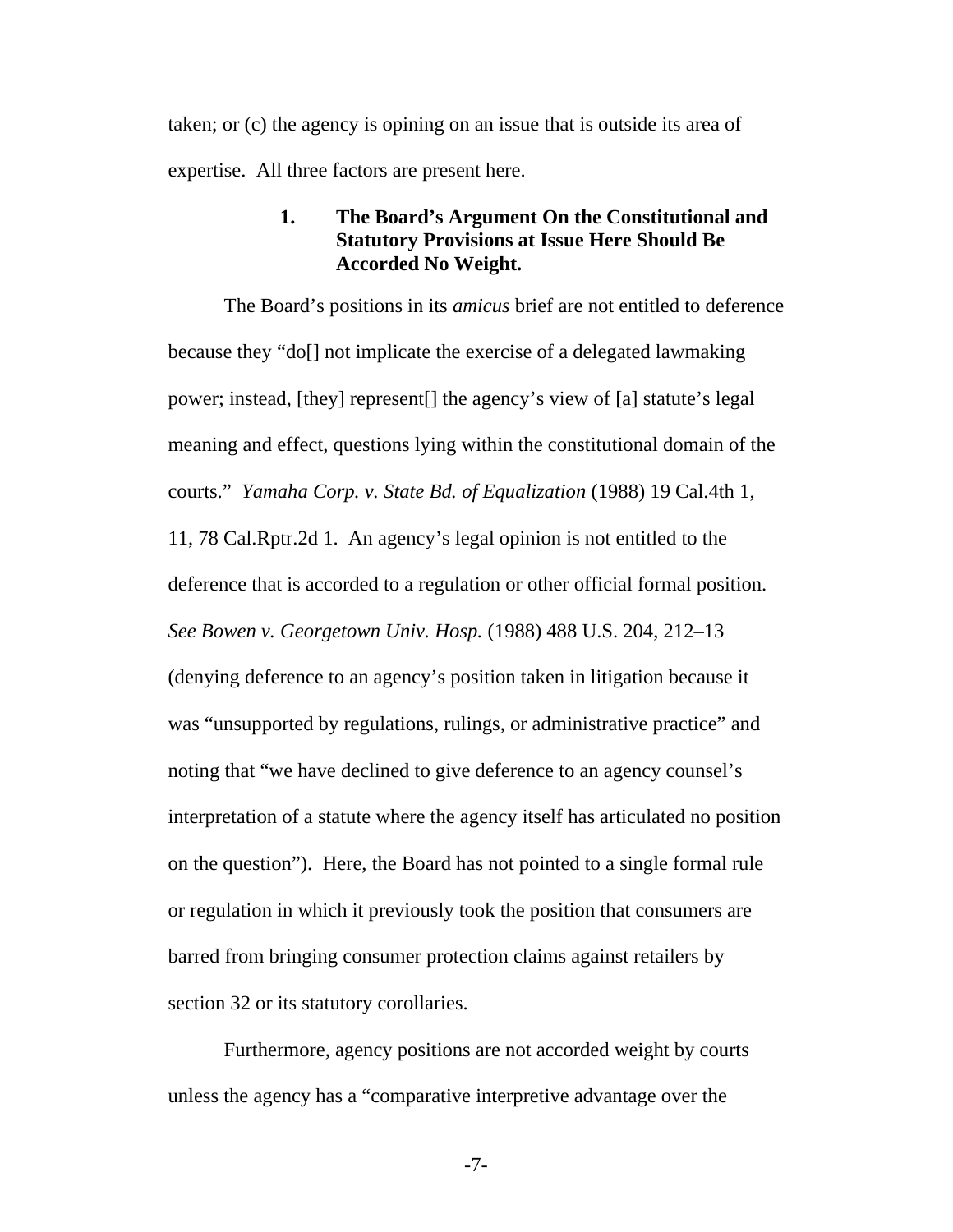courts" *and* there are additional factors indicating that the agency's position is "probably correct." *Yamaha*, 19 Cal.4th at 12 (citation omitted). Neither is true here. While the Board has expertise interpreting its own regulations, it cannot be said to have an "interpretive advantage" over the Court in assessing the meaning of a Constitutional provision or statute. *See id.* ("A court is more likely to defer to an agency's interpretation of its own regulation than to its interpretation of a statute."); *Bonnell v. Med. Bd. of Cal.* (2003) 31 Cal.4th 1255, 1265, 8 Cal.Rptr.3d 532 ("we are less inclined to defer to an agency's interpretation of a statute than to its interpretation of a self-promulgated regulation").

Moreover, there are no additional factors suggesting that the agency's position is "probably correct." To the contrary, the factors that typically provide some assurance that an agency's position is correct—for example, when the agency issues statutory interpretations contemporaneously with legislative enactment of the statute, or enacts a proposed rule after notice and opportunity for public comment—are sorely lacking here. *See Yamaha*, 19 Cal.App.4th at 13. Furthermore, the Board's argument that section 32 and its statutory corollary bar Plaintiffs' claims against Target is contrary to the plain language of those provisions, which limits their applicability to actions "against th[e] State." Cal. Const. art. XIII, § 32; Cal. Rev. & Tax Code § 6931. This Court has refused to give weight to agency interpretations that are inconsistent with unambiguous

-8-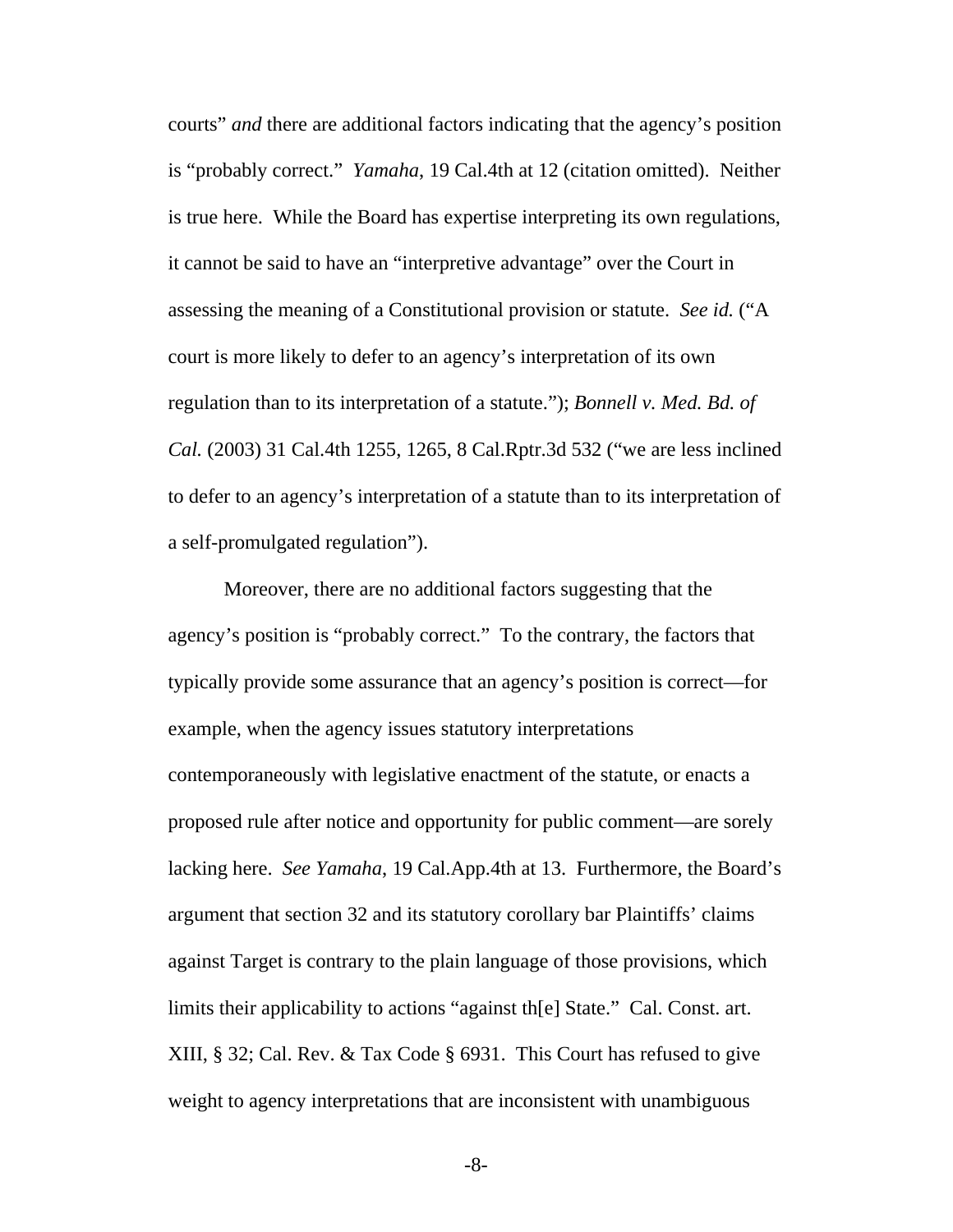<span id="page-16-0"></span>statutory language. *See, e.g.*, *Bonnell*, 31 Cal.4th at 1265 (refusing to defer to agency's interpretation of government code provision that was incorrect "in light of the unambiguous language of the statute"). The Board's argument in this case should likewise be accorded no weight.

#### **2. The Board's Current Argument Contradicts Its Prior Position.**

The U.S. Supreme Court has emphatically rejected arguments made by agencies when those arguments are inconsistent with the agency's past position. *See, e.g.*, *Wyeth v. Levine* (2009) 129 S.Ct. 1187, 1201 (declining to defer to FDA's pro-preemption argument where it contradicted "the FDA's own long-standing position without providing a reasoned explanation"); *Bates v. Dow Agrosciences* (2005) 544 U.S. 431, 449 (finding Solicitor General's position to be "particularly dubious" given the fact that the U.S. had advocated for the opposite position five years earlier).

Here, the Board's argument that Plaintiffs' claims against Target are barred is particularly suspect given that the Board's legal counsel previously said the exact opposite of what it says here. Responding to legal questions from an attorney for a retailer, the Board warned that charging for sales tax reimbursement on a tax-exempt item may well violate the consumer protection laws:

The State Board of Equalization has jurisdiction with respect to the excess tax provisions of the Sales and Use Tax Law. The local district attorney's office has jurisdiction over consumer protection laws found in the Business and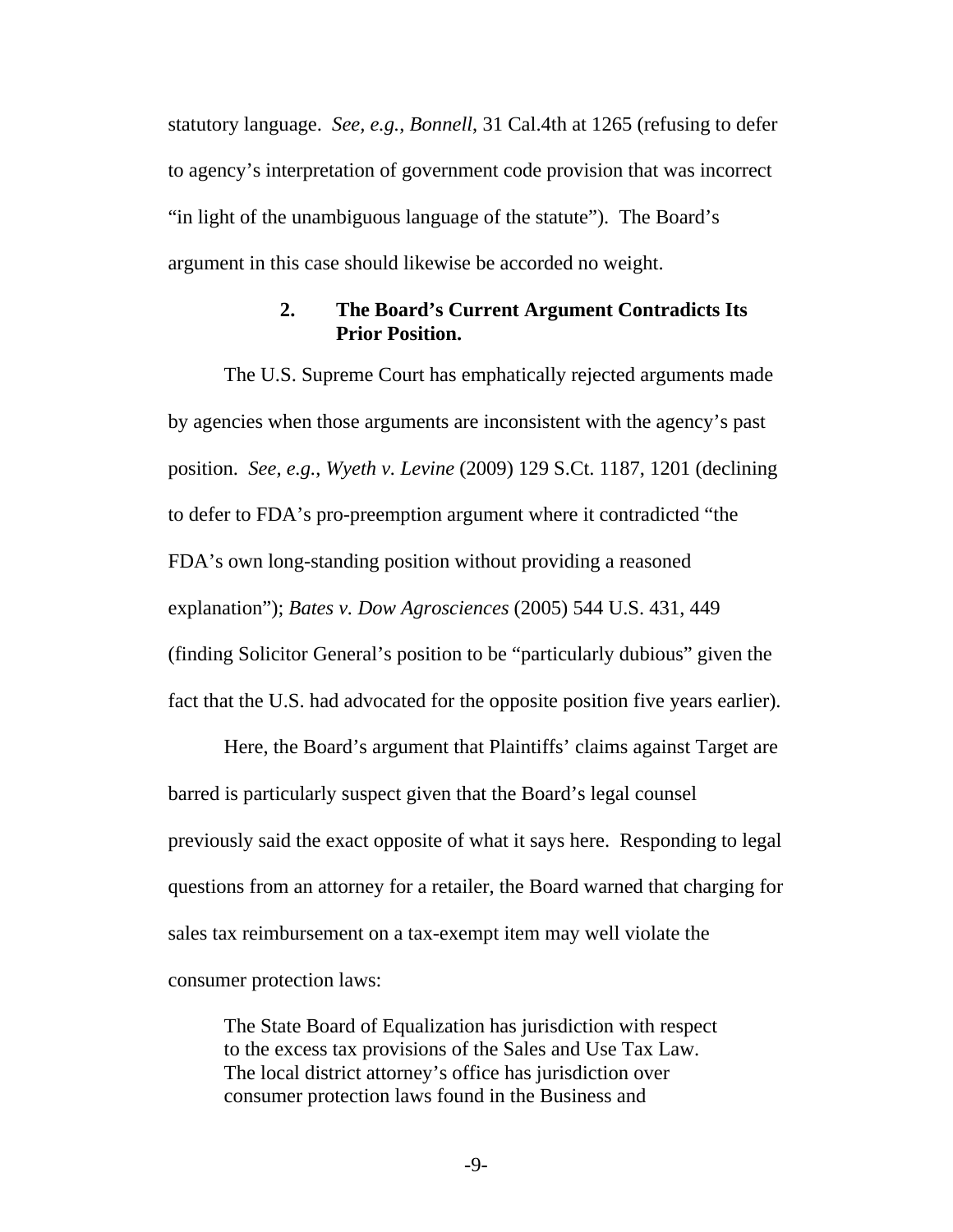Professions Code. Whether the consumer fraud provisions would be applicable where tax reimbursement is collected on a nontaxable transaction would be a matter of local determination. Without regard to the language of Regulation 1700, we cannot authorize any practice which might violate consumer protection laws. Our recommendation would be that you seek further advice as to this matter from the consumer protection division of your local district attorney's office.

Letter from Gary J. Jugum, Assistant Chief Counsel, State Bd. of Equalization, to Matthew Kilroy (Apr. 18, 1997).<sup>[2](#page-17-0)</sup> This letter leaves no doubt that the Board's current litigation position represents a change from its prior position on this issue.

*Wyeth* is particularly on point here. In *Wyeth*, the drug manufacturer argued that FDA approval of a drug's label preempted state-law failure-towarn claims, based largely on the regulatory preamble to a new FDA regulation on prescription drugs. The Supreme Court held that the FDA's preamble did not "merit deference" because it was not "an agency regulation with the force of law." 129 S.Ct. at 1200–01. Instead, the Court explained, the preamble constituted a "mere assertion that state law is an obstacle to achieving [the agency's] statutory objectives," and had been promulgated without any notice to the public or opportunity to comment. *Id.* The Court also rejected the FDA's preamble on the grounds that it

<span id="page-17-0"></span> $2^2$  The letter is attached as Exhibit A to the Request for Judicial Notice filed simultaneously with this brief.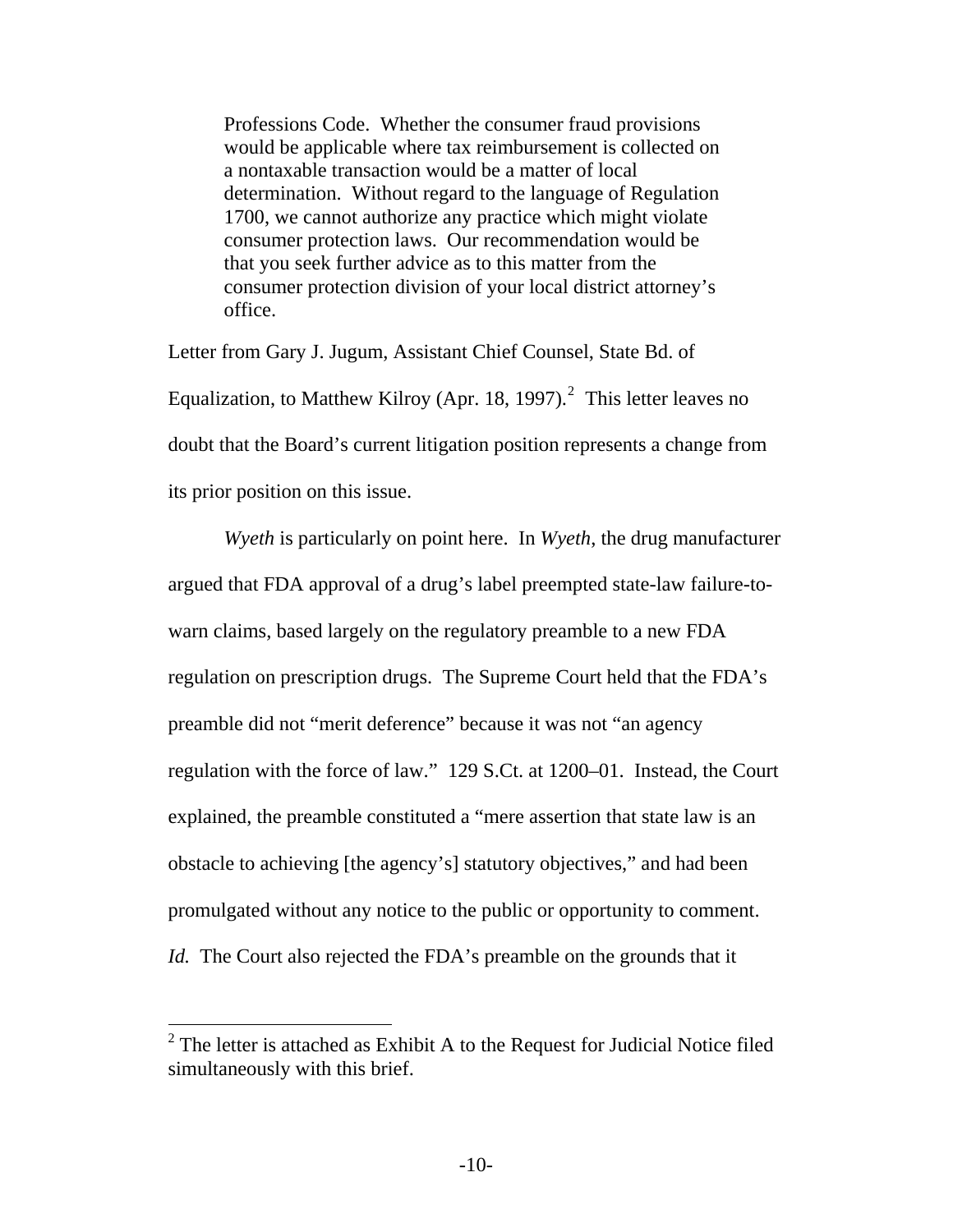<span id="page-18-0"></span>stated a position "at odds with what evidence we have of Congress' purposes," *id.* at 1201, explaining that "Congress has repeatedly declined to preempt state law." *Id.* at 1204. The Court concluded that "the FDA's recently adopted position that state tort suits interfere with its statutory mandate is entitled to no weight." *Id.* The Court declined to defer to the FDA's *amicus* brief for the same reasons. *See id.* at 1203 n.13.

Here, as in *Wyeth*, the Board's position is a "mere assertion" that permitting Plaintiffs' consumer protection claims to go forward would be an obstacle to its administration of the tax laws. It is not contained in any formal agency action with the force of law. And as in *Wyeth*, the Board's argument is not only at odds with the language of the statutes and its prior positions, but also with the fact that the Legislature has repeatedly declined to limit the scope of the state consumer protection laws, electing instead to "expand[] the [UCL]'s coverage." *Cel-Tech Commc'ns, Inc. v. Los Angeles Cellular Tel. Co.* (1999) 20 Cal.4th 163, 182, 83 Cal.Rptr.2d 548.

### **3. The Board Has No Expertise on the Scope of the Consumer Protection Laws.**

Many of the opinions voiced in the Board's brief concern the scope of the state consumer protection laws—an area well outside the Board's expertise. The Board identifies itself as the agency charged with administering the tax laws, but it then purports to "demonstrate that the Legislature did not intend for *consumer protection statutes* designed to be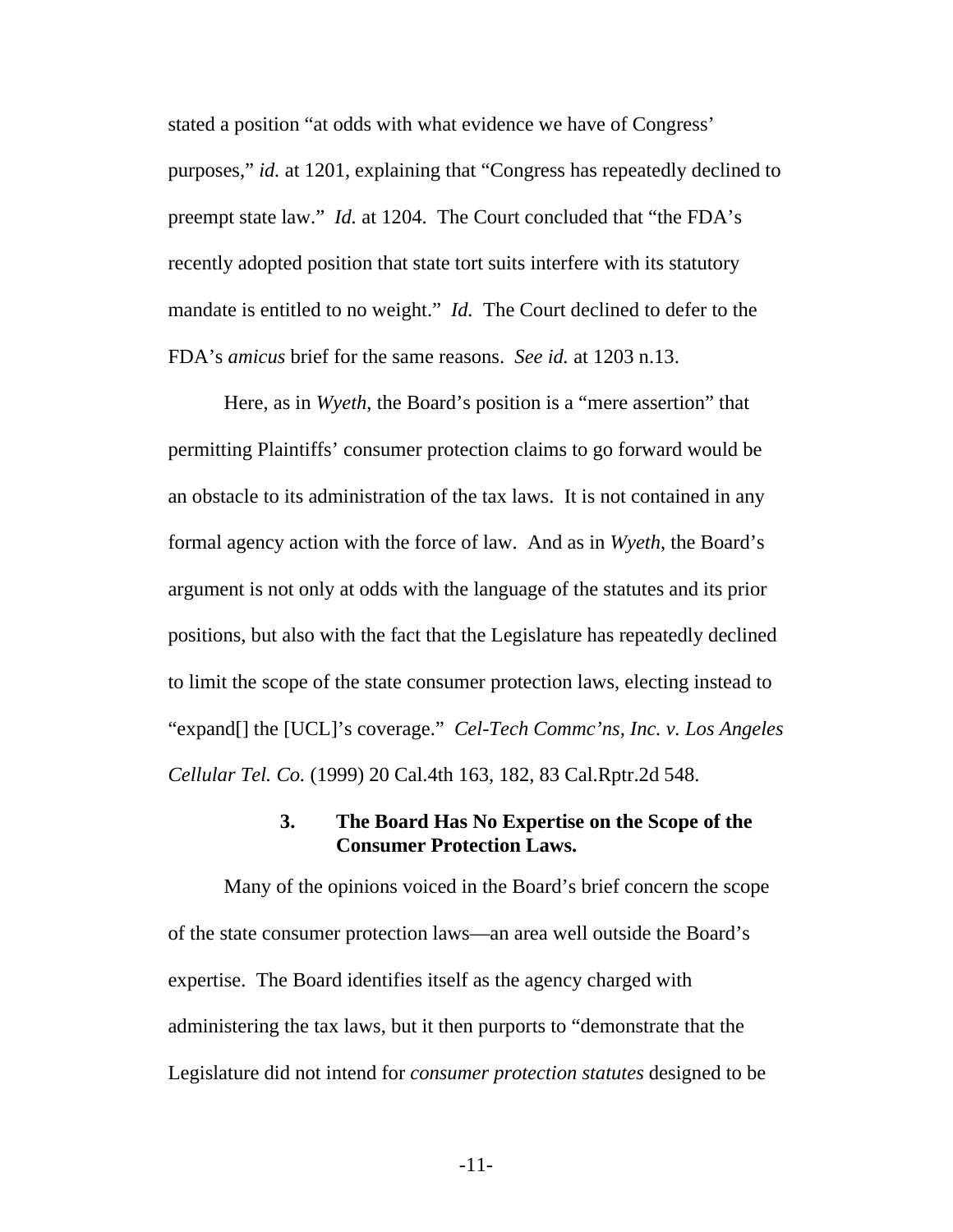broadly interpreted in order to affect remedies for a wide range of unfair or illegal business practices" to apply in cases like this one. Board App. for Leave at 3 (emphasis added). Since the Board has no particular expertise regarding the scope of the consumer protection laws, the Court should not defer to its position. In *Bonnell*, this Court held that an agency's interpretation of a statute concerning time limits for filing petitions for reconsideration of a decision was not entitled to judicial deference where the agency had no particular expertise in interpreting the statute. *See* 31 Cal.4th at 1265. The Supreme Court and U.S. Court of Appeals for the Ninth Circuit have reached similar conclusions. *See, e.g.*, *Adams Fruit Co. v. Barrett* (1990) 494 U.S. 638, 649–50 (rejecting Department of Labor's view on the scope of a private right of action under the Migrant and Seasonal Agricultural Worker Protection Act where Department's role in administering the Act was merely to promulgate motor vehicle standards; explaining that reviewing courts do not owe deference to an agency's interpretation of statutes outside its particular expertise and special charge to administer); *Parola v. Weinberger* (9th Cir. 1988) 848 F.2d 956, 959 (declining to defer to the General Accounting Office's interpretation of an environmental statute, noting that "where agencies interpret statutes outside their administrative ken, it is not clear that their interpretations are entitled to any particular deference, because they are not 'specialists' in the operation of those statutes").

-12-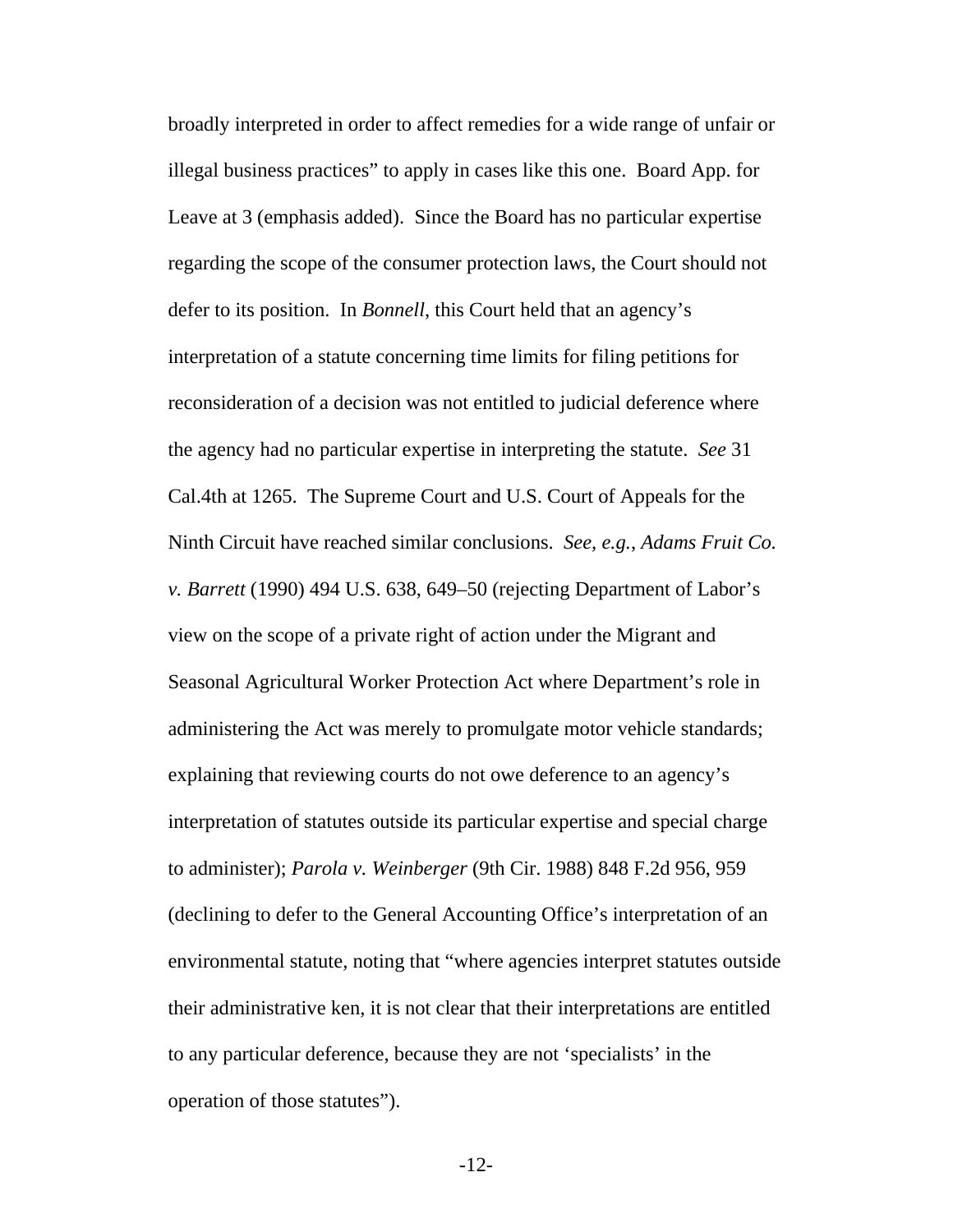<span id="page-20-0"></span>In contrast, the California Attorney General—the office authorized to enforce the state consumer protection laws—has disagreed with the Board, appearing as *amicus* in this case to express its view that Plaintiffs' claims are "precisely the type of wrongdoing that the UCL and the CLRA are intended to address." Br. of Attorney General as *Amicus Curiae* in Support of Appellants ("A.G. Br.") at 1–2, 19. Former state legislators William Bagley and Barry Keene reached the same conclusion. *See Amicus Curiae* Br. of Former State Legislators William T. Bagley and Barry D. Keene in Support of Plaintiffs/Appellants ("Legislators' Br.") at 20 ("The Legislature has already provided an adequate remed[y] for [consumers] through the UCL and CLRA."). The Board's musings on California's consumer protection laws should be accorded no deference whatsoever.

- **B. There Is No Conflict Between the Consumer Protection Laws and the Tax Code.** 
	- **1. The Consumer Protection Laws Govern the Relationship Between Retailer and Customer, While the Tax Code Governs the Relationship Between Retailer and State.**

The Board's central theme is that because the consumer protection laws have different purposes, requirements, and remedies than the Tax Code does, the two sets of laws are "fundamentally in conflict." Board Br. at 34; *see also id.* at 39–40. But there is no such conflict. Rather, the two sets of laws regulate separate spheres of conduct. As former legislators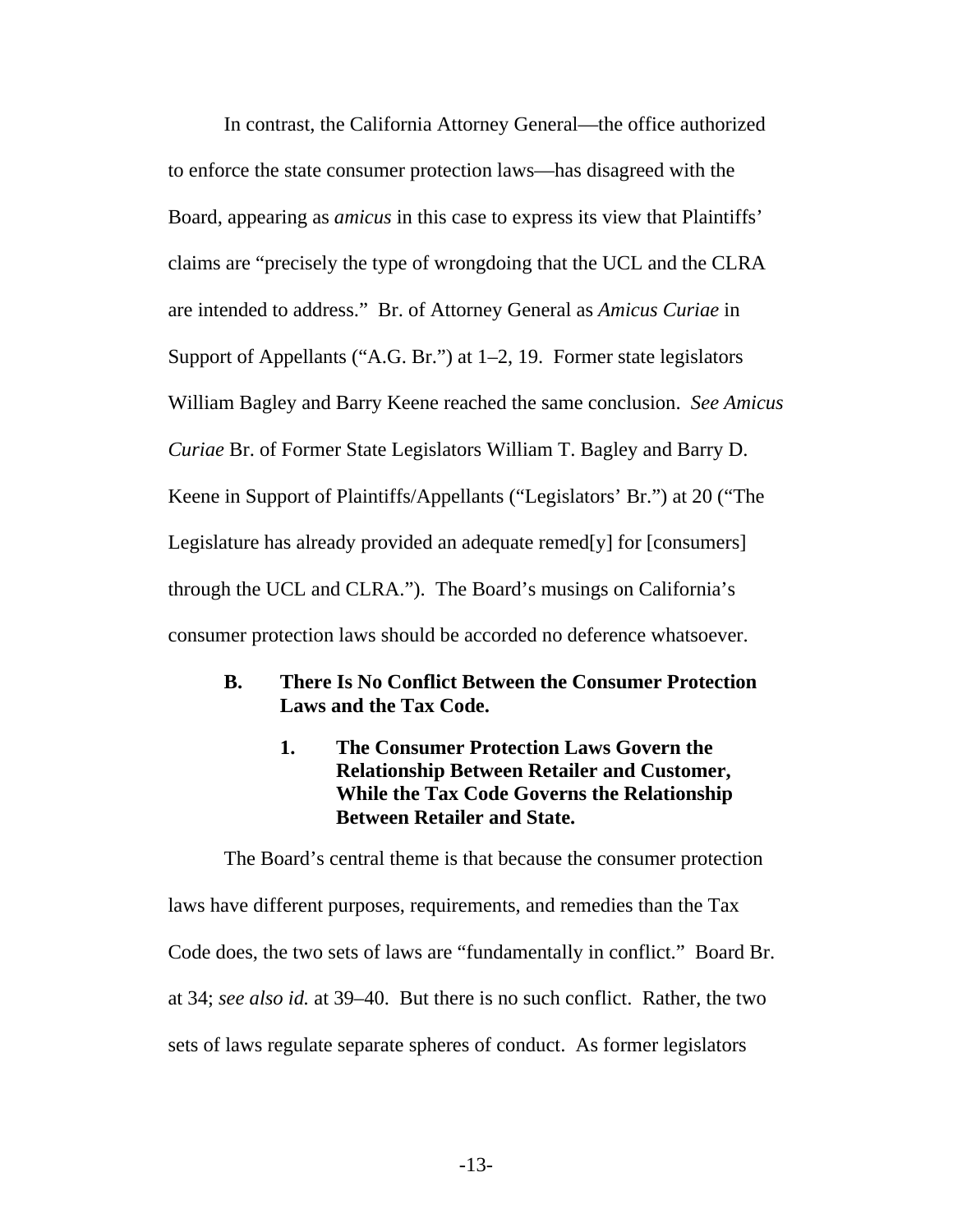Bagley and Keene have explained, the plain language of the provisions at

issue makes harmonizing them not only possible, but simple:

*Harmonizing* the legal prohibitions against suits seeking a refund from the State for taxes paid or enjoining the State from collecting taxes with the broad remedies the UCL and CLRA provide to those unlawfully, falsely or fraudulently charged by private businesses or persons for what they do not owe, is not difficult. It merely requires acceptance of the plain language of the different measures distinguishing, as they do, between the State and the private sector. The UCL and CLRA provide remedies solely against *private* parties like defendant, and not the State or any agent thereof. The California Constitutional provision and its statutory analogue prohibiting suits to enjoin or interfere with the collection of taxes, on the other hand, apply to protect only the *State or any agent thereof*, and not private parties who falsely label their unlawful charges a "sales tax reimbursement."

Legislators' Br. at 16 (emphasis in original). The Board's argument that

the consumer protection laws do not apply here because they were "not

intended to regulate relationships between ordinary citizens and the State,"

Board Br. at 22–23, ignores the distinction between private retailers and the

State. The issue in this case is a retailer's conduct towards its customers—

and that is precisely what the UCL and CLRA are designed to regulate. $3$ 

<span id="page-21-0"></span>*<sup>(</sup>continued on next page)*   $3$  The Board repeatedly attempts to discount the fact that Plaintiffs' lawsuit is not an action against the State. According to the Board, because Target might possibly choose to cross-complain against the Board, Plaintiffs' claims "constitute[] an action against the State despite the fact that the [Board] was not sued in the first instance." Board Br. at 26; *see also* Board Br. at 9, 12. But Target, as the taxpayer, may file a claim and lawsuit against the Board regardless of whether it is liable to its customers for wrongful sales tax reimbursement charges. It is undisputed that Target is perfectly within its legal rights to do so. *See* Board Br. at 36 ("persons who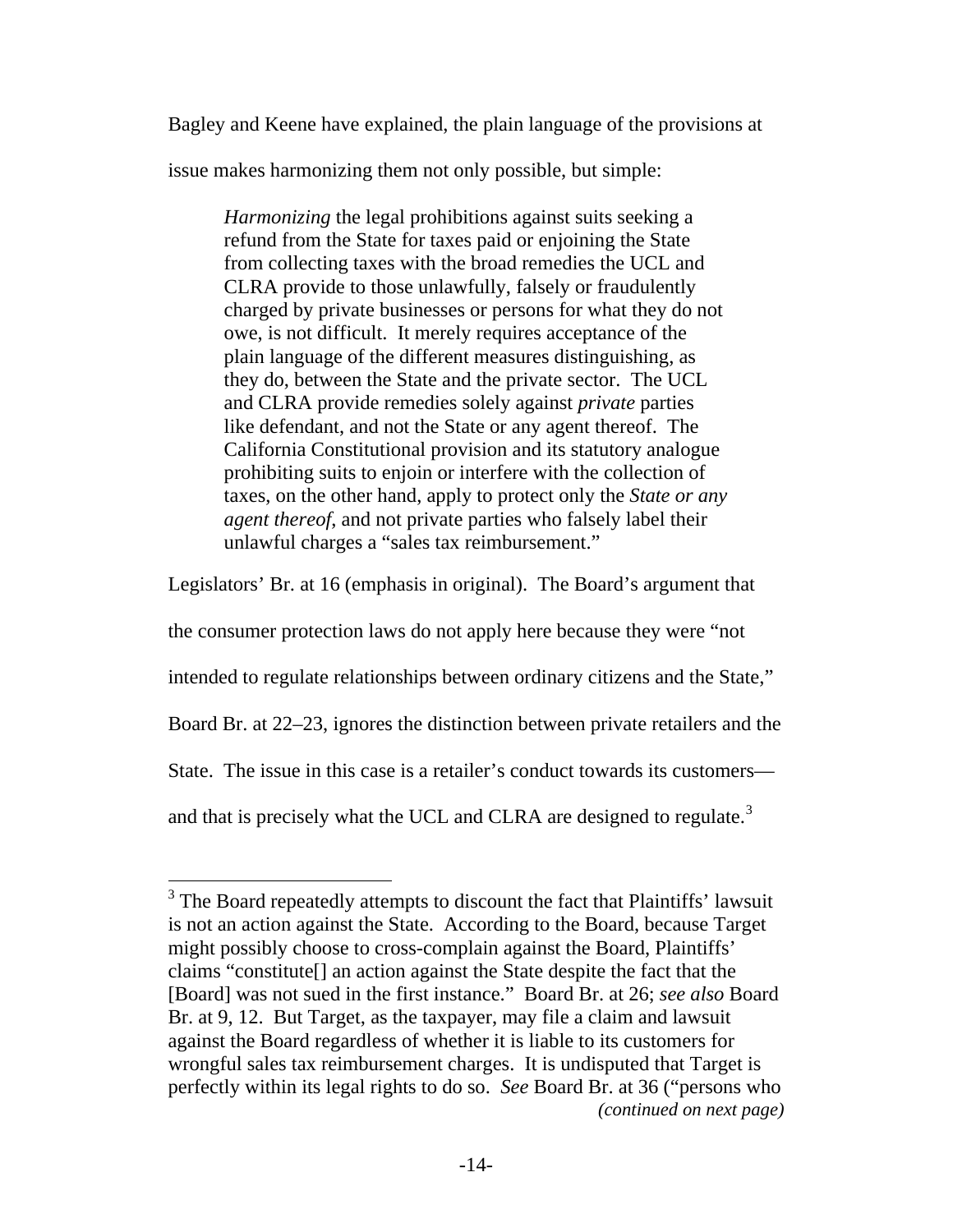The Board also repeatedly insists that because nontaxpayers like Plaintiffs have no legal remedies in the Tax Code or tax regulations, they have no remedies at all. *See* Board Br. at 16 (suggesting that the Court would need to "create a new private right of action out of whole cloth" in order to permit Plaintiffs' claims to proceed); *id.* at 24 (agreeing that Reg. 1700(b)(6) provides that "if there are any other statutory remedies provided, customers may still pursue them," but suggesting that this language is meaningless because the regulation *itself* "does not provide such a remedy"). But, of course, the fact that the *Tax Code* does not provide a remedy for nontaxpayers does not, as the Board would urge, mean that the Legislature has not provided remedies for them elsewhere. As Plaintiffs' *amici* explained, "[W]hether the predicate statute confers a private right of action is 'immaterial' to determining whether the plaintiff can state a claim under the UCL, even if the predicate law is expressly limited to enforcement by 'public lawyers.'" Br. of *Amici Curiae* Consumer Watchdog, Public Good, ConsumerAffairs.com, and National Association of Consumer Advocates in Support of Plaintiffs and Appellants at 8–9

must file sales and use tax returns may file claims for refund") (citing Tax Code  $\S$  6902(a)). If Target does bring an action against the Board whether in a cross-complaint or in a separate refund action—the Board could then raise its own defenses to Target's claim against it, including, presumably, Article XIII, section 32 of the Constitution and its Tax Code corollaries.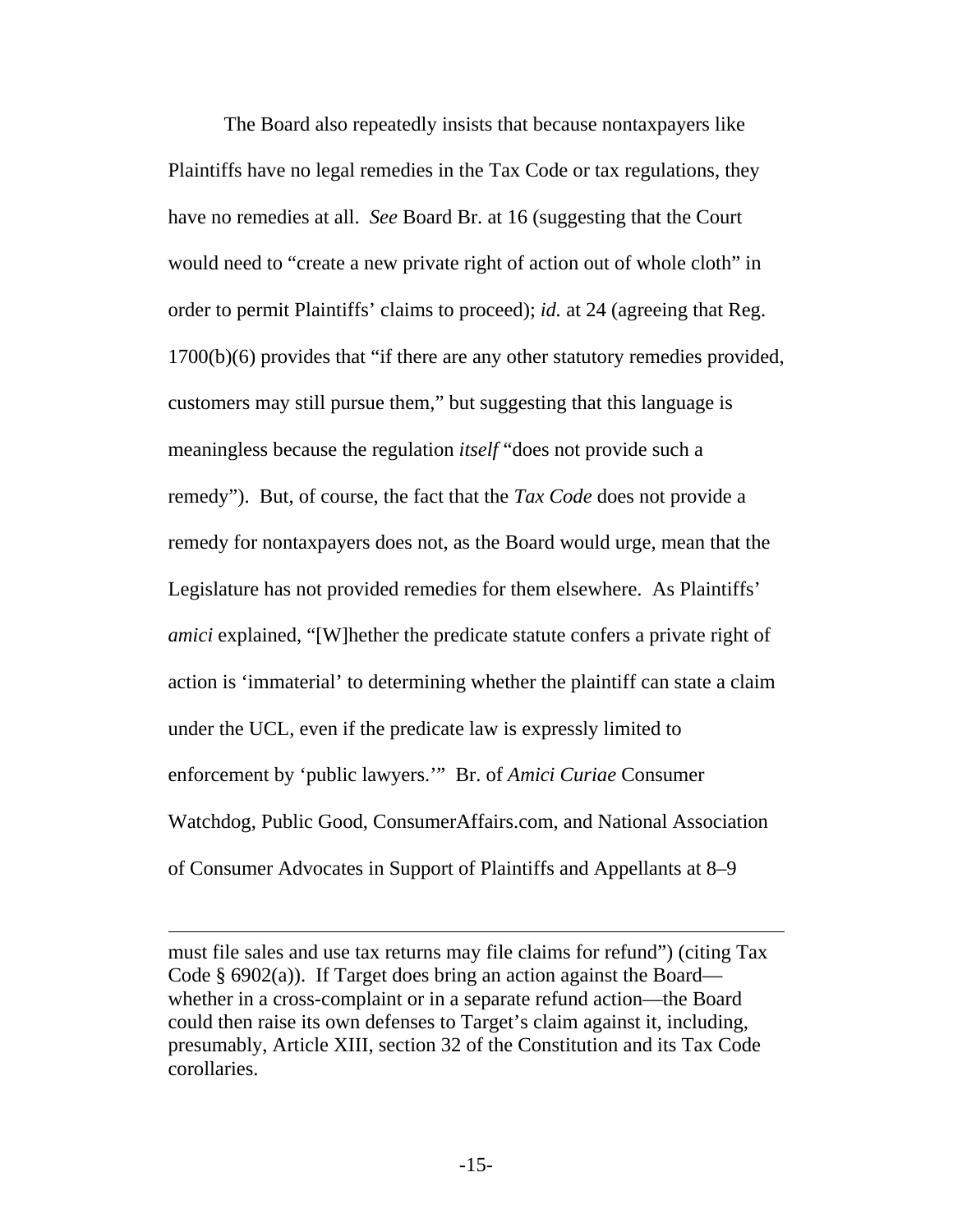<span id="page-23-0"></span>(*citing Stop Youth Addiction, Inc. v. Lucky Stores* (1998) 17 Cal.4th 553, 562, 71 Cal.Rptr.2d 731).

In short, there is no basis for the Board's argument that the consumer protection laws "do not apply" here. *See* Board Br. at 16. As the Attorney General points out, "[h]ad Target wrongly called the disputed charge a 'charitable donation' or a 'to-go fee,' there is little doubt that the UCL and CLRA would apply.... There is no reason why falsely labeling a payment as a 'tax' should transform otherwise actionable misconduct and allow defendants to escape the bounds of the UCL and CLRA." A.G. Br. at 18– 19.

#### **2. Allowing Plaintiffs' Claims to Proceed Will Not Undermine the Tax Refund System.**

The Board argues energetically that tax refund procedures are the exclusive means by which tax disputes can be litigated. *See* Board Br. at 10–11. Its primary support for this broad proposition is this Court's decision in *Woosley v. State of California* (1992) 3 Cal.4th 758, 13 Cal.Rptr. 2d 1. In *Woosley*, however, the Court repeatedly made clear that its holding limiting plaintiffs to the statutory refund procedures applied to "actions for *tax refunds*." 3 Cal.4th at 789 (emphasis added); *see also id.* ("strict legislative control over the manner in which *tax refunds* may be sought is necessary") (emphasis added); *id.* at 792 (section 32 "precludes this court from expanding the *methods for seeking tax refunds* expressly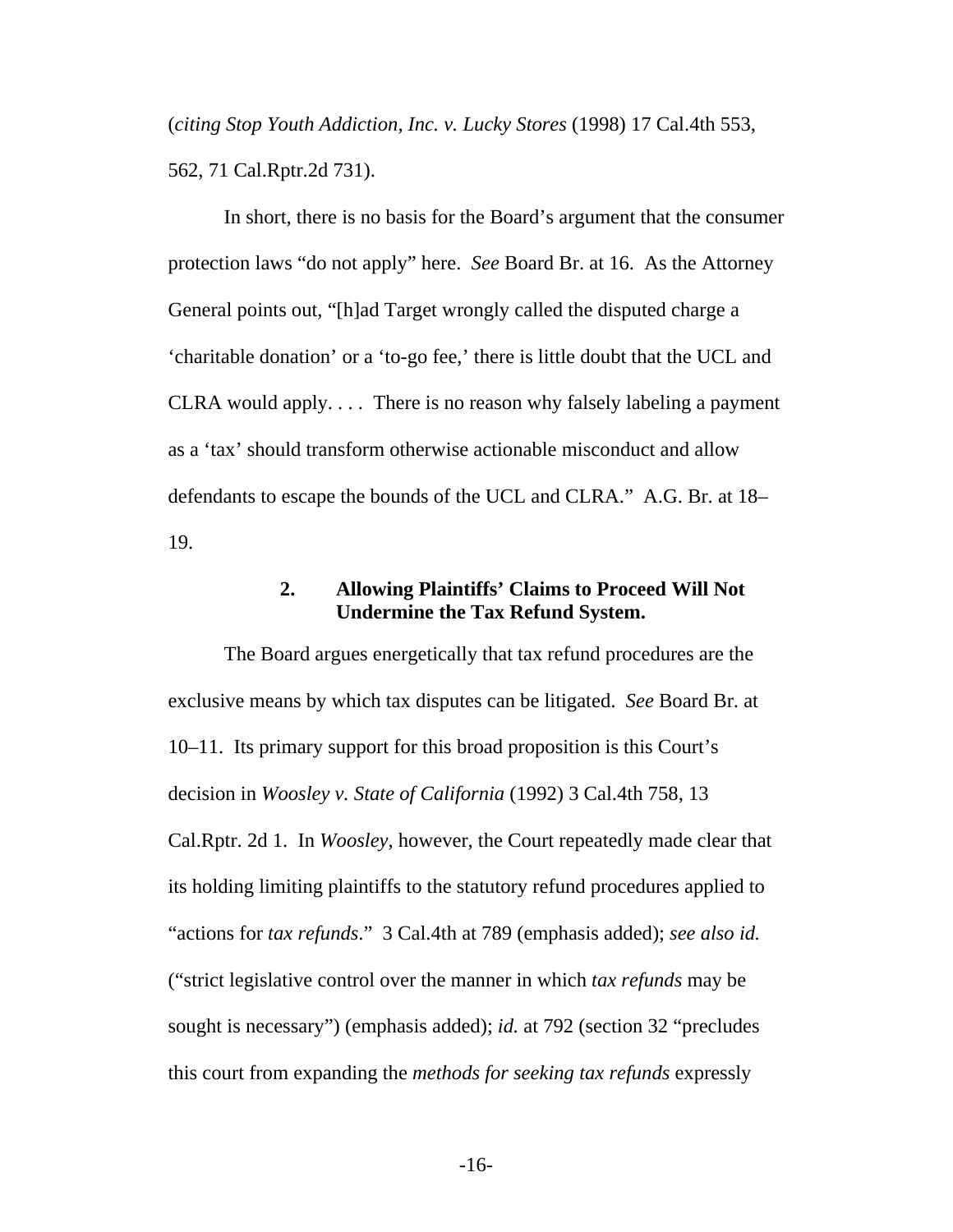provided by the Legislature") (emphasis added). In other words, *Woosley* addresses the available remedies for taxpayers, but says nothing about available remedies for *non*taxpayers. And while it is undisputed that the only remedy by which a *taxpayer* may recover allegedly illegal *taxes* is to comply with the statutory refund procedures, it does not follow that courts may never resolve any dispute about a tax outside of that narrow context.

The Board also makes the startling claim that allowing Plaintiffs' claims to proceed "would constitute a judicial repeal of the California tax refund statute." Board Br. at 32. Even a cursory examination of the Board's argument, however, reveals that its bold assertion has no basis in either law or logic. Plaintiffs' ability to sue in court cannot and will not undermine or circumvent a system of tax refund laws to which Plaintiffs who are not taxpayers—have no access in the first place. Stated another way, any requirement to exhaust administrative procedures available only to taxpayers seeking tax refunds from the State does not bar nontaxpayers from seeking redress from non-state actors. *See* Appellants' Opening Br. at 30-33; Appellants' Reply Br. at 7–11. Allowing this lawsuit to proceed will leave intact the rule that those who have access to the system of tax refunds are required to use it. But those who do not, need not.

In support of its attempts to characterize Plaintiffs' claims as an effort to circumvent the Tax Code's refund process, the Board relies heavily on the Ninth Circuit's opinion in *Brennan v. Southwest Airlines*

-17-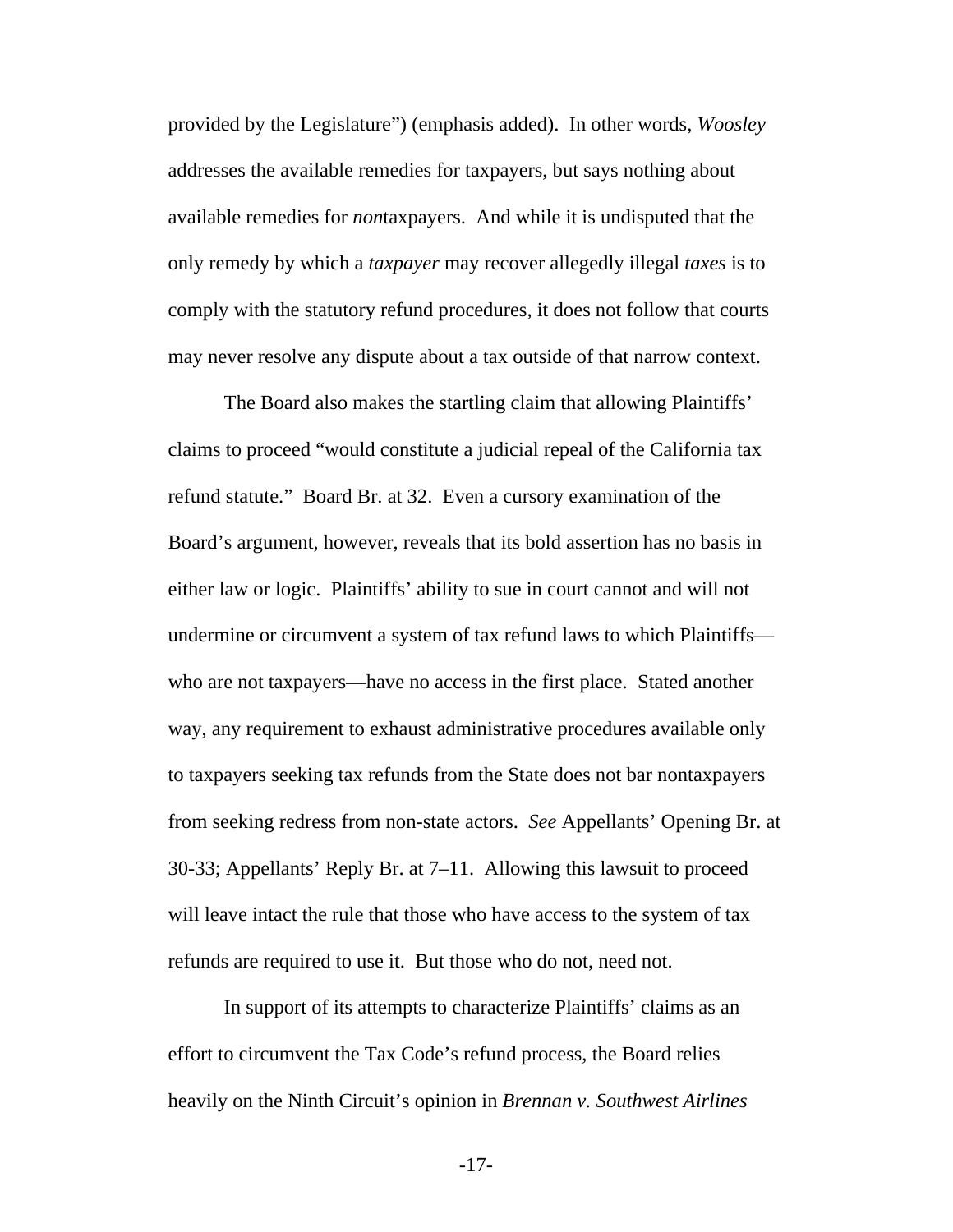(9th Cir. 1998) 134 F.3d 1405. But the tax relationships analyzed in *Brennan* were entirely different. First, the airline passenger plaintiffs in *Brennan* were *taxpayers* seeking a *tax refund*, who therefore had legal standing and the requirement to first seek relief directly from the government through administrative processes. *See id.* at 1408, 1412. Plaintiffs here, as the Board concedes (Board Br. at 2), are *not* taxpayers and have no available recourse through the Board's administrative processes. Second, the *Brennan* defendants *were not taxpayers* but were acting as "agents for the United States" in collecting tax—not tax reimbursement—from their customers. *See id*. at 1408, 1411. Target, in contrast, *is* the taxpayer here, and it is not required under any law to collect anything at all from its customers.<sup>[4](#page-25-0)</sup>

*Brennan*'s rejection of consumer claims was merely an application of the uncontested rule that aggrieved taxpayers must first exhaust their administrative remedies with the taxing agency before going to court. *See id.* at 1412. Because the *Brennan* plaintiffs were the taxpayers for purposes of the federal tax at issue and were suing to recover wrongfully collected

<span id="page-25-0"></span><sup>&</sup>lt;sup>4</sup> Target is permitted, but *not* required, by law to charge its customers sales tax reimbursement to cover the cost of taxes *it* is required to pay to the State. Cal. Civ. Code § 1656.1 (retailer "may" add sales tax reimbursement to sales price); 18 Cal. Code Regs. § 1700(a)(1); *Livingston Rock & Gravel Co. v. DeSalvo* (1955) 136 Cal.App.2d 156, 161, 288 P.2d 317 (rights of retailer to collect sales tax reimbursement "are optional and may be waived").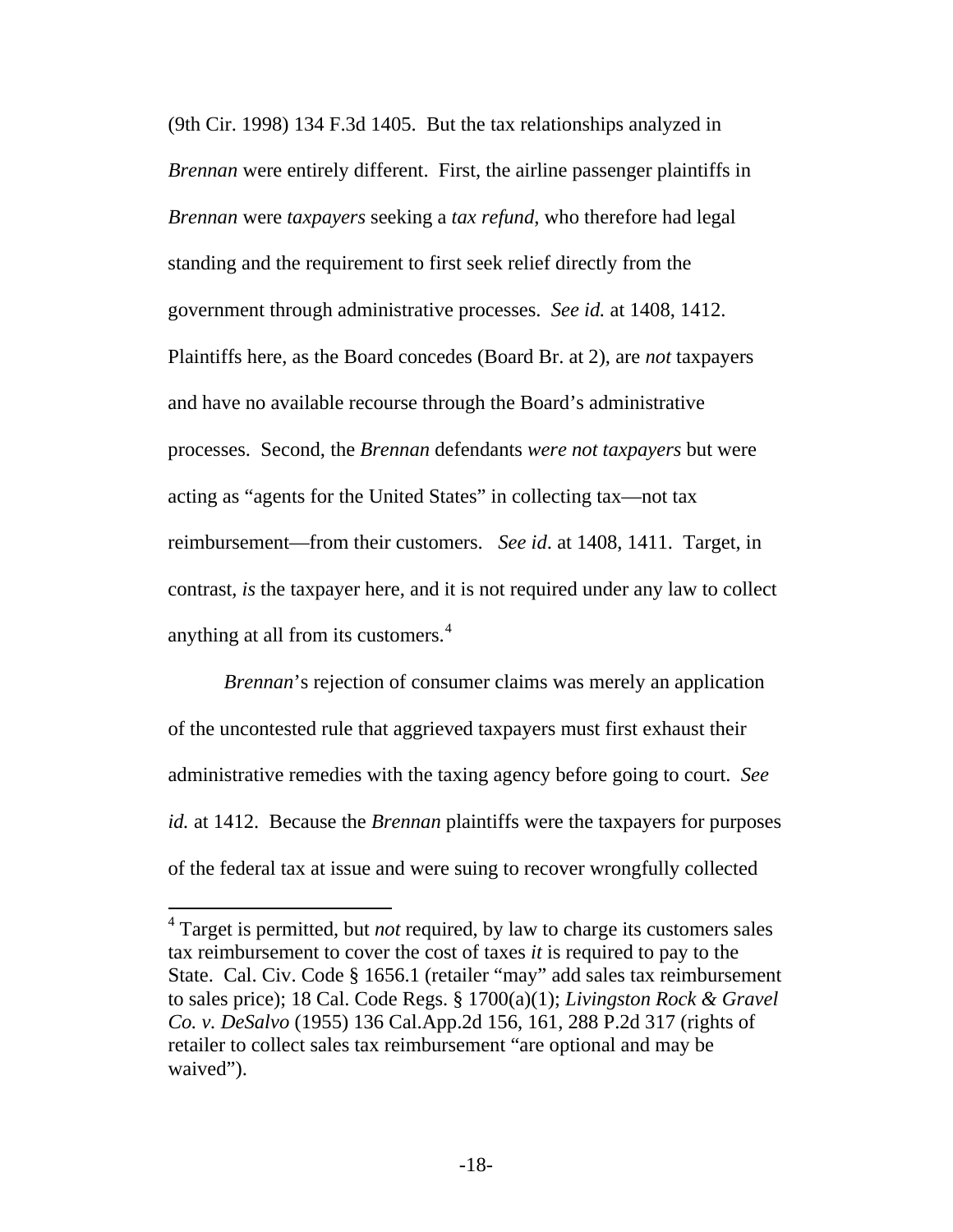tax, the court held that they were required to pursue that remedy by way of a tax refund claim. *Id.* at 1409–10. The court explained that, under federal law, the plaintiffs should have first exhausted their administrative remedies, and then sued the United States, not its collection agents. *Id.* at 1412.

It is undisputed that Plaintiffs here—unlike the *Brennan* plaintiffs are not taxpayers, have no recourse against the government, and have no administrative remedies under the Tax Code to exhaust. That being so, the existence of administrative exhaustion requirements does not operate to bar Plaintiffs' claims. *See* Appellants' Opening Br. at 30–32; Appellants' Reply Br. at  $7-10<sup>5</sup>$  $7-10<sup>5</sup>$  $7-10<sup>5</sup>$ 

Nor do any of the policy rationales articulated in *Brennan* apply here. First, the concern that the defendant may be placed between two competing and mutually exclusive obligations if it can be sued by its customers does not exist here. In *Brennan*, the airlines "did not choose the

<span id="page-26-0"></span> $<sup>5</sup>$  In its attempt to blur critical distinctions between consumer-taxpayers</sup> who have administrative remedies and consumer-nontaxpayers who do not, the Board also muddies the waters with a discussion of use taxes. *See*, *e.g.*, Board Br. at 2–3. However, the use tax scheme differs from the sales tax scheme in a critical way. Consumers in California must pay use tax on purchases from out-of-state retailers that do not collect California sales tax. *See* State Bd. of Equalization, *Tax Rate FAQ for Sales & Use Tax*, at http://www.boe.ca.gov/sutax/faqtaxrate.htm#1 (last visited May 3, 2010). Consumers who pay use tax—like any taxpayer—may file claims for tax refunds with the Board. *See* Board Br. at 2. They therefore must exhaust their administrative remedies before filing a lawsuit. Board Br. at 2. But while "some consumers purchasing tangible personal property... in California have remedies under the refund statutes" (Board Br. at 2), it is undisputed that Plaintiffs do *not* have such remedies.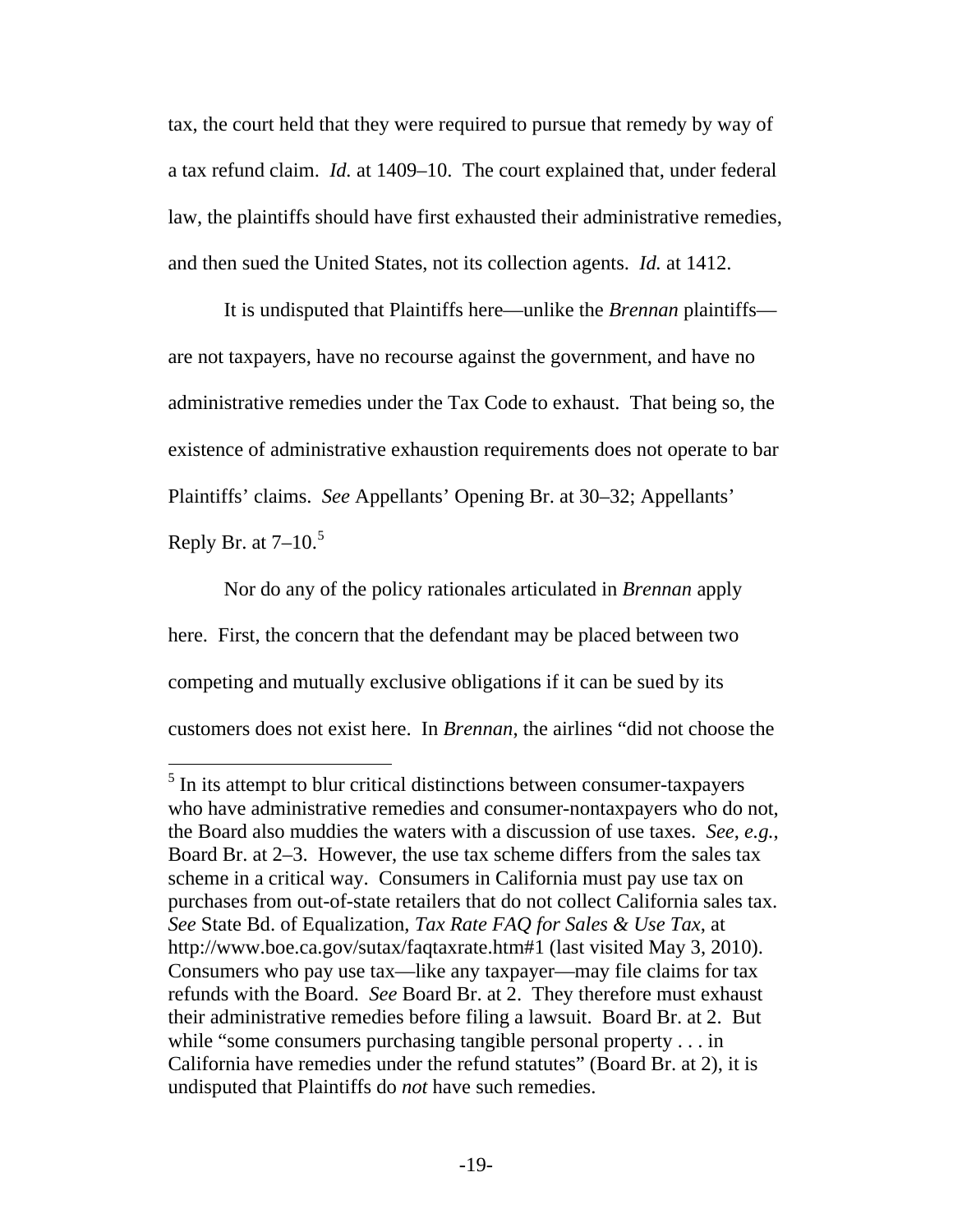role of collecting agents," but were *required by law* to collect taxes from their customers (and could be criminally penalized for not doing so). 134 F.3d at 1411 (internal quotations and citation omitted). Here, however, Target *chooses* to collect sales tax reimbursement charges and is in no sense a "collecting agent" for the State, despite the Board's efforts to characterize it as such. *See* part I[.B.3 below.](#page-28-1)

Second, the purpose of an administrative exhaustion requirement is not frustrated by allowing a lawsuit to proceed where there is no procedure to exhaust. *See* Appellants' Opening Br. at 31–32. The *Brennan* court was concerned that allowing taxpayer-plaintiffs to pursue their claims against the airlines would open the door for all taxpayers to circumvent the administrative procedures for tax refunds and go immediately to court (to sue the hapless private collection agents). *Brennan*, 134 F.3d at 1411. But here, there is nothing for Plaintiffs to circumvent. As this Court has held, claims—even those related to taxation—not subject to determination through administrative processes are appropriate for court review in the first instance. *Agnew v. State Bd. of Equalization* (1999) 21 Cal.4th 310, 320, 87 Cal.Rptr.2d 423 (no failure to exhaust administrative tax remedies where the complaint "did not involve any issue subject to determination through the administrative refund remedy available to plaintiff").

Third, and finally, to the extent that the limitations periods embedded in administrative procedures are intended to protect the public

-20-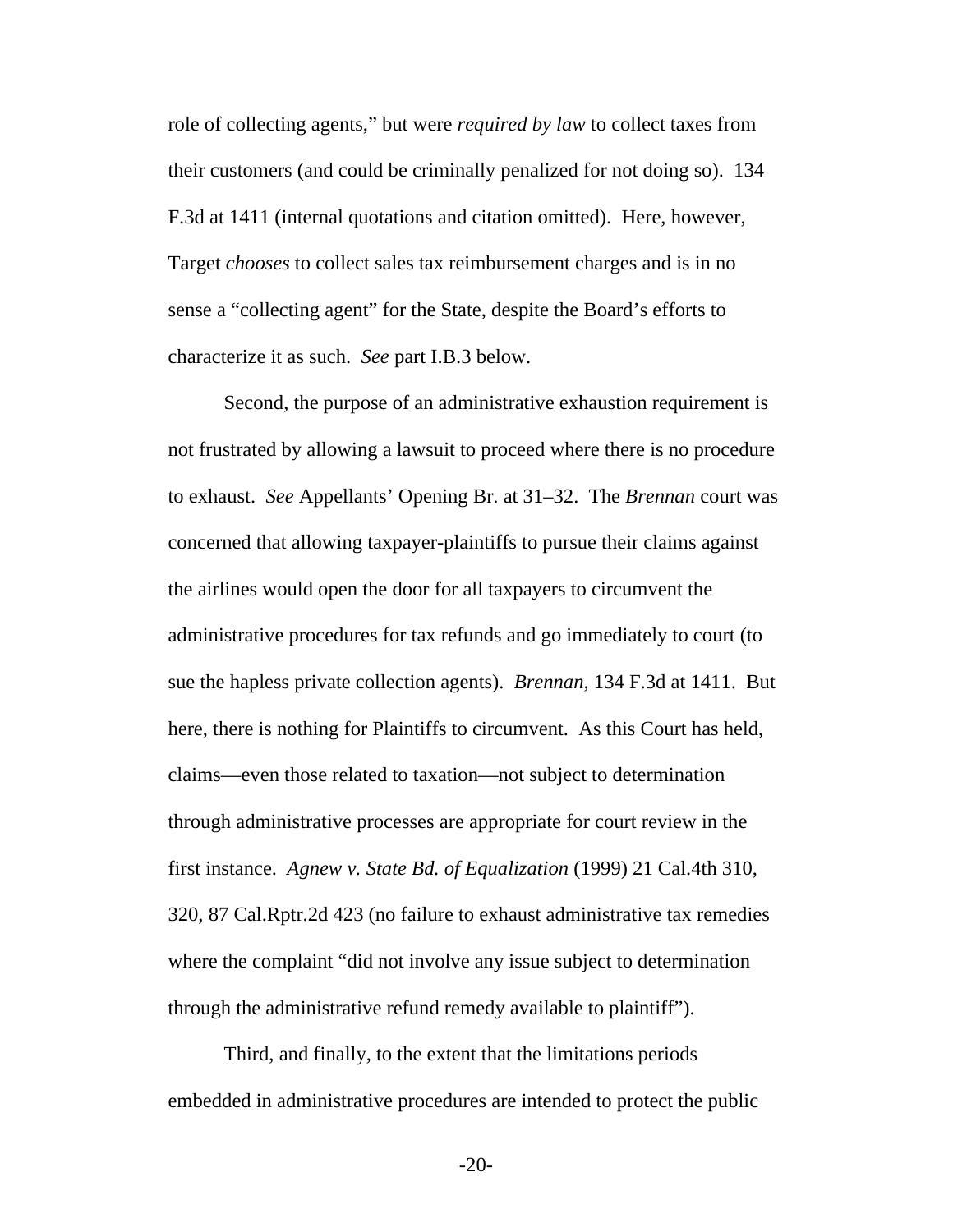<span id="page-28-0"></span>fisc from stale claims, *see Brennan*, 134 F.3d at 1411 (one purpose is "to protect the Treasury by providing strict limitations periods for tax refund suits") (citation omitted), that purpose is not undermined by this lawsuit. Plaintiffs here cannot and do not seek recovery from the government. And they cannot circumvent statutes of limitation in an administrative procedure that does not apply to them.

# **3. Retailers Do Not Act As Sales Tax Collection Agents For the State and Have No Statutory Duty to Impose Sales Tax Reimbursement Charges.**

<span id="page-28-1"></span>The Board refers to Target as a mere "conduit" for tax collection, going so far as to claim that "[t]he retailer [ ] stands in the shoes of the state in applying [sales] tax to a particular transaction," and is merely "carrying out its statutory duties to the state" by imposing sales tax reimbursement charges. Board Br. at 23–24, 28. That argument cannot be reconciled with the Tax Code itself.

First, while the Board's "retailer-as-collection-agent" characterization may be true for *use* taxes, it is flatly wrong when it comes to the *sales* tax reimbursement charges at issue in this case.<sup>[6](#page-28-2)</sup> For purposes of use tax, the consumer is actually the taxpayer, and the retailer is required

<span id="page-28-2"></span><sup>6</sup> Either sales tax or use tax may apply to a particular transaction, but not both. *Bank of America Nat'l Trust & Svgs. Assn. v. State Bd. of Equalization* (1963) 209 Cal.App.2d 780, 793, 26 Cal.Rptr.348; Cal. Rev. & Tax Code § 6401. State Bd. of Equalization, *Your Use Tax Responsibility*, available at http://www.boe.ca.gov/sutax/faqusetax.htm.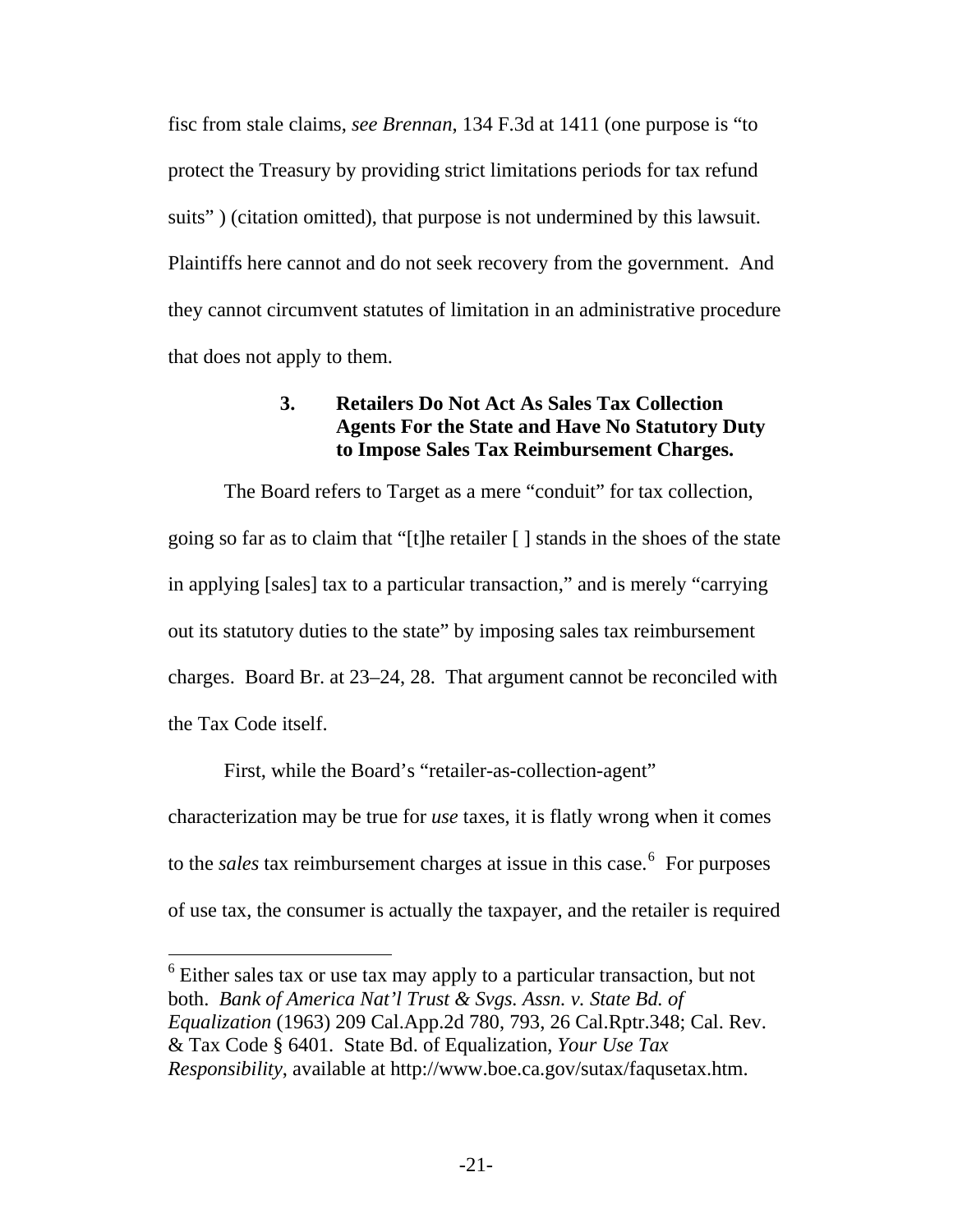by law to collect use tax at the time of the applicable transaction as the collection agent for the State. *See* Cal. Rev. & Tax. Code § 6203 (retailer "shall" collect use tax from purchaser at time of taxable transaction). Sales tax reimbursement, in contrast, is completely optional, and the retailer—not the consumer—is the taxpayer.[7](#page-29-0) *See* Cal. Civ. Code § 1656.1; 18 Cal. Code Regs.  $\S 1700(a)(1)$ . Thus, even where an item is subject to sales tax under the law, retailers have no statutory duty to impose sales tax reimbursement charges on their customers. And certainly it cannot be argued that retailers are under any legal obligation to collect sales tax reimbursement on items for which *no tax is owed to the state*. On the contrary, a tax exemption creates a legal duty on the part of retailers *not* to impose sales tax reimbursement charges on customers. *See* part I[.B.4](#page-30-1) below.

The Board's primary support for its "Target-is-the-equivalent-of-the-State" argument is a federal case that addressed the unrelated question of whether sales tax imposed on leases to the federal government violated

<span id="page-29-0"></span> $7$  Retailers can minimize their tax bill and maximize profits if they take advantage of their ability to separately list sales tax reimbursement charges: it allows the retailer to calculate its taxable gross receipts as the "amount received less the amount of the tax added, [thereby] avoid[ing] payment . . . of a tax on the amount [of] the tax." *Western Lithograph Co. v. State Bd. of Equalization* (1938) 11 Cal.2d 156, 164, 78 P.2d 731. But even if the retailer chooses to pass the economic burden of sales tax on to its customers in the form of sales tax reimbursement, this Court has found that sales tax is still not levied on the consumer. *Id.* at 163. "The tax being a direct obligation of the retailer . . ., it is neither in fact nor in effect laid upon the consumer." *Id.* at 164.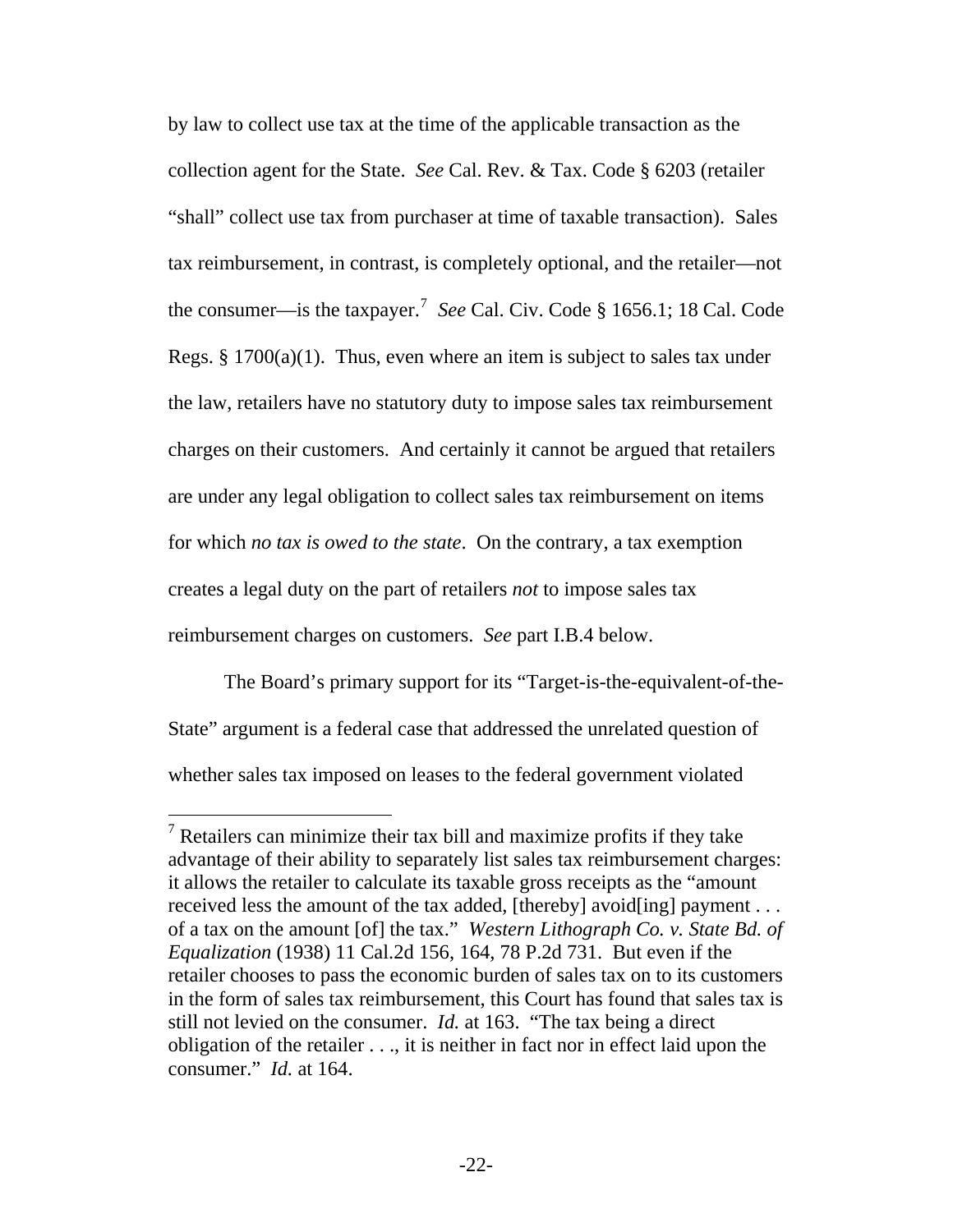<span id="page-30-0"></span>federal immunity from state taxation. *United States v. Cal. State Bd. of Equalization* (9th Cir. 1981) 650 F.2d 1127, 1131–32. There, the Ninth Circuit concluded that the incidence of California's sales tax actually fell on the United States as lessee because the lessor would more than likely pass the burden of the tax on to the United States in the form of sales tax reimbursement. *Id.* at 1132. But even if that is the law in the narrow category of sales or lease transactions with the United States, it does not change the relevant law with respect to the type of transactions at issue here: retailer sales to the public. Under California law, Target is in no way a collection agent here. Cal. Civ. Code § 1656.1; *Western Lithograph Co.*, 11 Cal.2d at 163–64; *Livingston*, 136 Cal.App.2d at 161–62.

## **4. The Challenged Conduct Is Not Permitted By the Tax Code.**

<span id="page-30-1"></span>Target's Retailer *amici* argue that the consumer protection laws conflict with the Tax Code because retailers are "expressly permit[ted]" under the Tax Code to impose sales tax reimbursement charges on taxexempt items. Retailers' Br. at 2–3, 17–28. The Retailers' position appears to be that the provisions of the Tax Code that obligate retailers to pay sales tax and exempt hot coffee "to go" combine to create a "safe harbor" that bar Plaintiffs' consumer protection claims. *See* Retailers' Br. at 16–17.<sup>[8](#page-30-2)</sup>

<span id="page-30-2"></span>*<sup>(</sup>continued on next page)*  8 To the extent that the Retailer *amici* are arguing that Target has not violated the consumer protection laws, that argument is premature. Target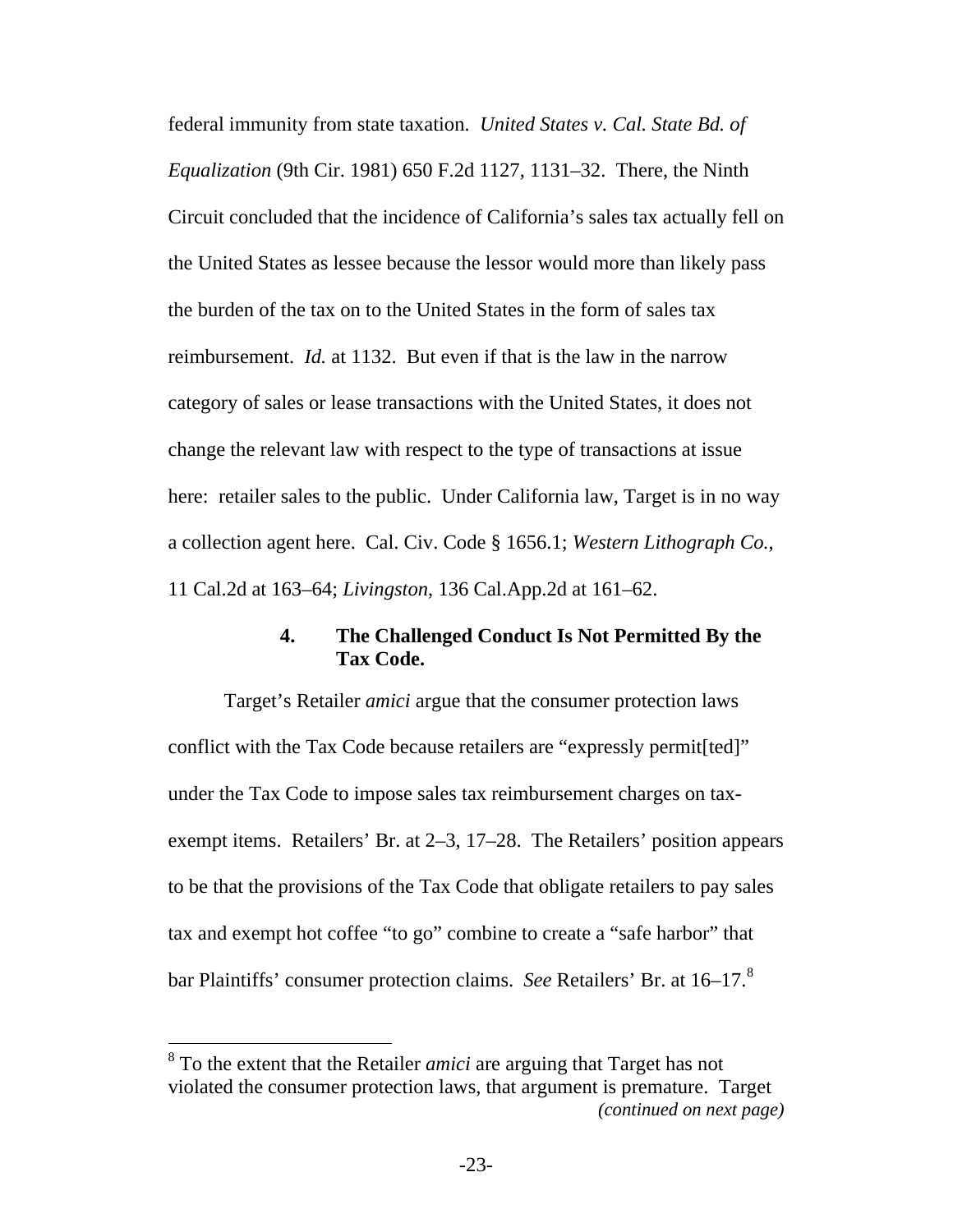The Retailers' theory, apparently, is based on the presumption in the Tax Code that "all gross receipts are subject to [sales] tax until the contrary is established." *See* Retailers' Br. at 17 (citing Cal. Rev. & Tax Code § 6091). According to the Retailer *amici*, the laws and regulations applicable to hot coffee "to go" are "lengthy and complex and often subject to various interpretations," and thus do not "establish an exemption to defeat the presumption of taxability." Retailers' Br. at 18 & n.4; *see also id.* at 38 n. 9 (bemoaning "how difficult it is for a retailer to navigate the issue of taxability"); DirecTV Br. at 23–24 (complaining that retailers do not have a "crystal ball that accurately predicts [when] sales tax is due"). The argument that retailers are "permitted" to impose sales tax reimbursement charges on tax-exempt sales whenever they decide that the tax laws are complex fails on many levels.

First, the Retailer *amici* cite no statutory language that "expressly permits" retailers to impose sales tax reimbursement charges on tax-exempt sales—and no statute does so. As the Attorney General has explained, in the absence of clear statutory language, courts may not create "implied safe harbors" for allegedly unlawful conduct. *See* A.G. Br. at 10 n.2.

will have ample time to defend its conduct on the merits. The only question in this appeal is whether Plaintiffs may go forward with their claims.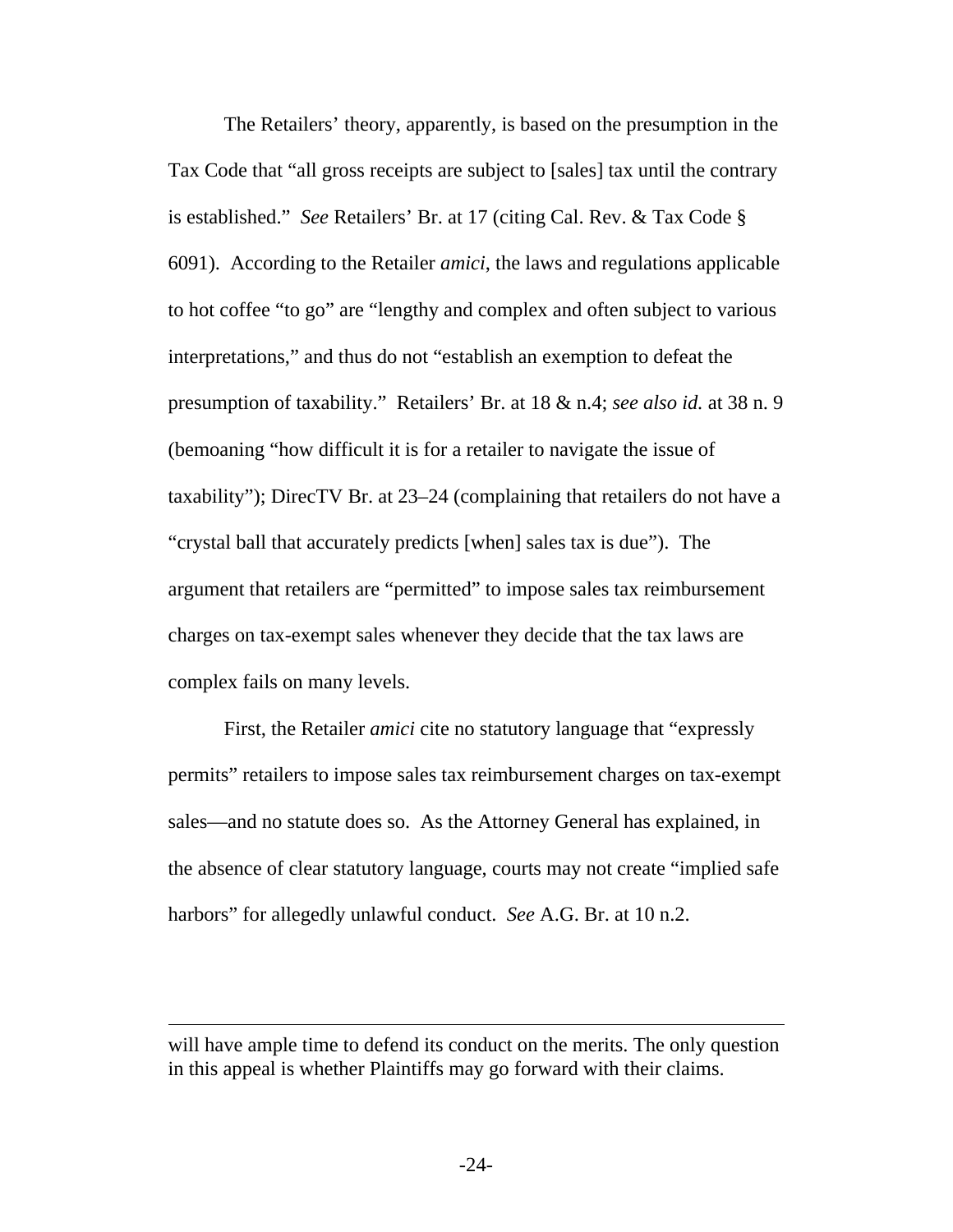Second, as explained in the Reply Brief (at 27–29), the complexity of the law is not a legal basis for immunizing retailers from liability. As Bagley and Keene explain:

[W]e are puzzled by what, if anything, defendant's lack of absolute certainty . . . about whether "take-out" orders for hot coffee are exempt from sales tax has to do with the issue to be decided. . . . We know of no public policy encouraging or even permitting a retailer to charge customers for sales tax reimbursement on items that are not taxable because the retailer can't figure out whether they are exempt, and then, by turning the money . . . over to the State, absolve itself of any liability[.]

Legislators' Br. at 3.

Third, as explained in the Reply Brief (at 27–29), the regulations governing the taxability of hot coffee "to go" are quite clear. *See* 18 Cal. Code Regs. § 1603(e) (sales of hot coffee to go which are not sold as part of a meal are not subject to tax unless the retailer falls under specific exceptions, none of which Target claims applies). If a retailer truly believes that there is "ambiguity. . . as to whether [a] particular retail sale is tax exempt," Retailers' Br. at 39, it is that retailer's responsibility to seek clarification from the Board. *See* Board Br. at 28 ("The role of the retailer in paying sales tax and collecting reimbursement is thus to apply SBE regulations and administrative instructions to its operations to determine the proper application of tax. If it needs further guidance, it may obtain it from SBE."). Here, any retailer seeking such guidance could have easily found it in the Board's own publication, which states unequivocally that the sales at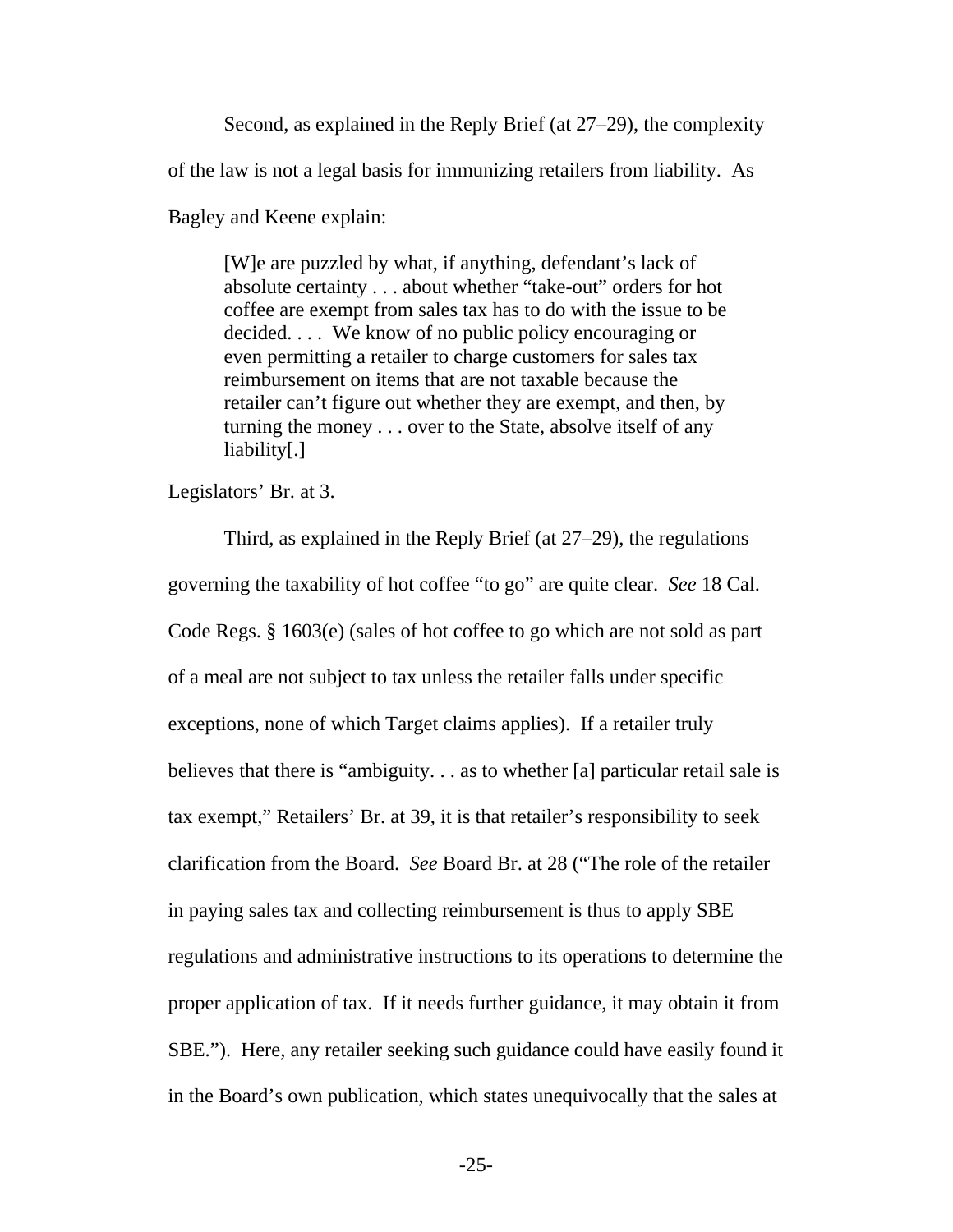issue in this case are not subject to tax. *See* State Bd. of Equalization, *Pub. 22: Tax Tips for the Dining and Beverage Industry* at 3 (March 2006), available at http://www.boe.ca.gov/pdf/pub22.pdf ("Sales of the following beverages are not taxable when sold for a separate price to go: Hot beverages, such as coffee"). Given that retailers can always obtain clarification from the Board, there is no basis for permitting them to simply ignore tax exemptions that they deem too "complex." The effect of any such rule would be to gut the tax exemption laws enacted by the Legislature. More important, the rule Target seeks here would immunize *all* retailers from liability under the consumer protection laws for charging sales tax reimbursement on tax-exempt items, no matter how clear the tax laws at issue are. Reply Br. at 27.

Fourth, the Board concedes that it is "likely" that at least some of the sales tax reimbursement charges challenged by Plaintiffs were indeed unlawful. *See* Board Br. at 28. But according to the Board, this is not a problem, because retailers need not "take advantage of every possible tax exemption," but rather can choose to "waive the advantage of a law intended solely for [their] benefit." *See* Board Br. at 14 (citing Cal. Civ. Code § 3513). This is preposterous. The sales and use tax exemptions are not intended "solely for [the] benefit" of retailers like Target. Rather, the purpose of the exemption in Section 6359—the provision exempting food and beverages, including hot coffee to go—is to "provide[] tax relief to

-26-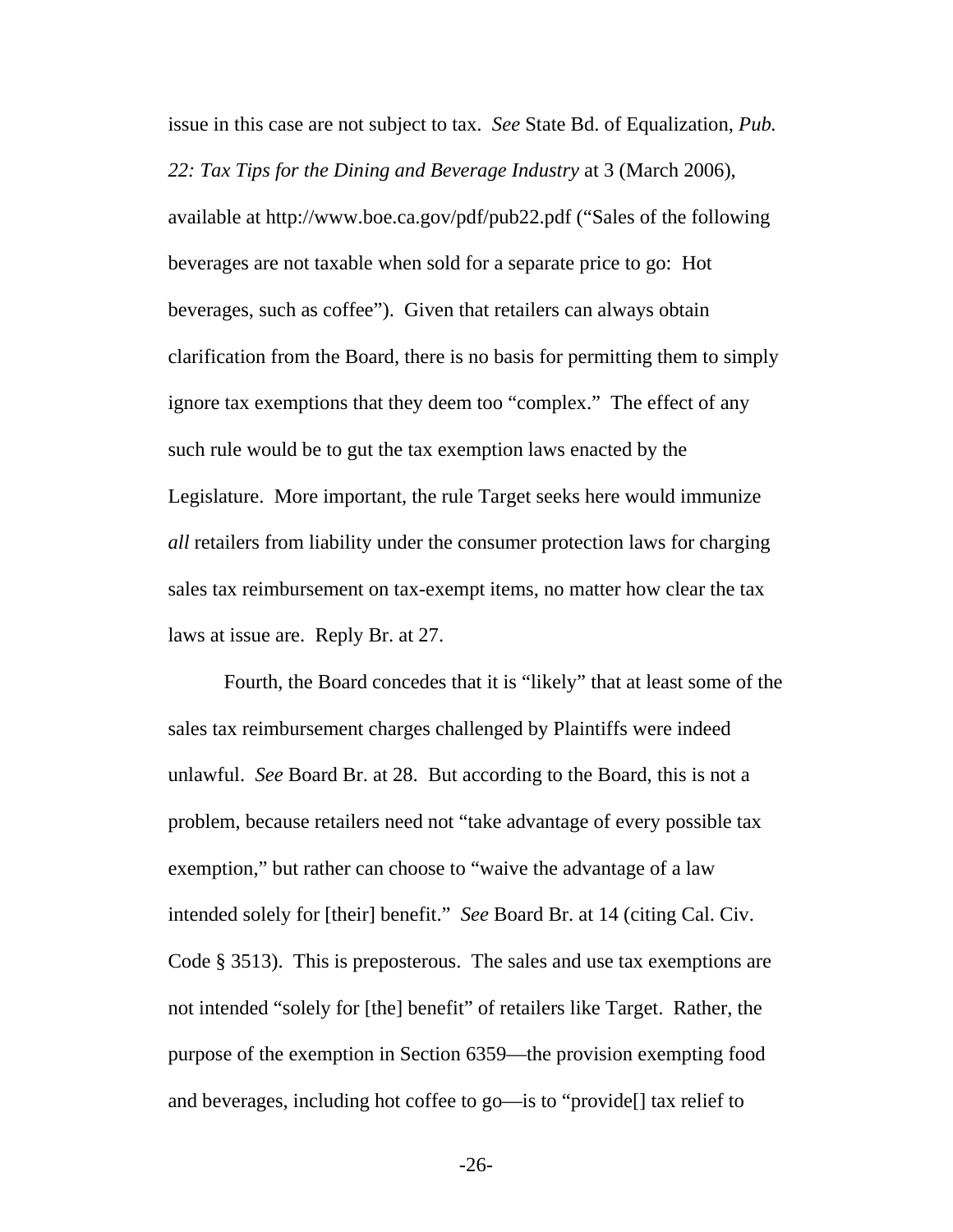*consumers* of food products, by reducing their price." Legislative Analyst's Office*, Report on California's Tax Expenditure Programs: Sales and Use Tax Programs Part 1*, available at

http://www.lao.ca.gov/1999/tax\_expenditure\_299/tep\_299\_salestax1.html (last visited Apr. 14, 2010) (emphasis added). While no one would deny that Target can waive *its own* benefit by choosing to pay sales tax on taxexempt items—or by declining to claim a refund of tax it overpays nothing in the Tax Code or any other law permits Target to take money from its *customers* under the guise of sales tax reimbursement when no tax is owed, for the sake of convenience, cost savings, or any other reason.

As this Court long ago held, a tax exemption should not be used as a "sword for gaining a profit from the public." *People v. Ventura Refining Co.* (1928) 204 Cal. 286, 294, 268 P. 347. In *Ventura Refining*, a fuel seller opposed the State's attempt to collect taxes owed on grounds that the sales at issue were tax-exempt. 204 Cal. at 289. The Court upheld the tax liability, reasoning that because the seller had already charged its buyers for

<span id="page-34-0"></span> $9^9$  Section 6359 is one of many tax exemptions for products that are clearly intended to benefit the end user of a product. *See* Cal. Rev. & Tax. Code § 6359(a) (exempting from tax the sale of "food products for human consumption"); *id.* § 6369(a) (exempting the sale of medicines); *id.* § 6369.1 (exempting the sale of "hemodialysis products supplied to a patient on order of a licensed physician"); *id.* § 6369.2 (exempting the sale of assisted mobility devices such as wheelchairs "when sold to an individual for the personal use of that individual as directed by a physician").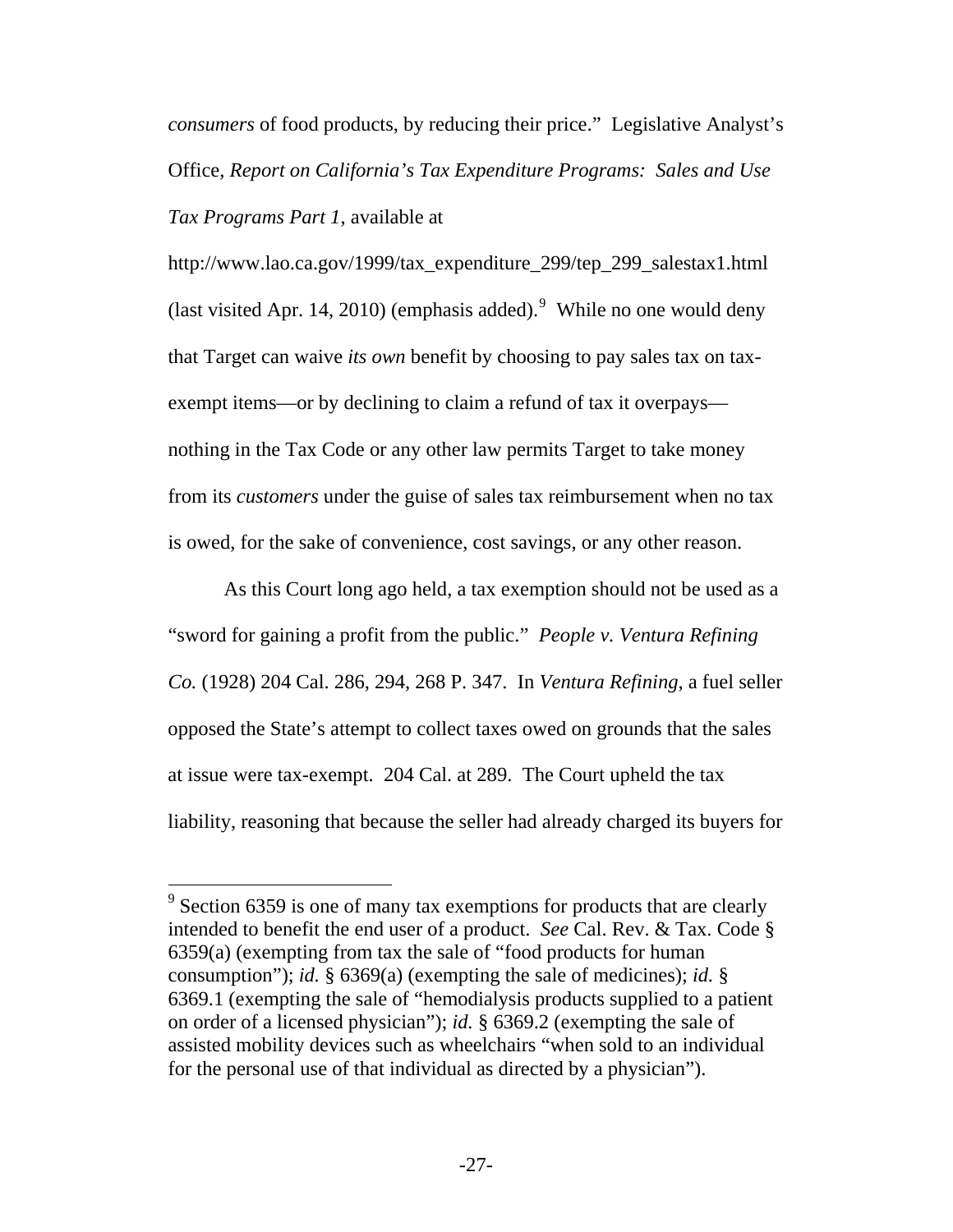<span id="page-35-0"></span>the tax, it had waived any right it would have had to rely on the exemption. *Id.* at 295–96. While the facts of *Ventura Refining* were different from those in this case, its message could not be more relevant: a retailer may not benefit from a tax exemption unless it passes the benefit on to its customers. Here, even if Target was entitled to waive its own benefit by paying sales tax on tax-exempt goods, it is not entitled to also waive the cost-savings benefit intended for its customers by charging sales tax reimbursement on those goods. And if Target and its *amici* prevail and consumer protection lawsuits against retailers are barred, then retailers will be free to disregard tax exemption laws—at the expense of their customers and without any accountability—whenever they believe it is in their best interests to do so.

# **C. This Lawsuit Does Not Improperly Encroach Upon the Board's Authority.**

The Board argues that only it "has the authority to determine whether taxes have been illegally collected or computed." Board Br. at 26. This argument is grounded in an apparent fear that, if retailers are not immunized from liability under consumer protection laws for charges they claim are related to sales tax, courts will intrude into the Board's domain of administering the tax laws. This concern is unfounded.

First, the Board quotes out of context a statement in *City of Gilroy v. State Bd. of Equalization* (1989) 212 Cal.App.3d 589, 605, 260 Cal.Rptr.

-28-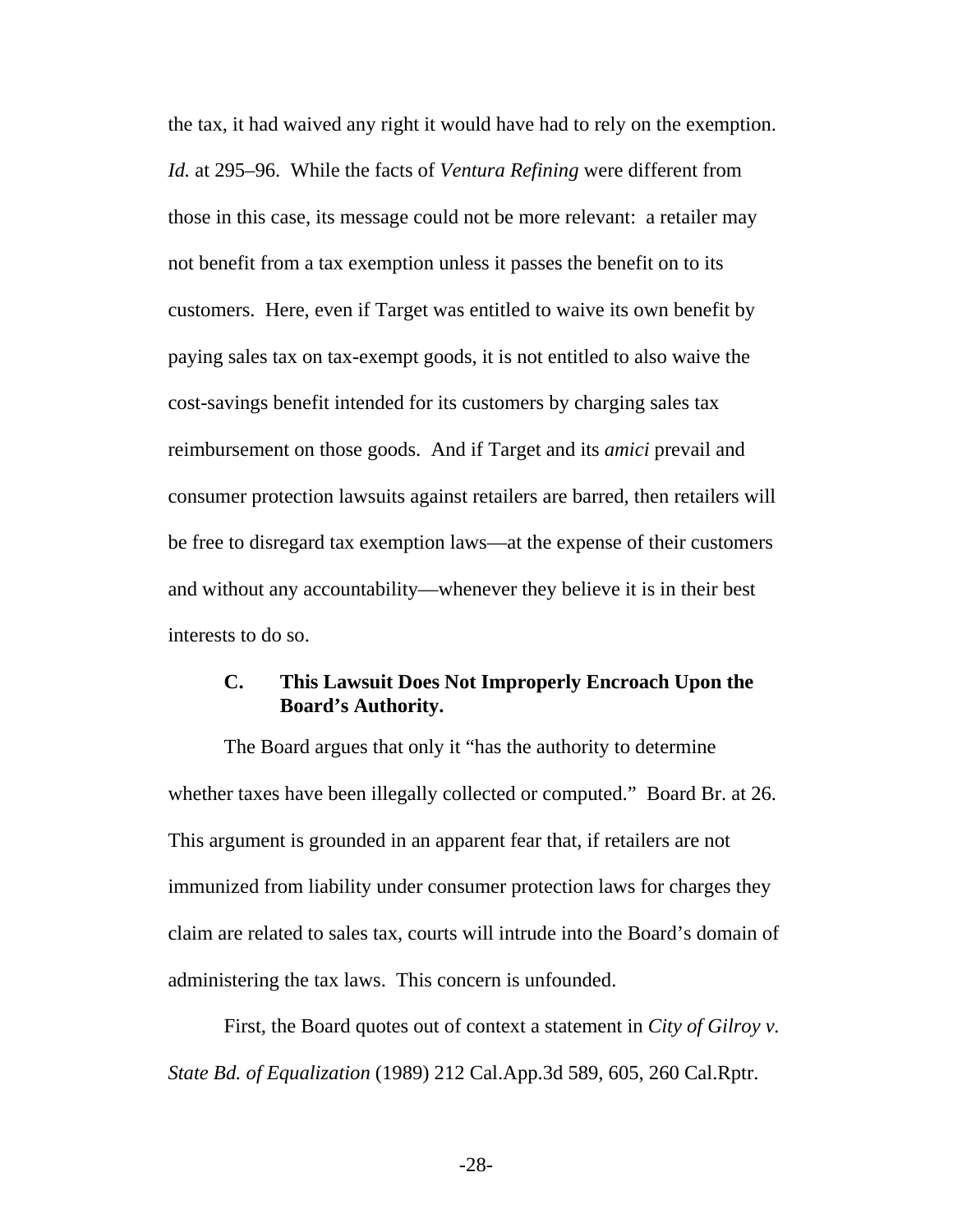723: "[O]nly the Board has the authority to determine whether taxes have been illegally collected or computed." Board Br. at 26. But in *City of Gilroy*, while the court did use that language in the context of holding that a *local government* (as opposed to the Board) lacks the right to participate in taxpayers' refund proceedings, it then went on to *disagree* with the Board's construction of the relevant tax statute. 212 Cal.App.3d at 604–05. The Court emphasized that the *court*, not the Board, "bear[s] the ultimate responsibility for construing the statute." *Id.* at 597. Thus, resolving disputes about tax issues is not the exclusive province of the Board.

Second, the Board protests that a resolution of this case will require a court to determine whether or not the sales at issue were exempt from sales tax. But in that way, this case is no different from the myriad other UCL/CLRA actions based on violation of a predicate statute. Construing the meaning of statutes, after all, is one of the primary activities of courts. *See, e.g.*, *Yamaha*, 19 Cal.4th at 7 ("The ultimate interpretation of a statute is an exercise of the judicial power . . . conferred upon the courts by the Constitution . . . .").

Third, while the Board must resolve tax refund claims in the first instance before a taxpayer can file a refund action in court, courts can and do interpret tax laws outside of the tax refund process. In *County of Sonoma v. Board* (1987) 195 Cal.App.3d 982, 241 Cal.Rptr. 215, for example, a local government that was not a taxpayer, but that stood to gain

-29-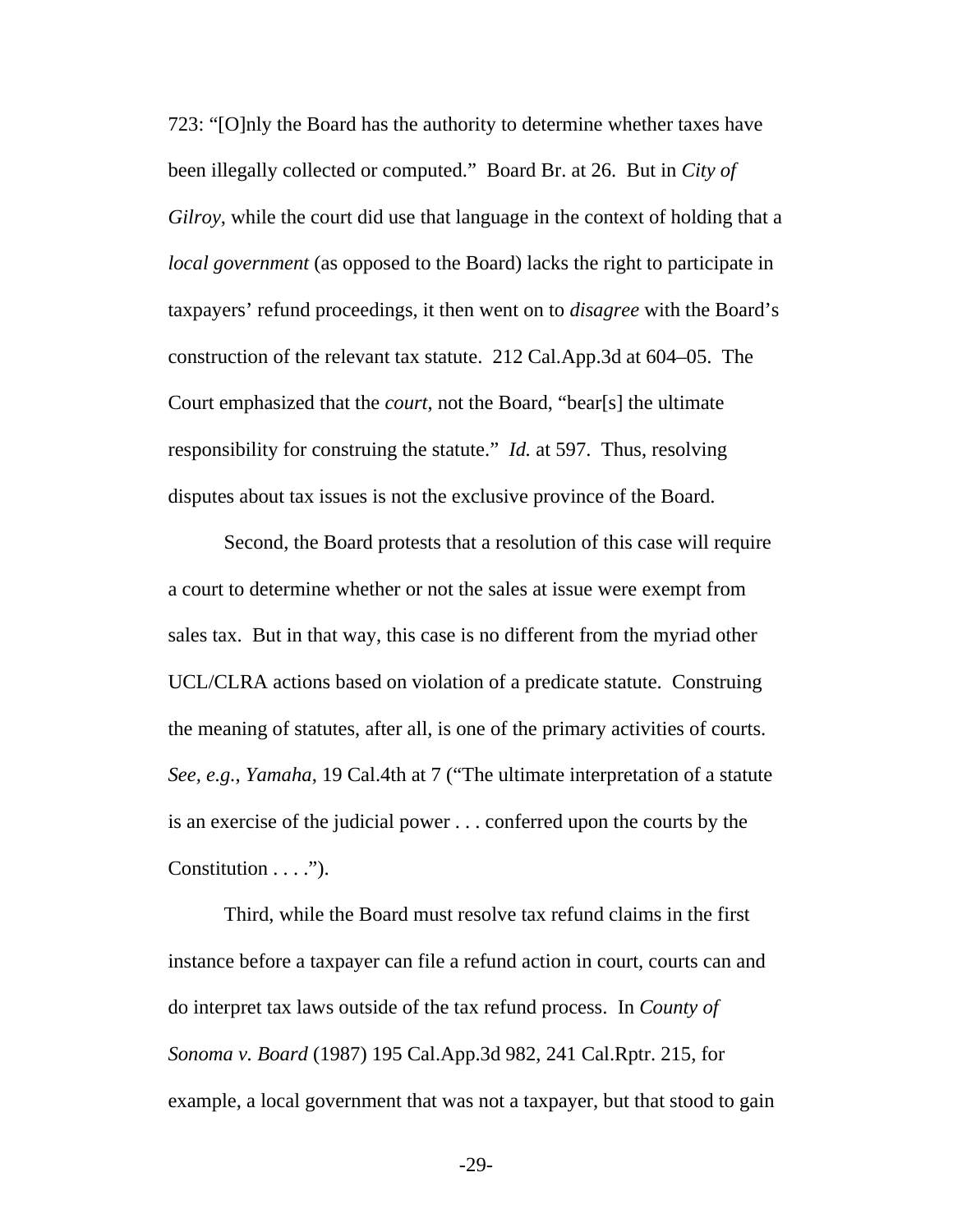revenue if certain energy sales were taxed, brought a claim to challenge the Board's position that those sales were tax-exempt. The Board argued that the plaintiff lacked standing to challenge its interpretation of the Tax Code, but the court disagreed:

Nothing [in the local laws or contract between Sonoma and the Board] suggests that either Sonoma County or the Legislature ever intended to grant the Board absolute, unlimited and arbitrary authority to interpret the tax laws without the possibility of judicial review.

195 Cal.App.3d at 990. The court also explained that its resolution of the

tax-exemption question would pose no threat to the Board's authority to

administer the tax laws:

In our tripartite system of government the Legislature enacts the laws, the executive branch (of which the Board is a part) implements and administers those laws, and ultimate responsibility for interpretation of the laws is vested in the judiciary. The Board has failed to proffer any convincing justification for its theory of nonreviewability which differentiates the circumstances of this case from the myriad number of situations where courts review executive interpretations of laws enacted by the Legislature. Such judicial review has not and need not disrupt the orderly administration of the tax laws. In sum, we totally reject this assertion of executive non-reviewability.

*Id.*; *see also City of Gilroy*, 212 Cal.App.3d at 604–05.

In *Dell, Inc. v. Superior Court (Mohan)* (2008) 159 Cal.App.4th 911,

71 Cal.Rptr.3d 905, likewise, the court determined—in a case that did not

arise from a tax refund claim—that the transaction at issue was not subject

to tax and disagreed with the Board's position that the transactions were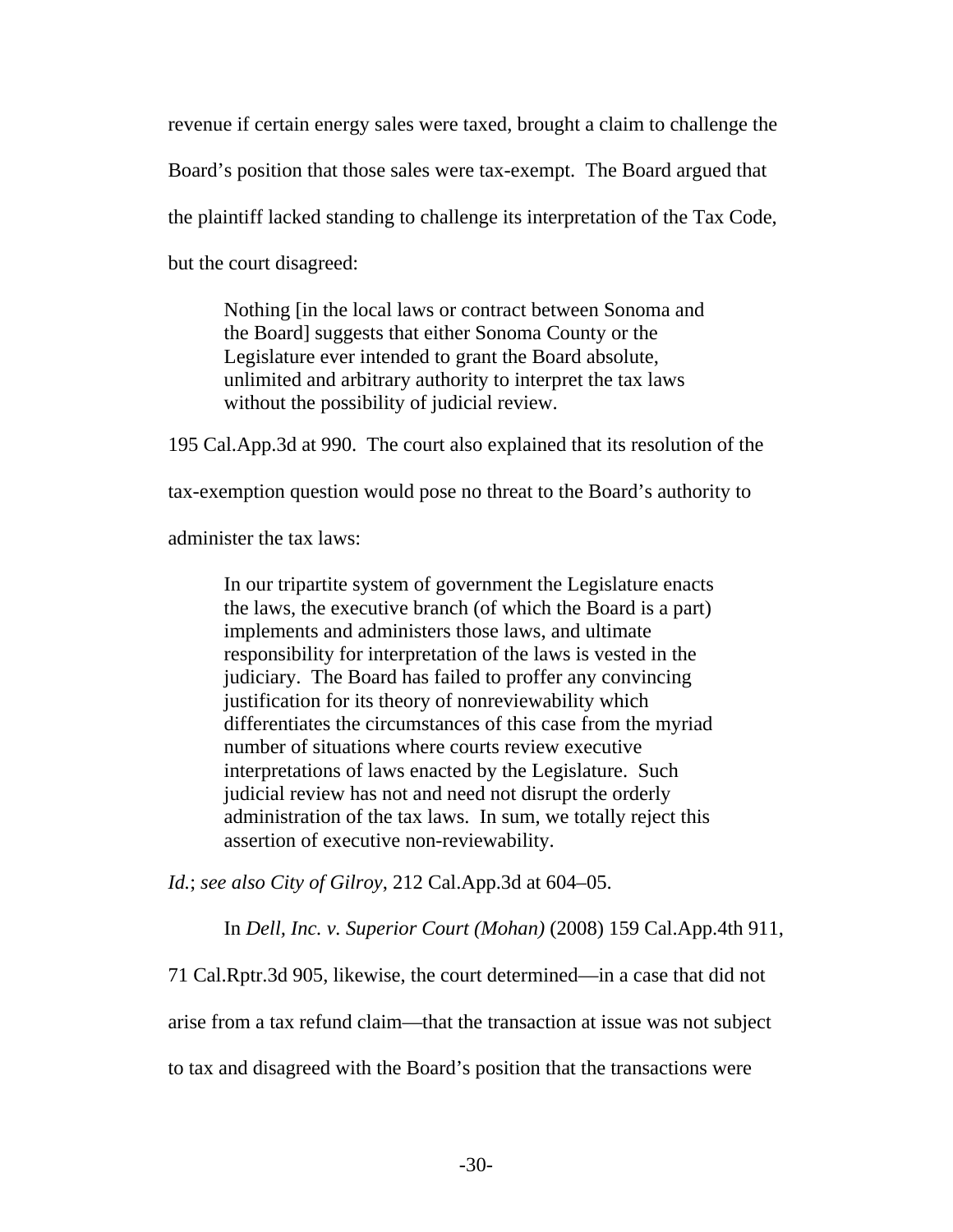taxable. The court noted that "[w]e respect SBE's interpretation of the tax laws as applied to the Dell transaction but we cannot endorse it." 159 Cal.App.4th at 929. One factor mitigating against deference to the Board in *Dell* was the absence of a "long-standing and consistent interpretation" on the issue. *Id.* at 936. The court also discounted the Board's argument that the court's rule would make its auditing efforts more burdensome.<sup>[10](#page-38-0)</sup> *Id.* 

Finally, to the extent that Plaintiffs' claims against Target may require the trial court to interpret the tax exemption at issue, the court would be informed and guided by the Board's existing interpretations. As the explained in part I[.B.4](#page-30-1) above, those interpretations and explanations are quite clear. The mere fact that a court would be required to perform the task of applying the Board's regulations and interpretations to the facts of this case is not a reason to bar Plaintiffs' claims from proceeding.

In short, the Board's argument that Plaintiffs' claims would undermine its authority to administer the tax laws does not stand up to scrutiny.

<span id="page-38-0"></span> $10$  Other cases the Board cites further confirm that the interpretation of the tax laws (as with any other statute) is a judicial function. *See, e.g.*, *King v. Bd. of Equalization* (1972) 22 Cal.App.3d 1006, 1012–13, 99 Cal.Rptr. 802 (disagreeing with the Board's interpretation of the Tax Code and holding that the transaction at issue was not a "sale" subject to tax; noting that the Board's position was not only incorrect, but also inconsistent with its prior position); *Botney v. Sperry & Hutchinson Co.* (1976) 55 Cal.App.3d 49, 127 Cal.Rptr. 263 (ruling on proper calculation of sales tax).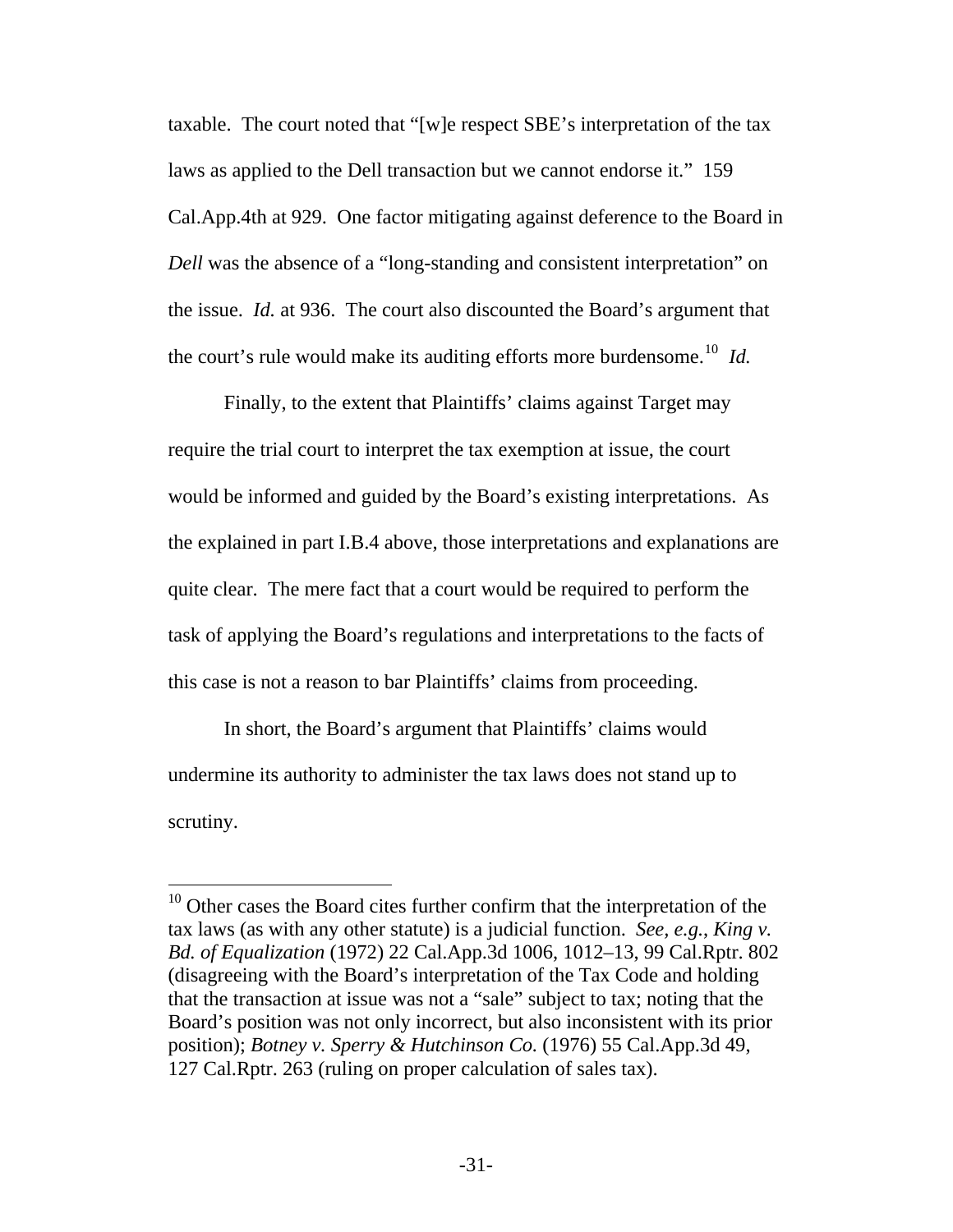#### <span id="page-39-0"></span>**II. TARGET'S** *AMICI* **FAIL TO DEMONSTRATE THAT CONSUMERS HAVE REMEDIES UNDER THE TAX CODE.**

Target's *amici* echo the company's argument that its customers have no need for consumer protection laws because they have ample remedies under the Tax Code. The Board, for example, protests that Plaintiffs failed to use any "remedy that may be available to them under the Revenue and Taxation Code" (Board Appl. for Leave at 2) and that Plaintiffs could have chosen to "pursue the remedies available under the [Tax Code]." Board Br. at 39; *see also* Retailers' Br. at 10 ("plaintiffs never presented the issue to the Board"). Neither the Board nor Target's other *amici*, however, identify a single remedy for nontaxpayers such as consumers under the Tax Code.<sup>[11](#page-39-1)</sup>

<span id="page-39-1"></span> $11$  Nor does Target identify any such remedies. Indeed, an examination of the materials Target cites show no support for its claim. For example, Target argues that "consumers who believe they have paid excess sales tax reimbursement may complain to the State Board of Equalization and obtain refunds without the need for litigation." Target Br. at 23. But the only resource Target cites for this says no such thing. *See* State Bd. of Equalization, *Pub. 53-A: 10 Consumer Sales and Use Tax Questions*, available at http://www.boe.ca.gov/pdf/pub53a.pdf (last visited Apr. 13, 2010). Rather, that publication provides one-sentence answers to 10 questions such as: "Why must I pay tax on my 'free' cellular phone?" and "I bought a sweater and paid the store extra to gift-wrap it. Why was the gift-wrapping charge taxed?" This is the only Board publication that purports to provide help to consumers with sales tax questions. *See* State Bd. of Equalization, *Sales & Use Tax Publications*, at http://www.boe.ca.gov/sutax/staxpubsn.htm (last visited Apr. 13, 2010) (listing over 80 publications for taxpayers and one for "consumers").

*<sup>(</sup>continued on next page)*  Target also boasts that the Board's web site "provides consumers" with resources for contacting and making appointments at Board district offices throughout the state for "specific questions and complaints." But as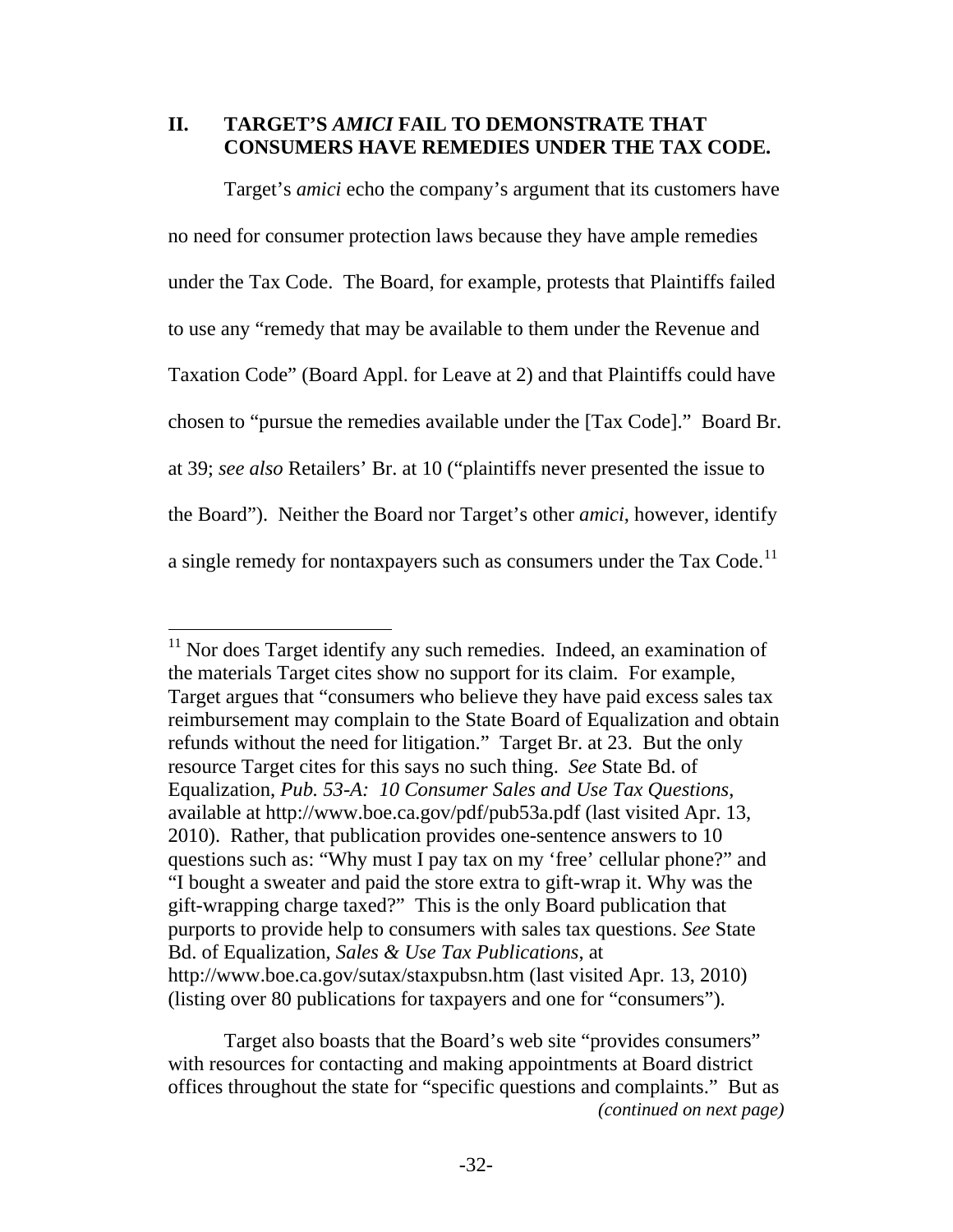For instance, while DirecTV argues that consumers have the right to "file a complaint with the Board" under Tax Code § 6901.5 (DirecTV Br. at 11), that provision does not instruct consumers on how to file a complaint; does not obligate the Board to respond to consumer complaints; and actually provides that even if the Board *does* discover that a retailer has collected excess sales tax reimbursement, the retailer has the option of simply turning over the wrongly collected money to the State. *See* Opening Br. at 9-11; Reply Br. at 29–30 (contrasting consumers' "right to complain" with actual remedies taxpayers have under the Tax Code). The Board itself admits that Plaintiffs do not have administrative remedies in the Tax Code. Board Br. at 3 (contrasting consumers paying sales tax reimbursement with "use tax taxpayers and federal purchasers in sales tax transactions, *both of whom already have available administrative remedies*") (emphasis added).

The "numerous" non-legal remedies the Board argues consumers have are not remedies at all. *See* Board Br. at 41. For instance, the Board argues that consumers can try calling some phone numbers listed in its Publication 51. *Id.* But Publication 51 itself makes clear that the products

the Board's website makes clear, those resources are for *taxpayers*, not consumers. *See* State Bd. of Equalization, *Make an Appointment*, at http://www.boe.ca.gov/sutax/appointment.htm (last visited Apr. 13, 2010) (instructing taxpayers that in order to schedule an appointment they must "select the type of appointment needed" from a list of issues such as "obtain a seller's permit"; "close your seller's permit"; "obtain an escrow clearance"; and "reinstate a revoked permit.")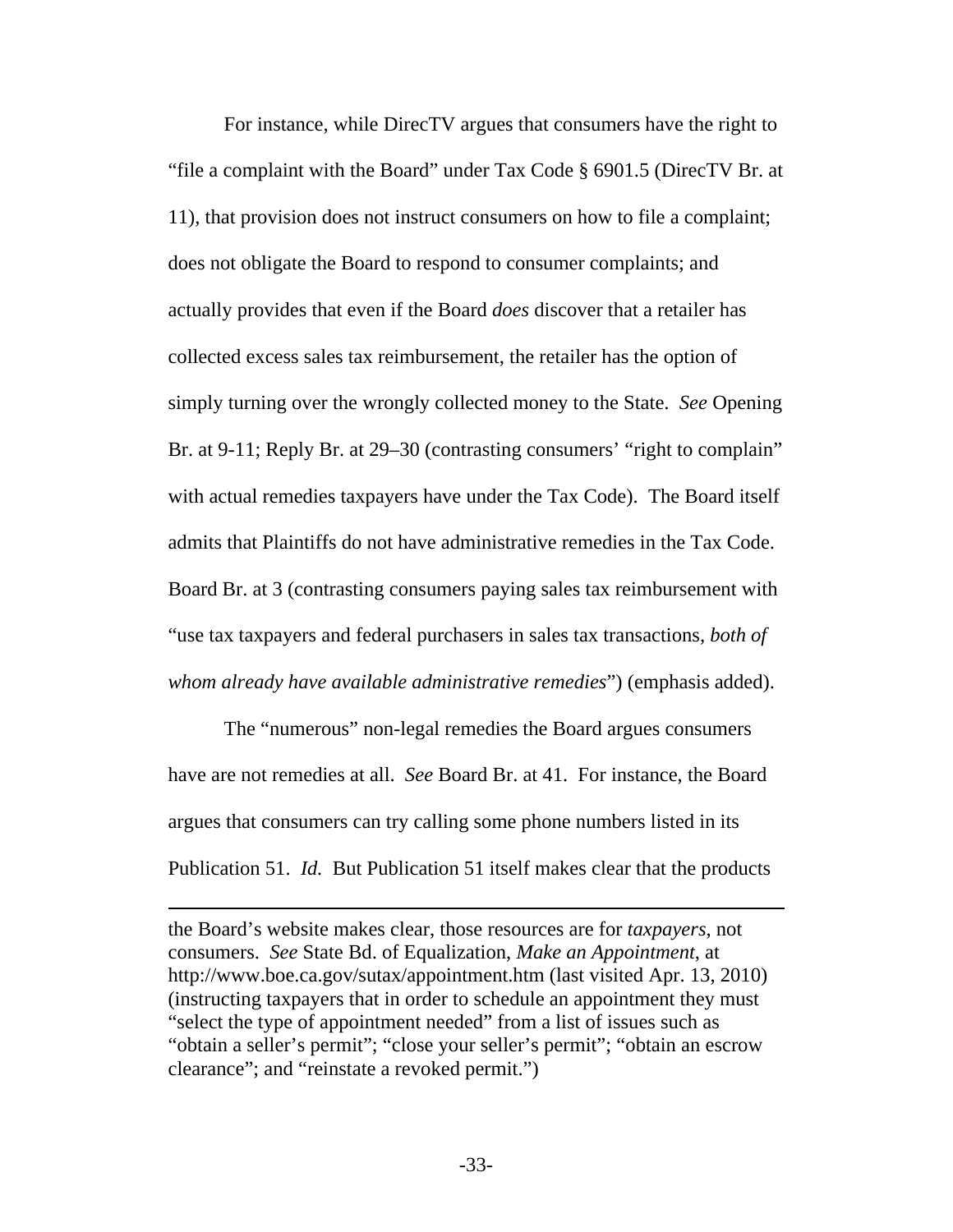and services it describes are "intended to help California *taxpayers* such as small business owners, tax practitioners, and nonprofit organizations, with their *tax obligations*." State Bd. of Equalization, *Pub. 51: Resource Guide to Free Tax Products and Services* at 1 (Sept. 2009), available at http://www.boe.ca.gov/pdf/pub51.pdf (emphasis added); *see also id.* (describing resources to "help[] taxpayers comply with the tax laws" and "directing you, the taxpayer, through the entire process from starting your business through correctly filing returns, to your rights as a California taxpayer"). This is entirely consistent with the Board's responsibility to administer the Tax Code, which governs the relationship between the State and its taxpayers—not third parties. But even if the Board *did* provide telephone numbers specifically for nontaxpayers like Plaintiffs—and even if some consumers actually called—the ability to call the Board is not a "remedy" because no law requires the Board to take any kind of action on behalf of consumers. *See* Reply at 29–30.<sup>[12](#page-41-0)</sup> The Board admits that even if it chose to take some action, it could provide only "prospective relief" by acting to "change a retailer's tax practices" going forward. *See* Board Br. at 42. And unsurprisingly, the Board fails to point to any relief—prospective

<span id="page-41-0"></span> $12$  As Plaintiffs have previously explained, it is extremely unlikely that any significant number of consumers would realize they had wrongly been charged for sales tax reimbursement and individually report their concern the Board. Appellants' Opening Br. at 44.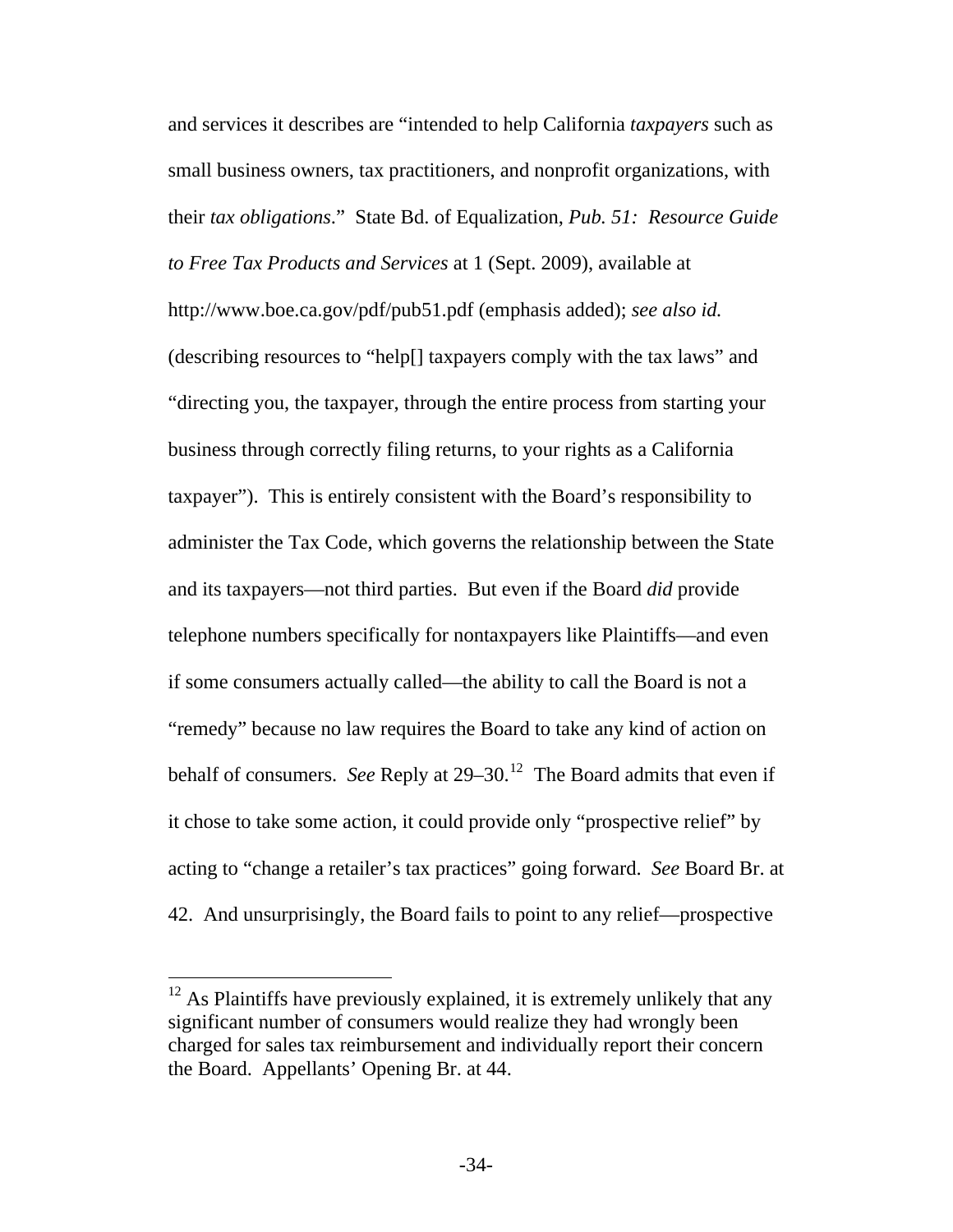or otherwise—that it has provided to a consumer nontaxpayer in response to a complaint about wrongfully charged sales tax reimbursement. Indeed, the Board's position is apparently that retailers are not required to comply with tax exemptions at all. Board Br. at 13.

The Board's suggestion that Plaintiffs can "contest the validity of SBE regulations" or "invoke[] the power of the Legislature" to "request relief from . . . erroneous Board staff interpretations" (Board Br. at 43) is laughable. Plaintiffs' claims do not challenge any Board regulation or interpretation as invalid or erroneous. On the contrary, Plaintiffs rely on Regulation 1603(e) and the Board's interpretations of it, which make clear that the sales at issue in this case are exempt from sales tax. *See* Reply Br. at 27–28. Plaintiffs' dispute is not with the Board, but with Target. Until and unless the Legislature amends the consumer protection laws to exempt from their scope claims against retailers for business practices that involve charges labeled "sales tax reimbursement," Plaintiffs need not seek a change in law in order to obtain redress.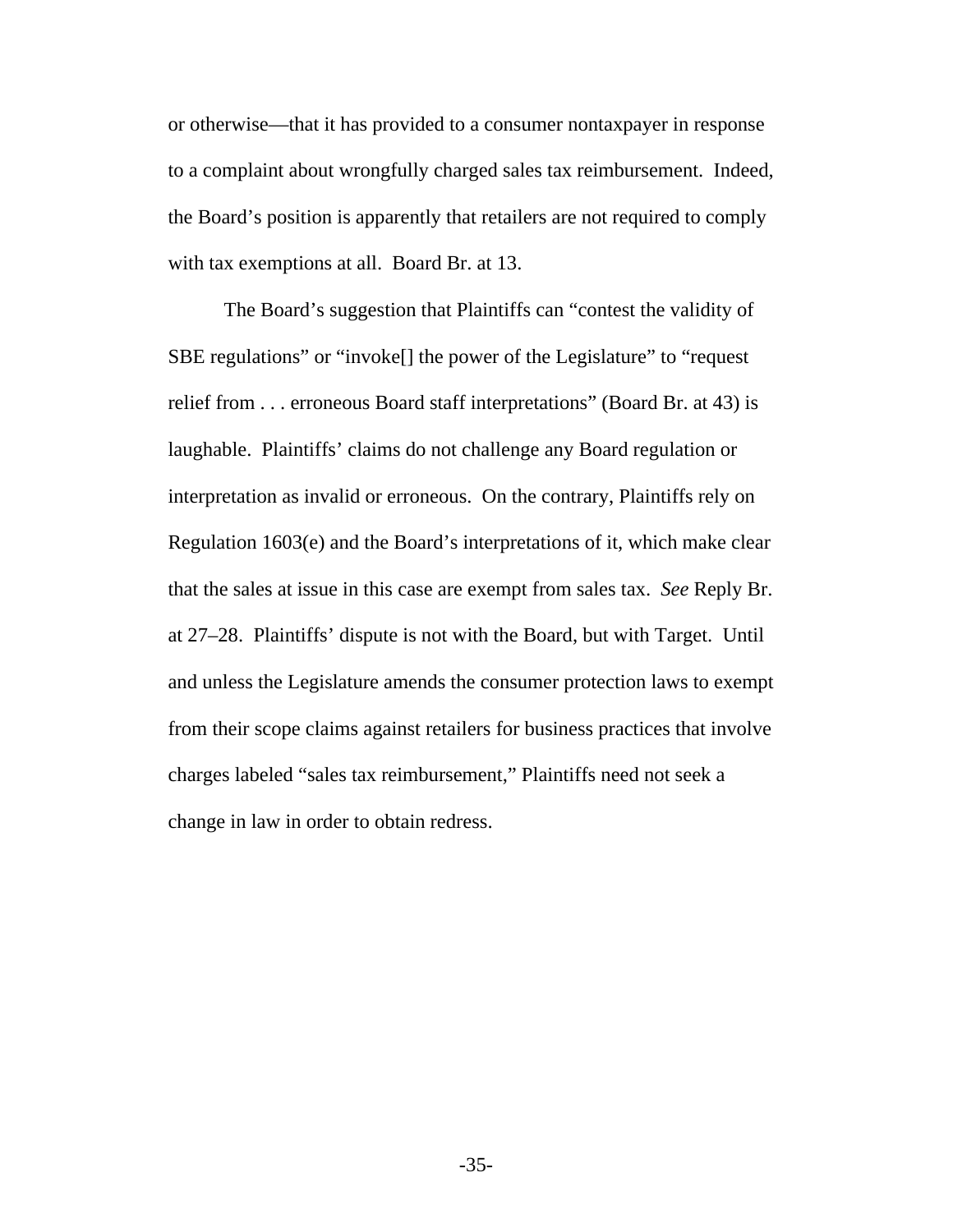#### <span id="page-43-0"></span>**III. THE OTHER ARGUMENTS MADE BY TARGET'S** *AMICI* **ARE NOT PROPERLY BEFORE THE COURT AND ARE MERITLESS.**

# **A. The Court Should Not Affirm Dismissal of Plaintiffs' Claims Based On New Arguments Raised Solely By Target's** *Amici***.**

Target's *amici* toss out a number of other arguments for why, assuming Plaintiffs' claims are not barred by the Constitution or Tax Code, they still should not be permitted to go forward. Specifically, Target's *amici* suggest that imposing sales tax reimbursement charges on tax-exempt sales is not a "business practice" within the scope of the consumer protection laws; that Plaintiffs have failed to state a claim under the "unfairness" prong of the UCL; and that Plaintiffs' claims are barred by the "voluntary payment doctrine." These arguments, which are made for the first time in eleventh-hour *amicus* briefs, are not remotely relevant to the questions on which this Court granted review and should not be considered for that reason alone. Target has not sought dismissal of any of Plaintiffs' claims on these grounds. Therefore, the parties never briefed these issues in the courts below, and no court has yet passed on any of them. This Court consistently declines to rule on issues raised under such circumstances.

In *Fisher v. City of Berkeley* (1984) 37 Cal.3d 644, 711, 209 Cal.Rptr. 682, this Court reiterated the "universally recognized" rule that "an appellate court will consider only those questions properly raised by the appealing parties . . . and any additional questions presented in a brief filed

-36-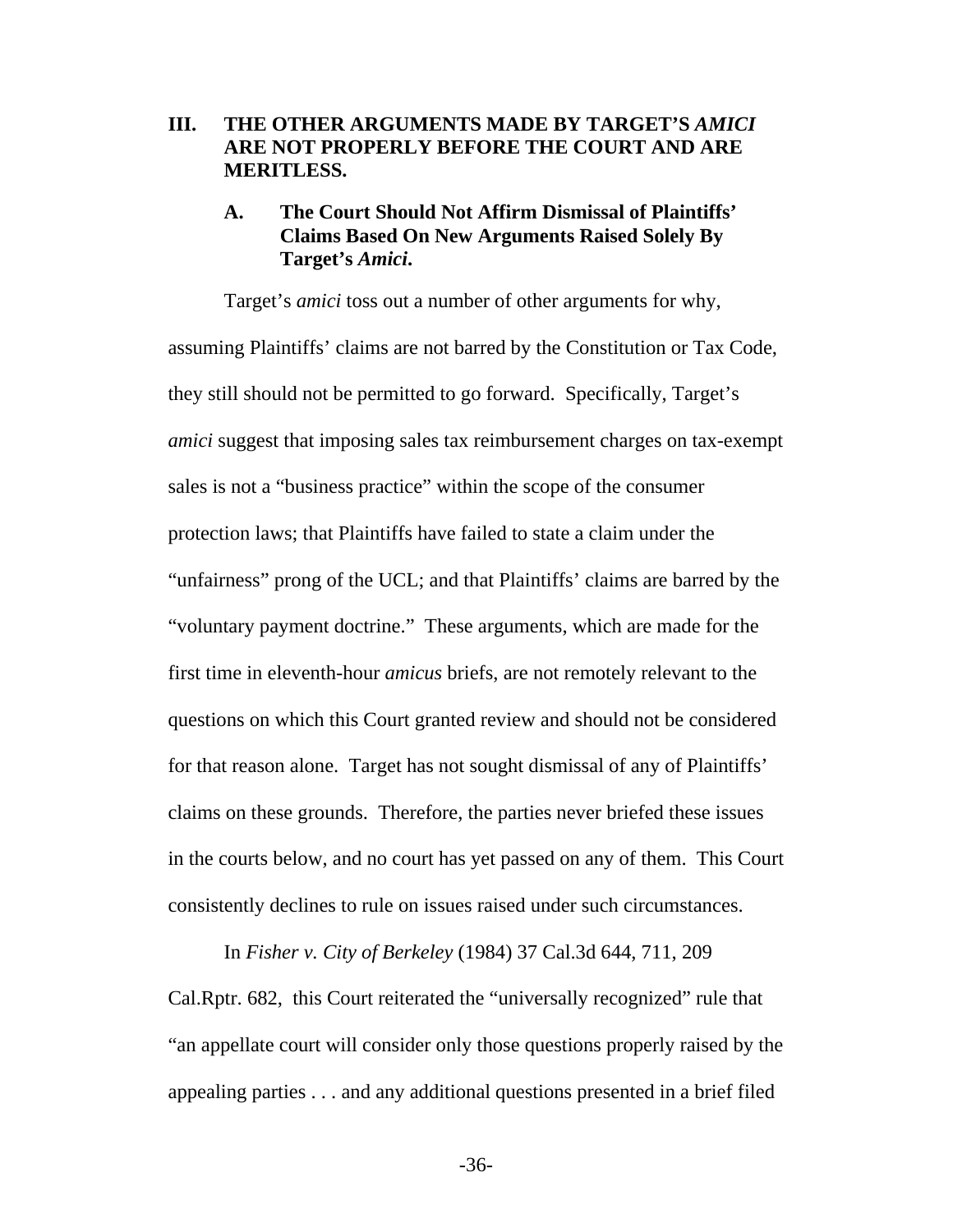by an amicus curiae will not be considered." (Citations omitted.) *See also Roberts v. City of Los Angeles* (1939) 7 Cal.2d 477, 489, 61 P.2d 323 ("[T]he court will not determine or pass upon other questions which might have been raised [by the parties] and which are suggested by the amici curiae.") (citation omitted); *Consumer Advocacy Group, Inc. v. Exxon Mobil Corp.* (2002) 104 Cal.App.4th 438, 446 n.10, 128 Cal.Rptr.2d 454 ("We adhere to the general rule that issues not raised by the appealing parties but advanced for the first time by amici curiae are not considered.") (citation omitted); *California Assn. for Safety Educ. v. Brown* (1994) 30 Cal.App.4th 1264, 1275, 36 Cal.Rptr.2d 404 (noting that "California courts refuse to consider arguments raised by amicus curiae when those arguments are not presented in the trial court, and are not urged by the parties on appeal"); *Younger v. State of California* (1982) 137 Cal.App.3d 806, 813- 14, 187 Cal.Rptr. 310 ("Amicus curiae must accept the issues made and propositions urged by the appealing parties, and any additional questions presented in a brief filed by an amicus curiae will not be considered.") (citations omitted). Given the "universally recognized" rule that California courts do not consider the arguments of *amici* advanced for the first time on appeal, there is no basis for extraordinary treatment of these eleventh-hour arguments here.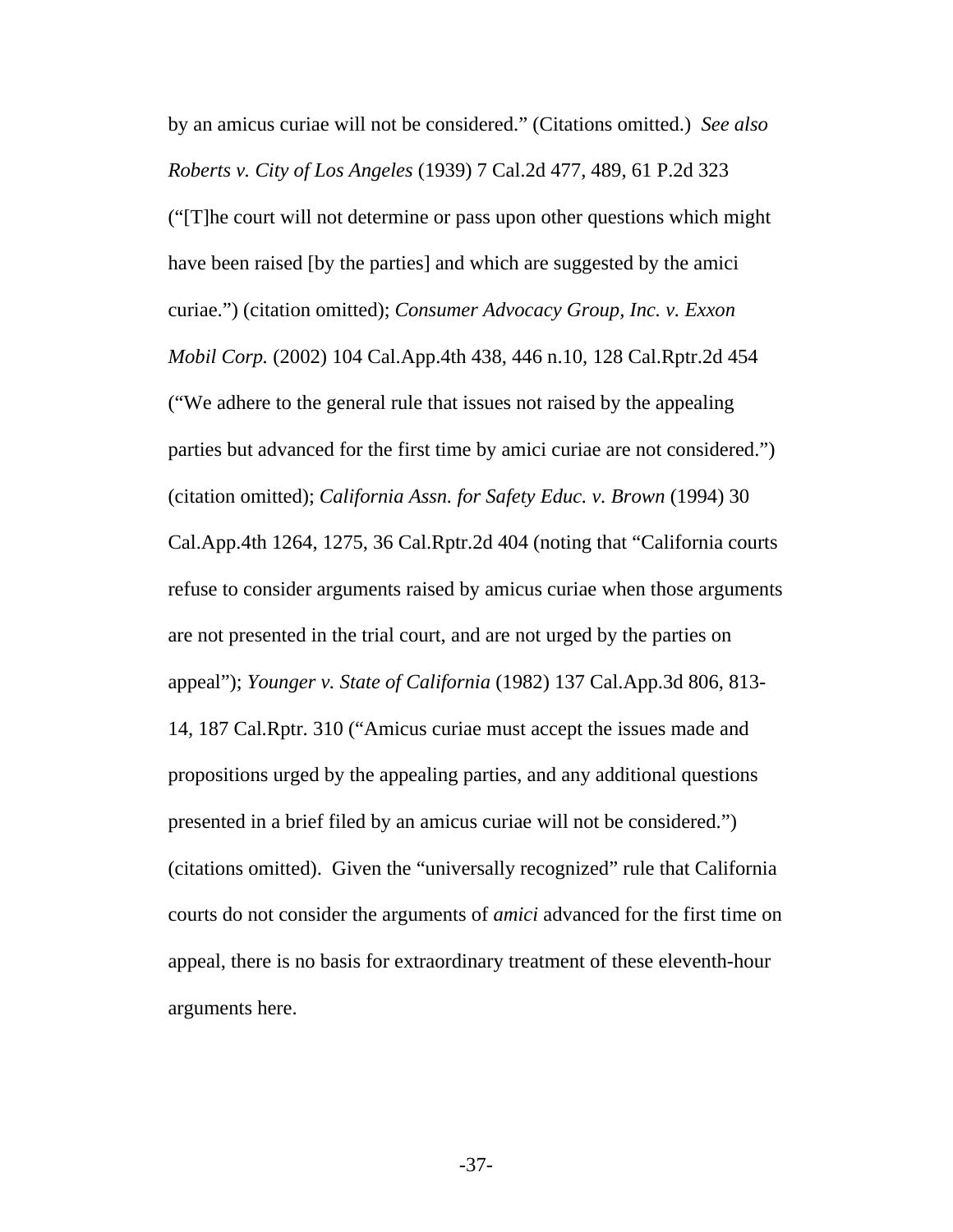#### **B. This Appeal is Not an Appropriate Vehicle For Resolving the UCL's "Unfairness" Test.**

<span id="page-45-0"></span>Target's *amici* argue that Target's alleged charging of sales tax reimbursement on tax-exempt sales is not "unfair" under the UCL. *See* Retailers' Br. at 29–42, Board Br. at 19–20. There is no basis for dismissing Plaintiffs' claims on this basis. As a threshold matter, this appeal would present a particularly inappropriate vehicle for the Court to determine what test applies to consumer claims under the UCL's "unfairness" prong, given that the parties have never briefed this issue and the courts below never addressed it. Indeed, the Court only recently denied review of a case in which the issue was squarely presented. *Davis v. Ford Motor Credit Co.* (2009) 179 Cal.App.4th 581, 101 Cal.Rptr.3d 697, *pet. for review denied*, No. S179049, Mar. 10, 2010.

Even if the question of whether Plaintiffs have stated a claim under the "unfairness" prong were properly before the Court, it should not be decided on demurrer without further factual development. Allegations that a business practice is unfair under the UCL raise questions of fact which can only be tested by a summary judgment motion or at trial. *See McKell re Wash. Mut., Inc.* (2006) 142 Cal.App.4th 1457, 1473, 49 Cal.Rptr.3d 227 ("[T]he determination of whether [a business practice] is unfair is one of fact which requires a review of the evidence from both parties. It thus cannot usually be made on demurrer.") (citations omitted); *Progressive*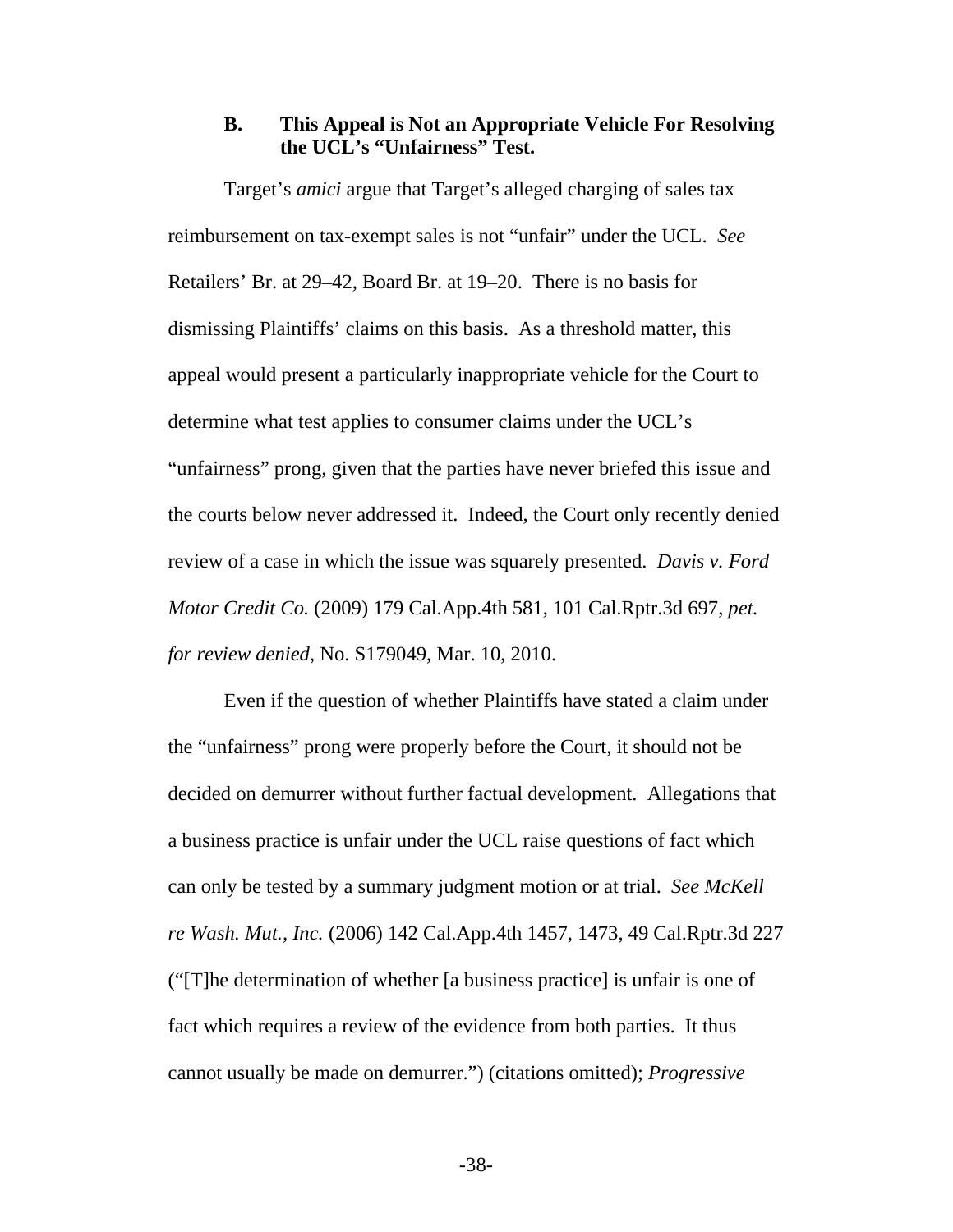*West Ins. Co. v. Yolo County Super. Ct.* (2005) 135 Cal.App.4th 263, 286, 37 Cal.Rptr.3d 434 ("The balancing test required by the unfair business practice prong of section 17200 is fact intensive and not conducive to resolution at the demurrer stage."); *Schnall v. Hertz Corp.* (2000) 78 Cal.App.4th 1144, 1167, 93 Cal.Rptr.2d 439 ("'unfairness' is an equitable concept that cannot be mechanically determined under the relatively rigid legal rules applicable to the sustaining or overruling of a demurrer") (citation omitted); *cf. People v. McKale* (1979) 25 Cal.3d 626, 635, 159 Cal.Rptr. 811 ("What constitutes 'unfair competition' or 'unfair or fraudulent business practice' under any given set of circumstances is a question of fact . . . .") (citations omitted).

At any rate, even if Plaintiffs ultimately failed to demonstrate that Target's conduct is unfair, that would not preclude them from surviving demurrer on the alternative grounds that Target's practice was "unlawful" and/or "fraudulent" under the UCL. See *Cel-Tech Commc'ns*, 20 Cal. 4th at 180 (because the UCL is "written in the disjunctive, . . . a practice is prohibited as 'unfair' or 'deceptive' even if not 'unlawful' and vice versa"). The only question presented in this appeal is whether all of Plaintiffs' causes of action are barred by the Constitution and Tax Code. If the Court holds that they are not, it should remand the case to the trial court to resolve any remaining issues in the first instance.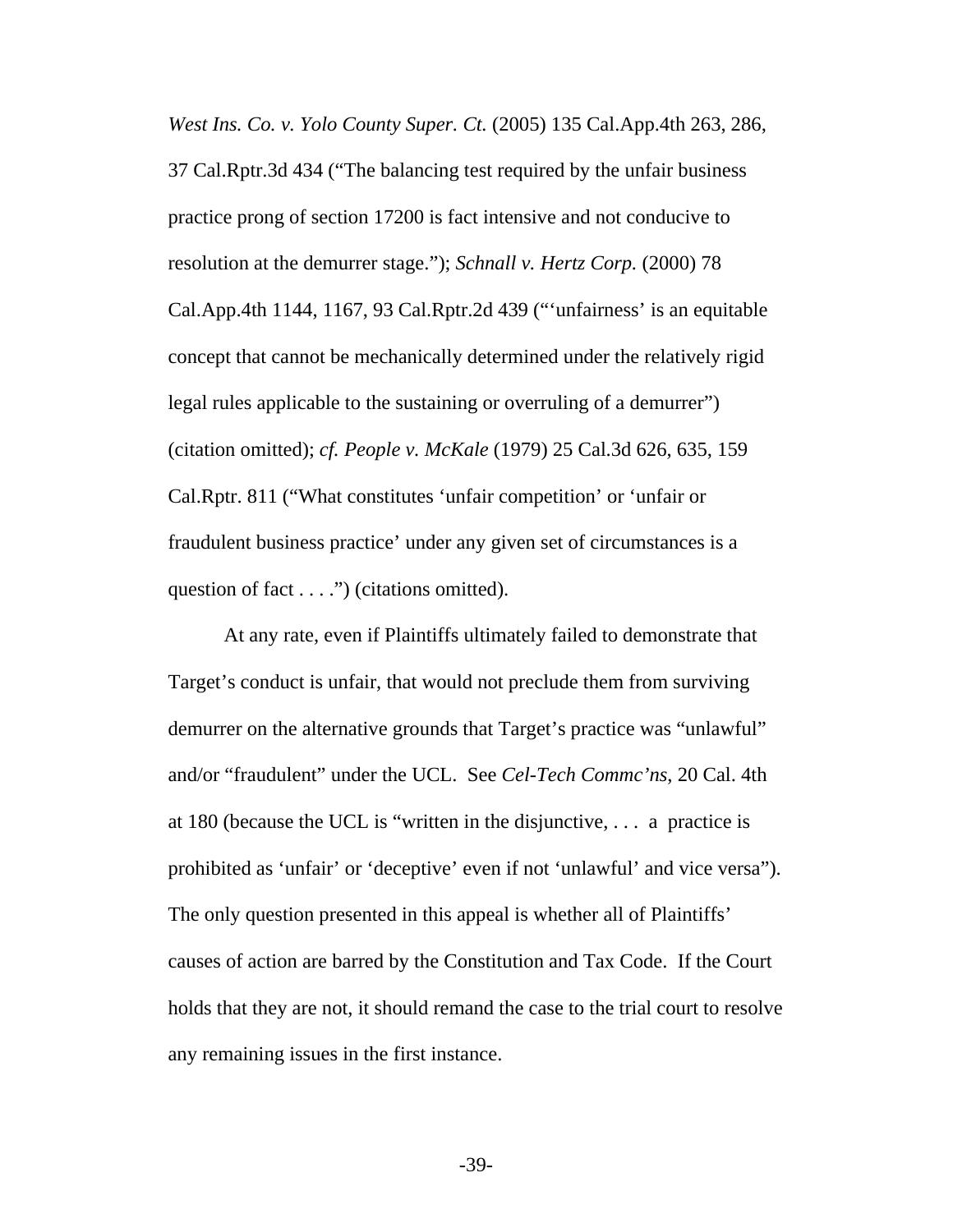### **C. Target's** *Amici***'s New Arguments Lack Merit.**

<span id="page-47-0"></span>Even if they were properly before the Court, Target's *amici*'s tangential arguments provide no basis for affirming the demurrer. $^{13}$  $^{13}$  $^{13}$ 

> **1. Target's Alleged Practice of Charging Its Customers For Sales Tax Reimbursement On Tax-Exempt Items Is a "Business Practice" Under the UCL.**

There can be no serious doubt that Target's alleged practice of charging its customers for sales tax reimbursement on tax-exempt items is a "business practice." There is no requirement under the UCL, notwithstanding the Board's argument to the contrary (Board Br. at 17), that the challenged practice comprise a defendant's primary business. *See, e.g.*, *Bondanza v. Peninsula Hosp. & Med. Ctr.* (1979) 23 Cal.3d 260, 152 Cal.Rptr. 446 (hospital's method of collecting patient fees was unlawful under UCL even though hospital's primary business was providing medical services, not collecting fees); *People v. James* (1981) 122 Cal.App.3d 25, 177 Cal.Rptr. 110 (UCL applied to allegations that liquor store owner had entered into kickback scheme with tow truck company to tow vehicles from his allotted parking places). Nor must a plaintiff demonstrate that a defendant has retained the benefit of its conduct or profited from the unfair practice. *See Cortez v. Purolator Air Filtration Prods. Co.* (2000) 23  $\overline{a}$ 

<span id="page-47-1"></span><sup>&</sup>lt;sup>13</sup> If the Court does elect to resolve any new issues raised solely by Target's *amici*, Plaintiffs respectfully request that the Court grant the parties leave to address them in supplemental briefing.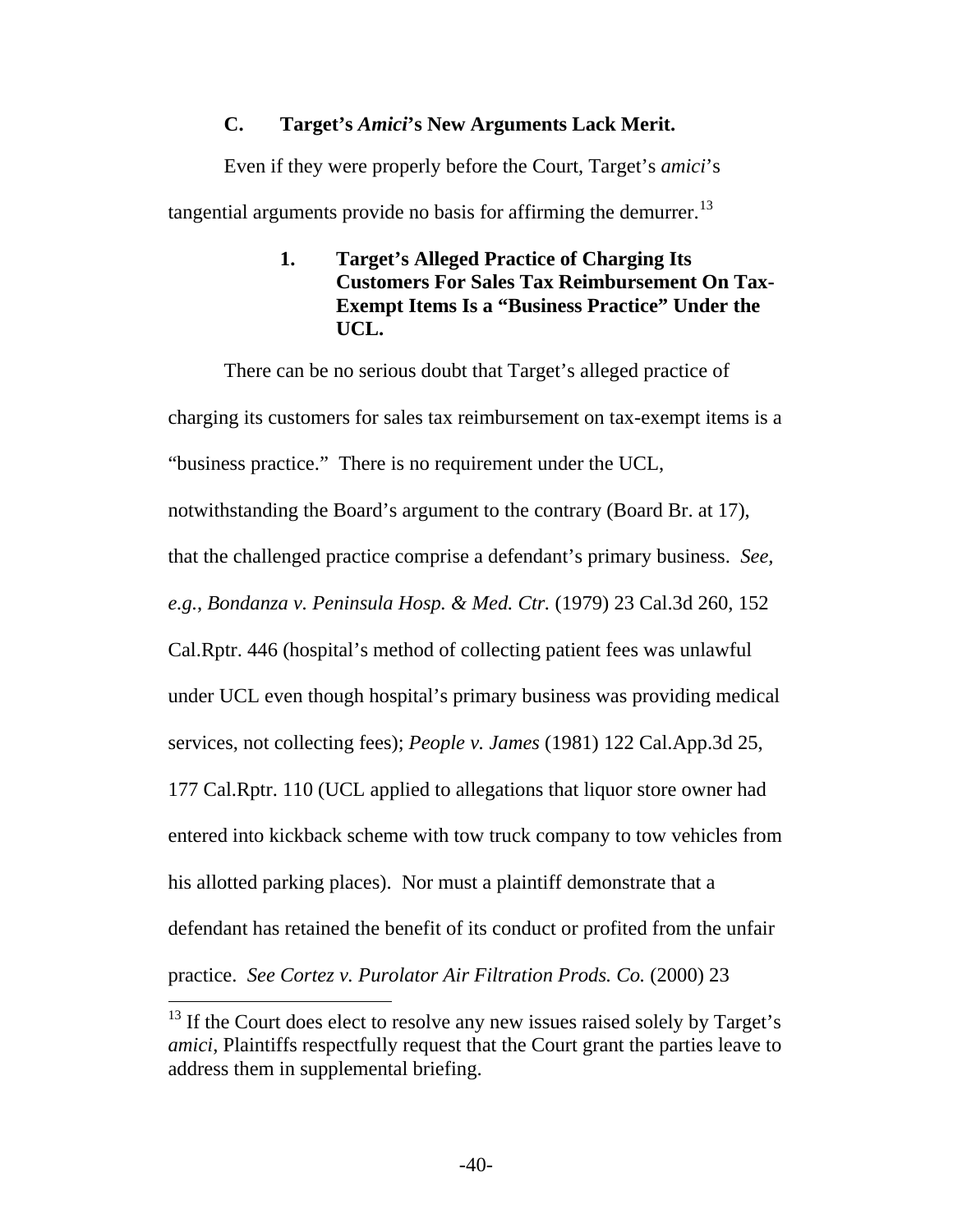Cal.4th 163, 177, 96 Cal.Rptr.2d 518 (focus of restitution remedy under

UCL is on restoring money to the victim). Rather, the statute prohibits

"wrongful business conduct in whatever context such activity might occur."

*Cel-Tech Commc'ns*, 20 Cal.4th at 180. As former legislators Bagley and

Keene explain:

That defendant may not retain for itself the wrongly charged "sales tax reimbursement," does not shield it from liability to its customers for having acted illegally in making them pay "reimbursement" in advance for an imaginary tax, one that is not owed. Whether the retailer benefits greatly by keeping these reimbursement charges itself or turns them over to the state and merely reaps the more modest savings of not having to program its cash registers to recognize and account for "exempt" from "non exempt items," is legally beside the point. . . . The touchstone for redress under the[] consumer protection laws is "injury" to the consumer, not benefit or profit to the business engaged in the unlawful conduct.

Legislators' Br. at 5-6.

The Board's only remaining theory, then, is that when a business imposes a charge on its customers that (it claims) is for sales tax reimbursement, the retailer is "facilitat[ing] the payment of sales tax," and that sales tax is a "non-consensual legal obligation." Board Br. at 16. But the argument that imposing sales tax reimbursement is somehow a "legal obligation"—and thus not a "business practice"—cannot be squared with the Tax Code. Under the Tax Code, as explained above, retailers are legally required to pay sales tax (on taxable items) to the State. Cal. Rev. & Tax Code § 6051. But they are expressly *not* required to impose sales tax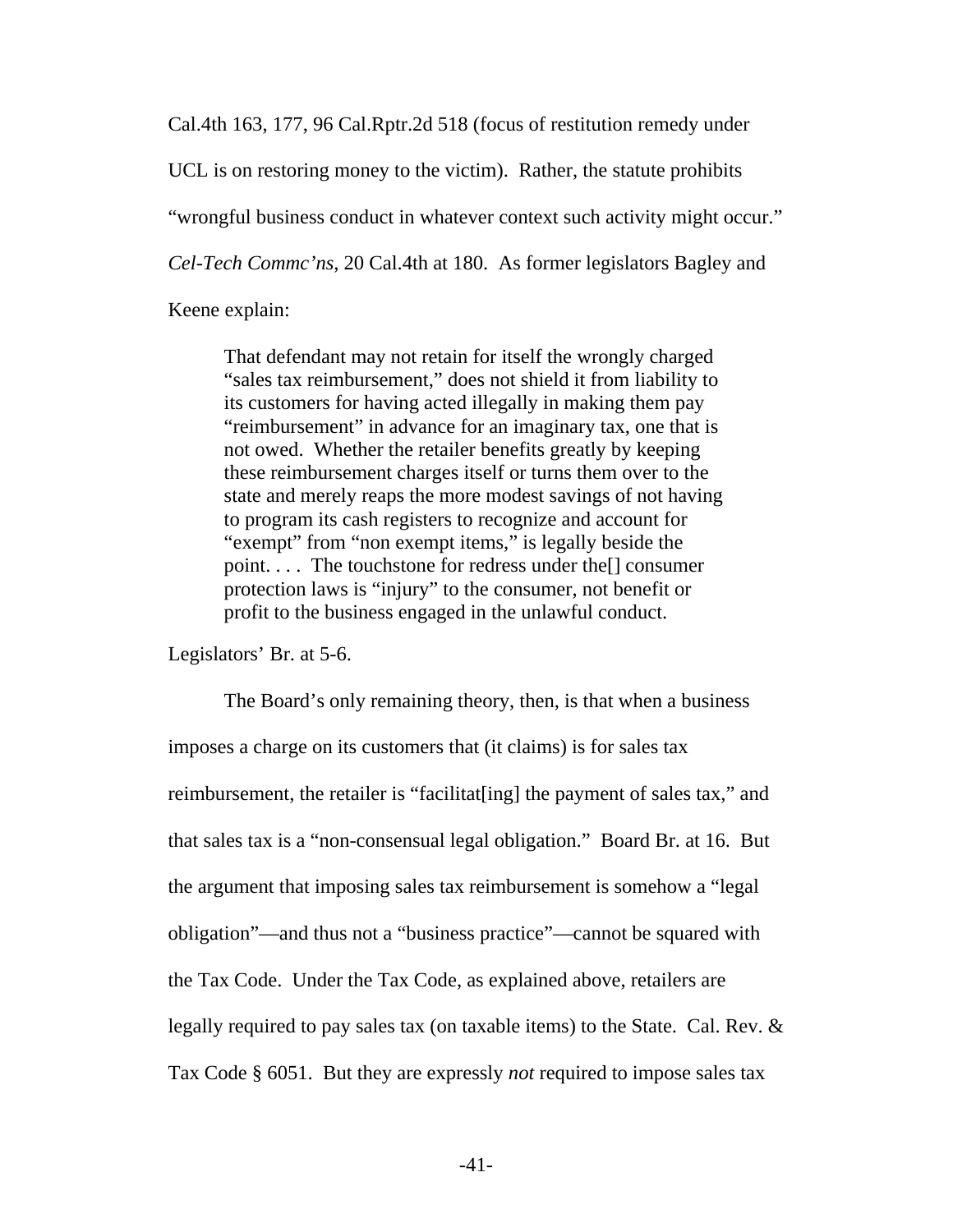reimbursement, *even on items that are subject to sales tax*. Rather, sales tax reimbursement is a matter of contract. *See* Cal. Civ. Code § 1656.1; *Livingston Rock & Gravel*, 136 Cal.App.2d at 161–62. As the Board admits, "a 'business practice' denotes some kind of relationship, *usually contractual*, among the parties." Board Br. at 17 (emphasis added). Furthermore, the cases cited by the Board demonstrate that a retailer's choice to impose and itemize sales tax reimbursement (rather than absorb the cost of sales tax or make sales on a tax-included basis) is purely a business decision. *See, e.g.*, *DeAryan v. Akers* (1939) 12 Cal.3d 781, 785, 87 P.2d 695 (recognizing that charging for sales tax reimbursement is for some retailers an "economic necessity" if the retailer is "to remain in business"); *Western Lithograph*, 11 Cal.2d at 164 (sales tax reimbursement is, "so far as the consumer is concerned, part of the price paid for the goods"). The Board concedes that a business might intentionally impose sales tax reimbursement on tax-exempt items in order to avoid the "overhead expenses" of complying with the exemption. Board Br. at 14.

In sum, both the law and practical realities dictate the conclusion that the decision to impose sales tax reimbursement is a business decision and is unrelated to the retailer's legal obligation to pay sales tax. There is no basis for arguing that this practice is not encompassed by the "sweeping" scope of the UCL. *Cel-Tech Commc'ns*, 20 Cal.4th at 180. Notably, neither Target nor its Retailer *amici* dare make this argument.

-42-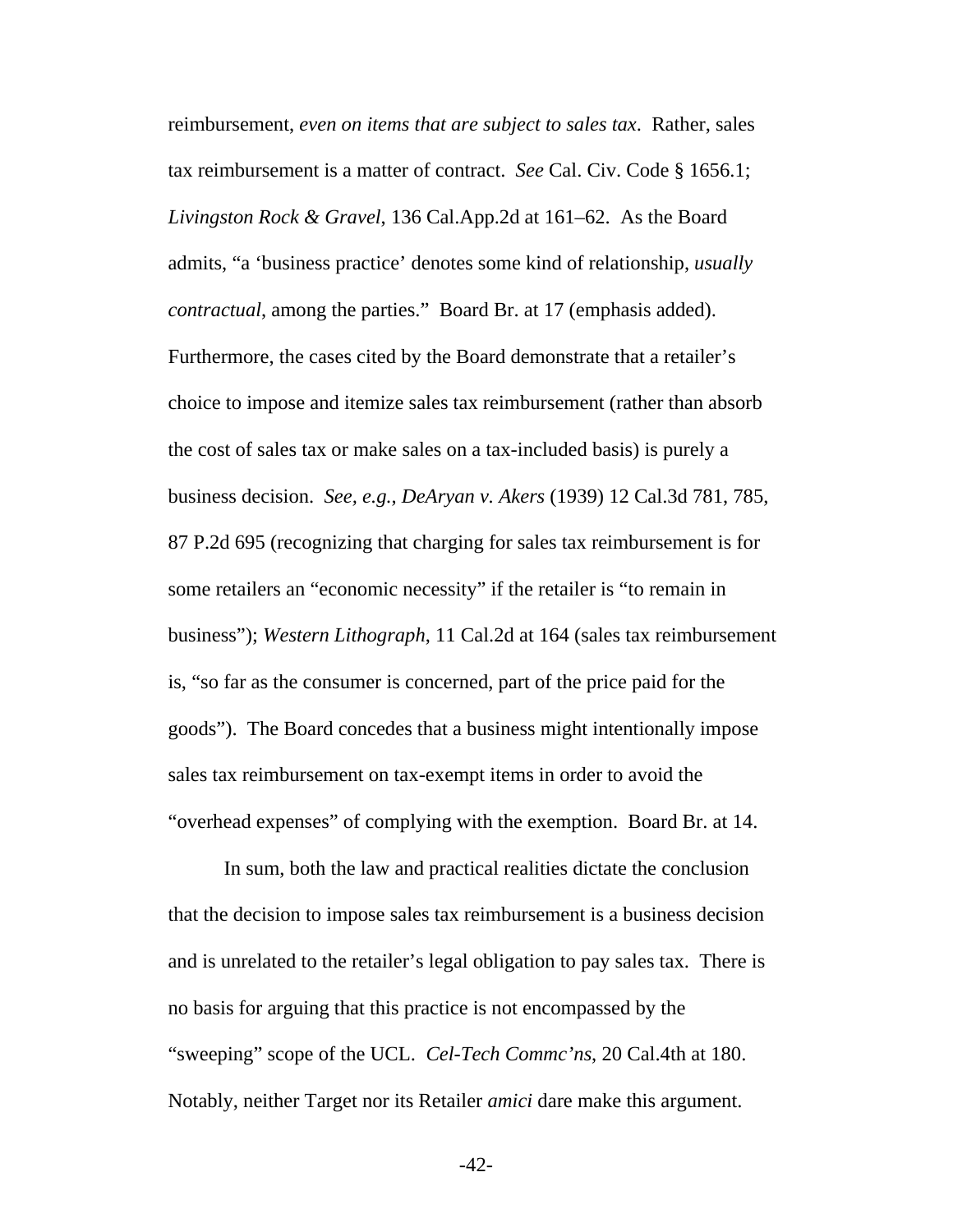#### **2. Plaintiffs' Claims Are Not Barred By the "Voluntary Payment Doctrine."**

<span id="page-50-0"></span>Target's *amicus* DirecTV argues that Plaintiffs' lawsuit should be barred by the so-called "voluntary payment doctrine." *See* DirecTV Br. at 19–21. But that doctrine has no bearing on this case, because it has been applied only in the narrow set of cases in which a taxpayer seeks to recover taxes paid in error and there is no statute under which the taxpayer is entitled to a refund. *See, e.g.*, *Sierra Inv. Corp. v. Sacramento County* (1967) 252 Cal.App.2d 339, 342, 60 Cal.Rptr. 519 (voluntary payment doctrine prohibited recovery of taxes paid by mistake on a parcel of real property plaintiff did not own). DirecTV has failed to identify a single case where this doctrine was applied to bar consumers from recovering money obtained through unfair or unlawful business practices under the UCL, and Plaintiffs submit that no such case exists.

The void of cases addressing the voluntary payment doctrine in the context of California's consumer protection statutes is unsurprising given that the doctrine simply cannot be reconciled with the UCL. This Court has long recognized that the purpose of the UCL is to provide consumers with a vehicle to "obtain restitution and/or injunctive relief against unfair or unlawful practices in order to protect the public and restore to the parties in interest money or property taken by means of unfair competition." *State v. Altus Finance, S.A.* (2005) 36 Cal.4th 1284, 1303, 32 Cal.Rptr.3d 498,

-43-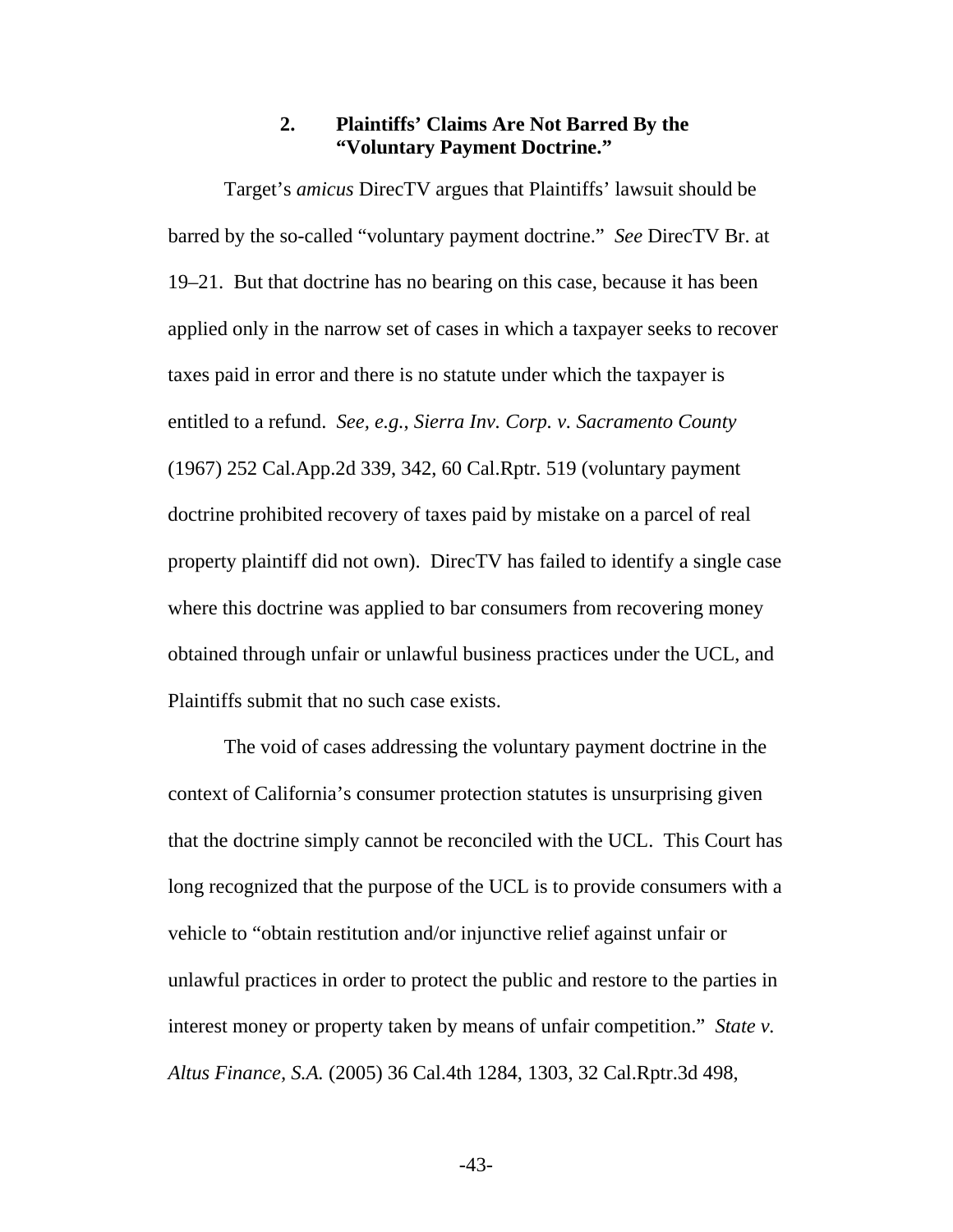512 (*citing Kraus v. Trinity Management Servs., Inc.* (2000) 23 Cal.4th

116, 126, 96 Cal.Rptr.2d 485). Indeed, since the passage of Proposition 64, a UCL action may *only* be brought by a person "who has suffered injury in fact and has lost money or property"—by definition a person who has paid the charge at issue. *In re Tobacco II Cases* (2009) 46 Cal.4th 298, 306, 93 Cal.Rptr.3d 559. DirecTV's untenable position that the UCL, which expressly provides the right for consumers to seek restitution for money taken by means of unfair or illegal business practices, is somehow trumped by the archaic "voluntary payment doctrine" finds no support in the laws of this state or the jurisprudence of this Court.<sup>[14](#page-51-0)</sup>

<span id="page-51-0"></span> $\overline{a}$ <sup>14</sup> Target's Retailer *amici* make the related argument that "[o]nce the customer has agreed to pay [a charge], he or she should not be permitted to file a lawsuit seeking a refund." Retailers' Br. at 19–20. The retailers' theory is that a customer is presumed to have agreed to pay sales tax reimbursement on a transaction if sales tax appears on the receipt, and "cannot then use the UCL to avoid the agreement." Retailers' Br. at 19. This argument, like the argument that Plaintiffs' claims are barred by the "voluntary payment doctrine," cannot withstand scrutiny. The existence of a receipt or other evidence of a contractual agreement between plaintiff and defendant is typical in California consumer cases and is hardly a ground for dismissal. *See, e.g.*, *McKell*, 142 Cal.App.4th at 1471 ("A cause of action for unfair competition under the UCL may be established independent of any contractual relationship between the parties.") (quotations omitted). Furthermore, the itemization of sales tax reimbursement on a receipt creates only a "rebuttable presumption" that the purchaser has agreed to pay the charge, and cannot be construed as evidence of intent to pay sales tax reimbursement on a tax-exempt item. *See* Cal. Civ. Code § 1656.1(a)(3), (d); *Amicus Curiae* Br. of Assn. of Concerned Taxpayers in Support of Plaintiffs and Appellants at 12-13.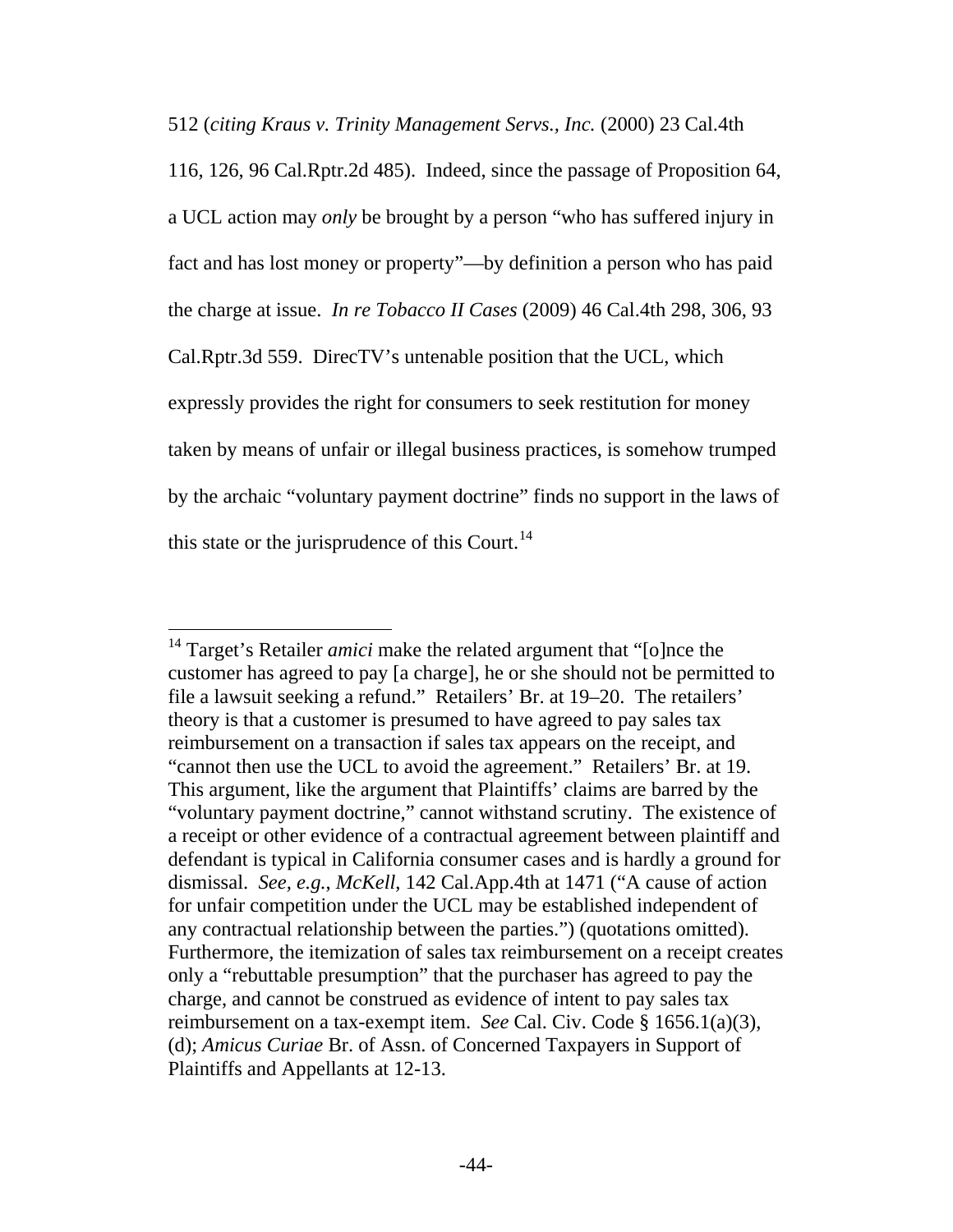<span id="page-52-0"></span>DirecTV's reliance on *Southern Service Co. v. Los Angeles County* (1940) 15 Cal.2d 1, 5, 97 P.2d 963, is misplaced. *See* DirecTV Br. at 19. In *Southern Service*, taxpayers sought to recover taxes illegally collected pursuant to an excessive county tax rate. The county argued that the refund claim should be dismissed because the state legislature, seeking to insulate the state's economy during the Great Depression, had amended the law to bar refunds of taxes collected prior to 1939 where the funds had already been allocated for a public purpose. *See* 15 Cal.2d at 6. The amendment applied to pending actions, and the only exceptions were taxes paid under duress or coercion. *Id.* At issue in *Southern Service* was whether the legislature had acted within its constitutional powers in withdrawing the right to a refund; the Court concluded that it had. *Id.* at 11-12. *Southern Service* has no bearing on the question presented here, as it does not speak to whether consumers may seek restitution under the UCL.

In sum, the "gotcha" system envisioned by Target's *amici*, under which retail customers cannot challenge a charge if they have already paid it, simply does not exist under California law.

### **3. The Cost of Complying With Consumer Protection Laws Does Not Justify Immunizing Retailers from Liability.**

Many of Target's *amici*'s arguments as to why Plaintiffs should not be permitted to pursue their claims are actually policy arguments against the entire notion of enforcing consumer protection laws. For instance,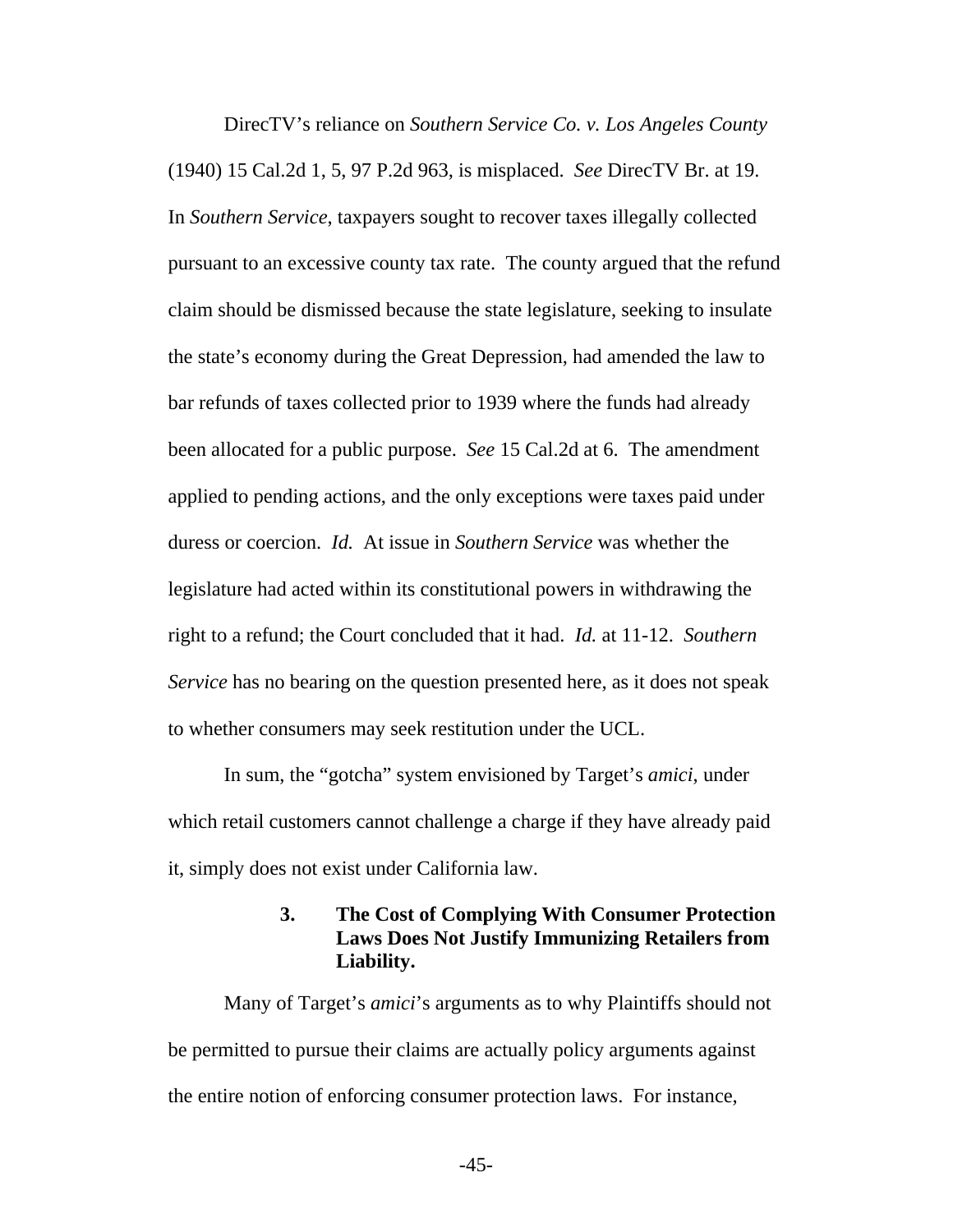Target's *amici* argue that if retailers are required to comply with tax laws in order to avoid liability to their customers, prices will go up and "the public will be harmed." DirecTV Br. at 18; *see also* Board Br. at 14 (insisting that if Target is required to properly distinguish between exempt and nonexempt sales, the "administrative expense" of such legal compliance "would likely be passed on to Target's customers, in the form of higher prices"). But Target's *amici* offer no proof that holding corporations accountable under consumer protection laws will necessarily increase the costs of goods or services.<sup>[15](#page-53-0)</sup>

More importantly, "the notion that it is to the public's advantage that companies be relieved of legal liability for their wrongdoing so that they can lower their cost of doing business is contrary to a century of consumer protection laws." *Ting v. AT&T* (N.D. Cal. 2002) 182 F.Supp.2d 902, 931 n.16, *aff'd in relevant part* (9th Cir. 2003) 319 F.3d 1126 (citations omitted); *cf. A&M Produce Co. v. FMC Corp.* (1982) 135 Cal.App.3d 473, 491–92, 186 Cal.Rptr. 114 ("[R]isk of loss is most appropriately borne by the party best able to prevent its occurrence."). If Target's *amici* truly believe that California retail customers would be better off without

<span id="page-53-0"></span> $15$  On the contrary, because they provide incentives to cease unfair practices, consumer class actions to remedy unfair business practices often *reduce* prices. *See* Public Citizen, *Six Common Transactions That Cost Less Because of Class Actions* (Aug. 20, 2003), at www.citizen.org/congress/civjus/class\_action/articles.cfm?ID=10278.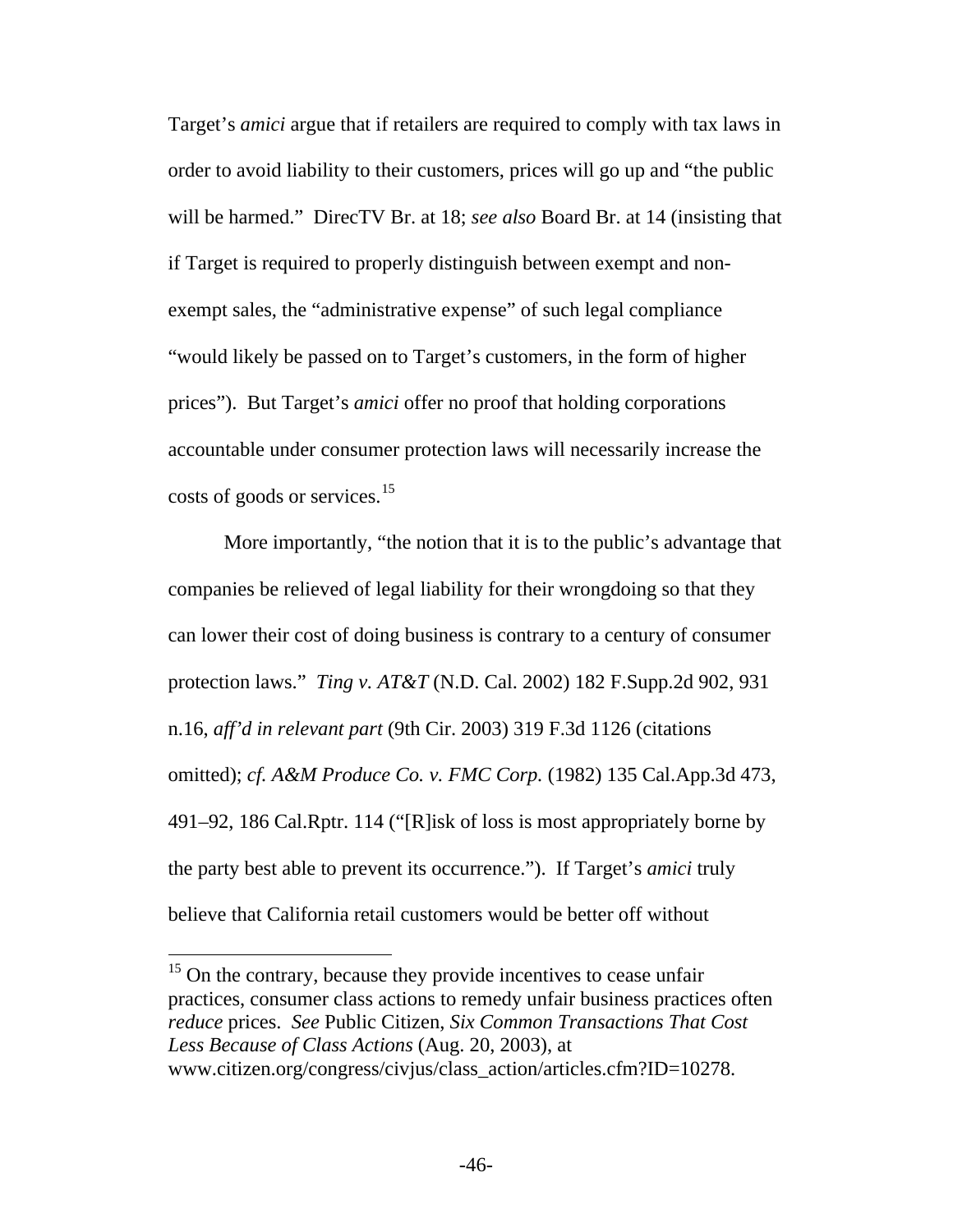<span id="page-54-0"></span>consumer protection laws, and that the public will benefit if retailers are given free reign to disregard tax exemptions, they are free to direct that sweeping argument to the Legislature.

#### **CONCLUSION**

The Court should reverse the decision of the Court of Appeal.

Dated: May 5, 2010 Respectfully Submitted,

By: \_\_\_\_\_\_\_\_\_\_\_\_\_\_\_\_\_\_\_\_\_\_\_\_\_

LESLIE A. BAILEY (Cal. Bar No. 232690) VICTORIA W. NI (Cal. Bar No. 212443) ARTHUR H. BRYANT (Cal. Bar No. 208365) **PUBLIC JUSTICE, P.C.**  555 Twelfth Street, Ste. 1620 Oakland, CA 94607

JOSEPH J. M. LANGE (Cal. Bar No. 128115) JEFFREY A. KONCIUS (Cal. Bar No. 189803) **LANGE & KONCIUS, LLP**  222 N. Sepulveda Blvd., Suite 2000 El Segundo, California 90245

*Attorneys for Petitioners*